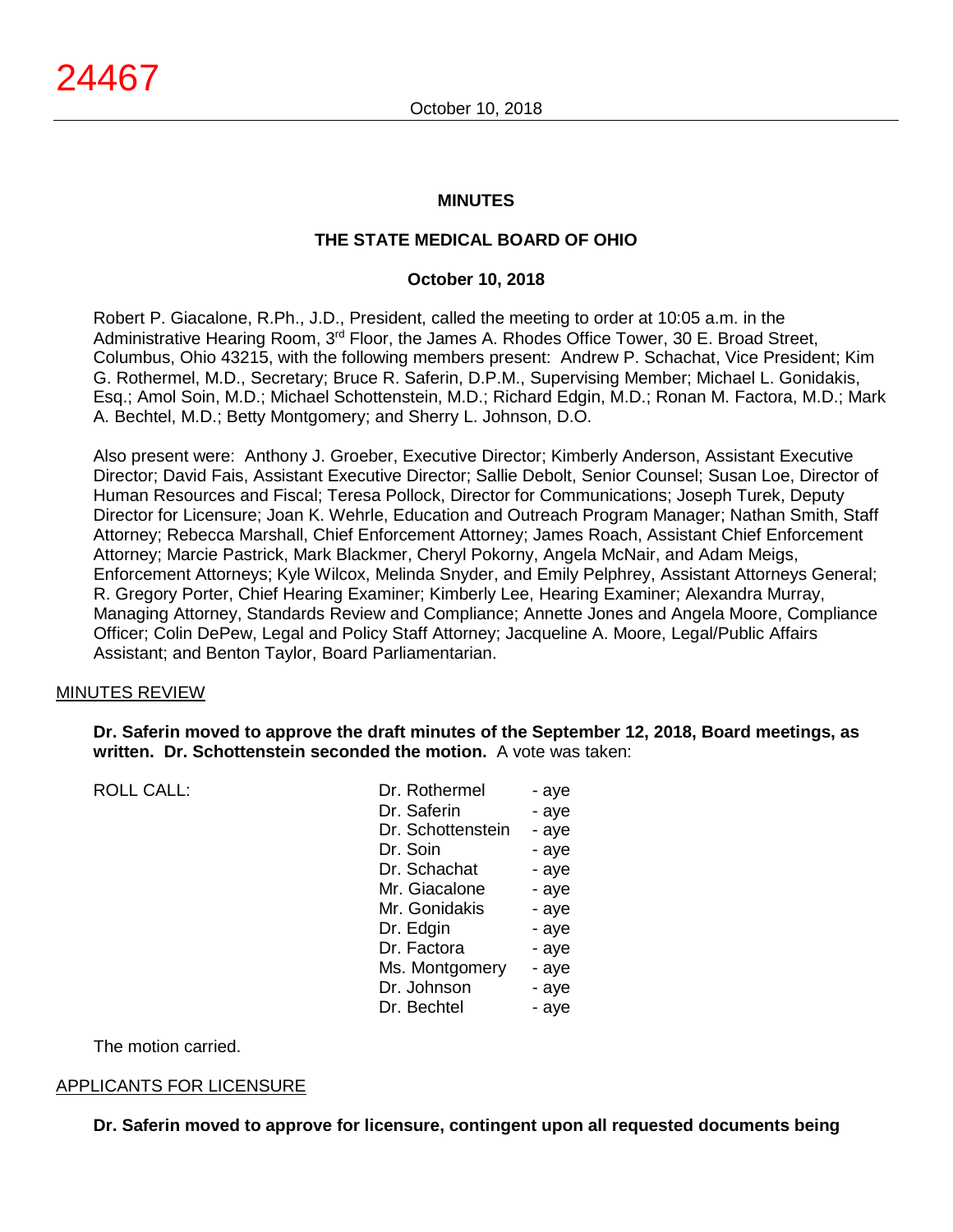**received and approved in accordance with licensure protocols, the physician applicants listed in Exhibit "A" and the allied professional applicants in Exhibit "B," as listed in the Agenda Materials and handouts. Dr. Schottenstein seconded the motion.** A vote was taken:

 $ROILCAII$ :

| Dr. Rothermel     | - aye |
|-------------------|-------|
| Dr. Saferin       | - aye |
| Dr. Schottenstein | - aye |
| Dr. Soin          | - aye |
| Dr. Schachat      | - aye |
| Mr. Giacalone     | - aye |
| Mr. Gonidakis     | - aye |
| Dr. Edgin         | - aye |
| Dr. Factora       | - aye |
| Ms. Montgomery    | - aye |
| Dr. Johnson       | - aye |
| Dr. Bechtel       | - aye |

#### The motion carried.

**Dr. Saferin moved to approve for licensure, contingent upon all requested documents being received and approved in accordance with licensure protocols, the applicants listed in Exhibit "C" for the Certificate to Recommend Medical Marijuana, as listed in the Agenda Supplement and handouts. Dr. Schottenstein seconded the motion.** A vote was taken:

ROLL CALL:

| - aye     |
|-----------|
|           |
| - aye     |
| - aye     |
| - aye     |
| - aye     |
| - aye     |
| - abstain |
| - aye     |
| - aye     |
| - aye     |
| - aye     |
| - aye     |
|           |

The motion carried.

#### REPORTS AND RECOMMENDATIONS

Mr. Giacalone announced that the Board would now consider the Reports and Recommendations appearing on its agenda.

Mr. Giacalone asked whether each member of the Board had received, read and considered the hearing records, the Findings of Fact, Conclusions of Law, Proposed Orders, and any objections filed in the matters of: Michael Herman Anikeev, M.D.; Thomas Gerard Bering, M.D.; M. Salim Ratnani, M.D.; and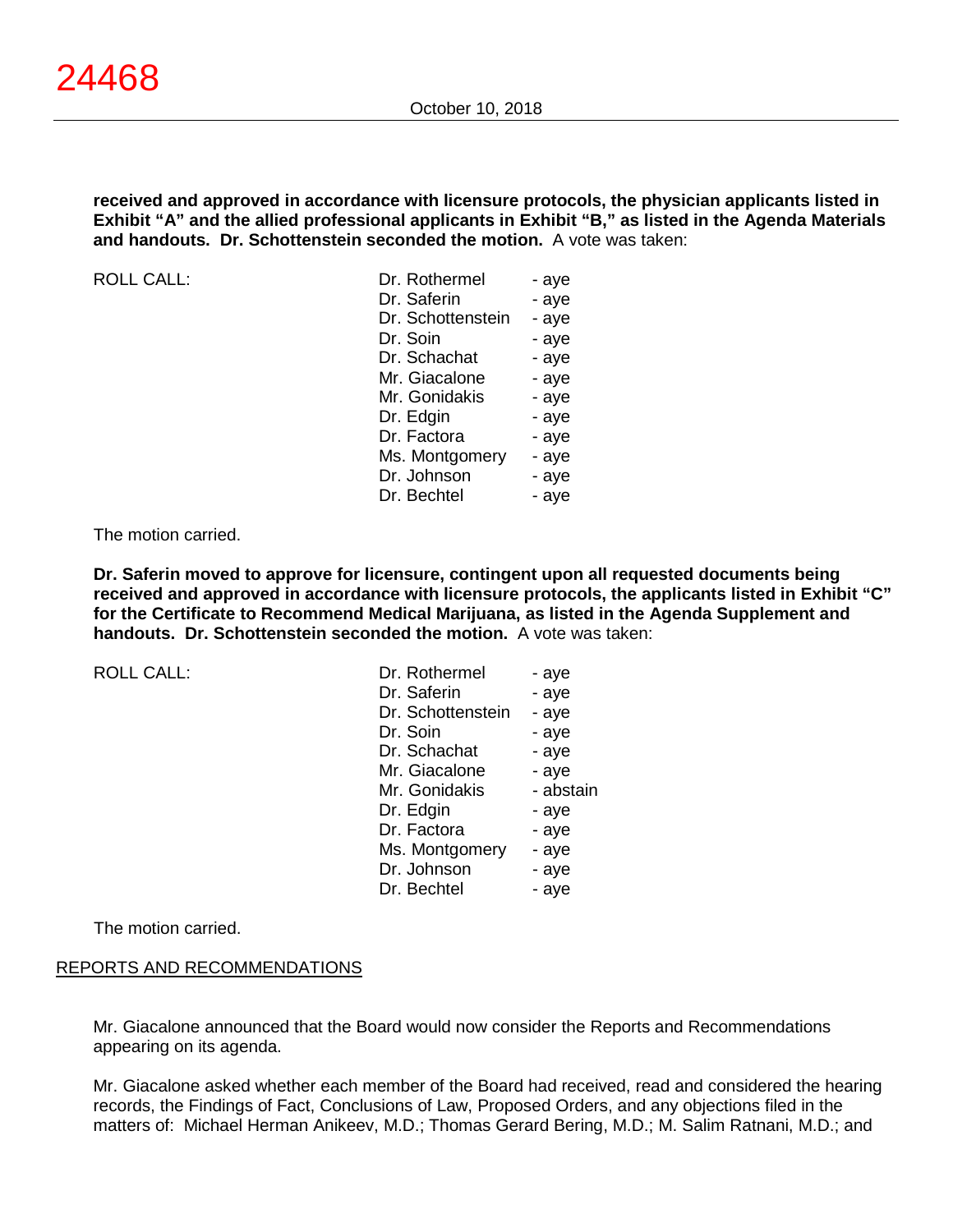Edward Wojciechowski, M.D. A roll call was taken:

ROLL CALL:

| Dr. Rothermel     | - aye |
|-------------------|-------|
| Dr. Saferin       | - aye |
| Dr. Schottenstein | - aye |
| Dr. Soin          | - aye |
| Dr. Schachat      | - aye |
| Mr. Giacalone     | - aye |
| Mr. Gonidakis     | - aye |
| Dr. Edgin         | - aye |
| Dr. Factora       | - aye |
| Ms. Montgomery    | - aye |
| Dr. Johnson       | - aye |
| Dr. Bechtel       | - aye |
|                   |       |

Mr. Giacalone asked whether each member of the Board understands that the disciplinary guidelines do not limit any sanction to be imposed, and that the range of sanctions available in each matter runs from dismissal to permanent revocation. A roll call was taken:

ROLL CALL:

| Dr. Rothermel     | - aye |
|-------------------|-------|
| Dr. Saferin       | - aye |
| Dr. Schottenstein | - aye |
| Dr. Soin          | - aye |
| Dr. Schachat      | - aye |
| Mr. Giacalone     | - aye |
| Mr. Gonidakis     | - aye |
| Dr. Edgin         | - aye |
| Dr. Factora       | - aye |
| Ms. Montgomery    | - aye |
| Dr. Johnson       | - aye |
| Dr. Bechtel       | - aye |

Mr. Giacalone noted that, in accordance with the provision in section 4731.22(F)(2), Ohio Revised Code, specifying that no member of the Board who supervises the investigation of a case shall participate in further adjudication of the case, the Secretary and Supervising Member must abstain from further participation in the adjudication of any disciplinary matters. In the matters before the Board today, Dr. Rothermel served as Secretary and Dr. Saferin served as Supervising Member.

Mr. Giacalone reminded all parties that no oral motions may be made during these proceedings.

The original Reports and Recommendations shall be maintained in the exhibits section of this Journal.

#### MICHAEL HERMAN ANIKEEV, M.D.

Mr. Giacalone directed the Board's attention to the matter of Michael Herman Anikeev, M.D. Objections To Mr. Porter's Report and Recommendation have been filed and were previously distributed to Board members.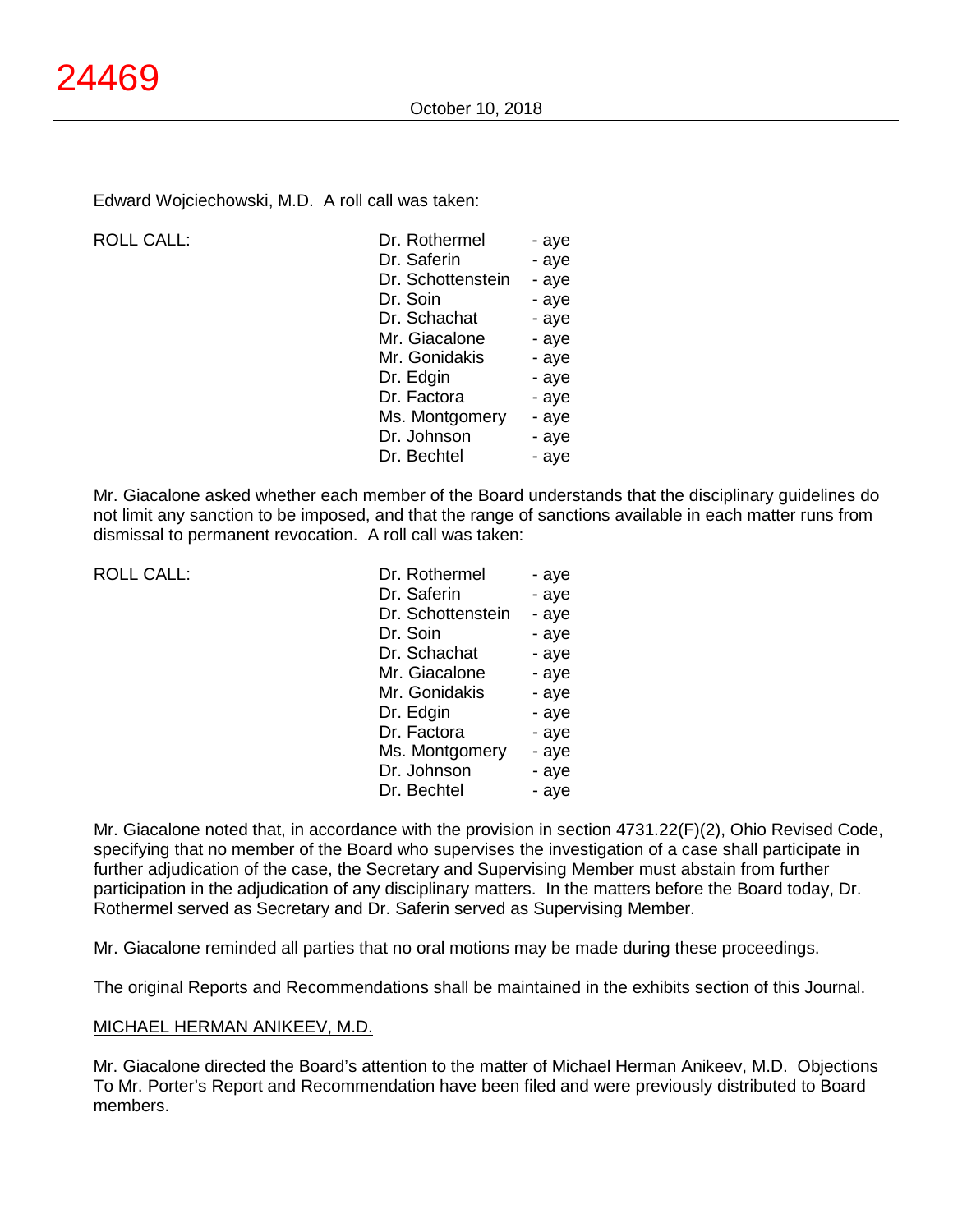Mr. Giacalone stated that a request to address the Board has been filed on behalf of Dr. Anikeev. Five minutes will be allowed for that address.

Dr. Anikeev stated that he would first like to apologize to the Board. Dr. Anikeev stated that he wished to discussed two things: 1) Patient safety, and 2), his alleged impairment.

Dr. Anikeev stated that he was born in Russia and practiced medicine there for a number of years before immigrating to the United States. Dr. Anikeev stated that he did an internship in the Minneapolis-Saint Paul area, a fellowship at the University of New Mexico, and worked with the Ohio Department of Mental Health in Athens, Ohio for about five years. Dr. Anikeev also worked at the veterans hospitals in Columbus and Zanesville for about three-and-a-half years, as well as at a corrections facility in Pickaway County. Of late, Dr. Anikeev has worked for Access Ohio managing three clinics. In 2017, Dr. Anikev was elected to the American health Council Board of Members. Dr. Anikeev stated that his patient care and patient safety has never been compromised, in spite of his personal life which has not been so successful.

Dr. Anikeev continued that the word "can't" was not in his vocabulary and he had been helping as much as he could. Dr. Anikeev opined that he had overestimated himself and underestimated his depression. Dr. Anikeev believe that he had late-onset depression and that he has a family history of depression. Dr. Anikeev stated that he had started experiencing symptoms of depression about two years ago and he addressed it with a psychiatrist. Dr. Anikeev commented that his progress was slow and his treatment had not been intensive enough, so his depression worsened.

Dr. Anikeev stated that he problems were compounded by his personal issues. Dr. Anikeev stated that he had been supporting five people besides himself, in two households: His ex-wife, his three sons, and his ex-fiancé. Dr. Anikeev stated that his priorities had always been his patients, his sons, and his elderly parents in Russia. Dr. Anikeev stated that he learned his lesson that he is no good if he is not functioning well. Dr. Anikeev stated that he started looking for inpatient hospitalization, which took some time and his depression got much worse. Eventually, Dr. Anikeev asked a friend to take him to Dublin Springs, where he was treated by a very experienced psychiatrist and his condition improved during three weeks of treatment. Following this treatment, Dr. Anikeev volunteered for a 30-day partial-hospitalization program at the Ohio Addiction Recovery Center.

Dr. Anikeev stated that he does not objection to undergoing an evaluation, as ordered by the Board. However, Dr. Anikeev stated that at this time he does not have \$5,122 to pay for the evaluation. Dr. Anikeev stated that he does not drink, smoke, or use drugs. Dr. Anikeev added that he is also getting back to being physically active. Lastly, Dr. Anikeev commented that he loves what he is doing.

#### Ms. Montgomery exited the meeting at this time.

Mr. Giacalone asked if the Assistant Attorney General wished to respond. Mr. Wilcox stated that he did wish to respond.

Mr. Wilcox stated that Dr. Anikeev had been ordered by the Board to an impairment evaluation, which Dr. Anikeev failed to attend. Mr. Wilcox noted that in the process of arranging a hearing in this matter, it became apparent that Dr. Anikeev was unable to attend the hearing he had requested because he was receiving psychiatric treatment at Dublin Springs. Later, the Hearing Examiner construed some voicemails from Dr. Anikeev as his objections to the Report and Recommendation, and there were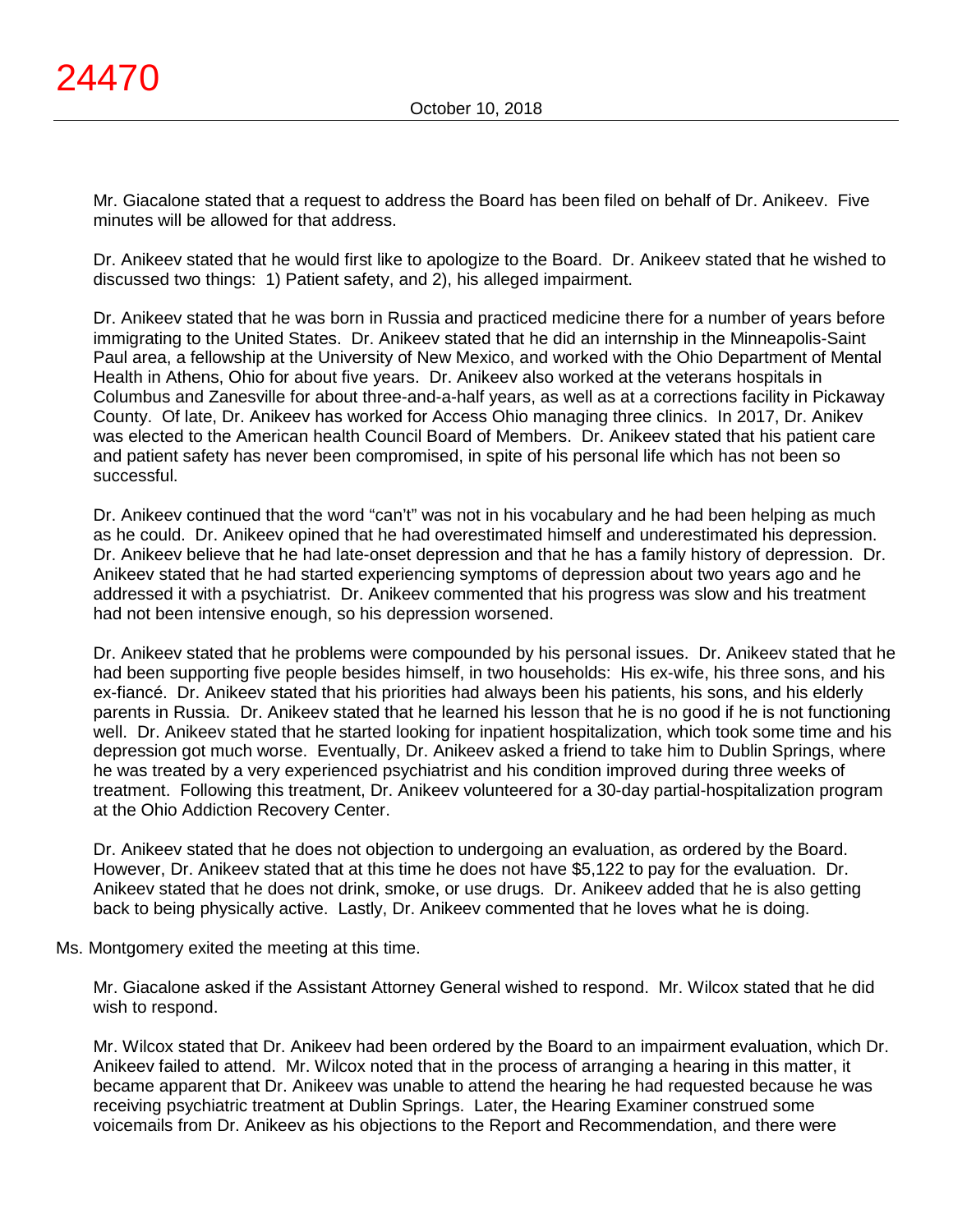included in the hearing record as such.

Mr. Wilcox stated that the Board could issue an order in this matter today. However, Mr. Wilcox opined that as a matter of caution and of giving Dr. Anikeev due process, the Board should remand this matter back to the Hearing Unit so that a hearing can be arranged that Dr. Anikeev would be able to attend.

#### **Dr. Schottenstein moved to approve and confirm Mr. Porter's Findings of Fact, Conclusions of Law, and Proposed Order in the matter of Michael Herman Anikeev, M.D. Dr. Soin seconded the motion.**

Mr. Giacalone stated that he will now entertain discussion in the matter of Dr. Anikeev.

Dr. Soin stated that by a letter dated April 9, 2018, the Board notified Dr. Anikeev that it had reason to believe that he is impaired in violation of 4731.22(B)(26), Ohio Revised Code, and ordered Dr. Anikeev to undergo a 72-hour examination. The Board's determination was based on one or more reasons outlined in the letter, which include two alcohol-related criminal cases. The April 9, 2018 letter further notified Dr. Anikeev that he was ordered to submit to an examination at Shepherd Hill Hospital by a Board-approved treatment provider, Dr. Highberger, on June 4, 2018. The April 9, 2018 letter further notified Dr. Anikeev that his failure to submit to the examination as directed would constitute an admission of the allegations against him unless the failure was due to circumstances beyond his control. Finally, the letter notified Dr. Anikeev that if he failed to attend the examination and such failure was not due to circumstances beyond his control, the Board would be authorized to enter a default and final order without taking testimony or presentation of evidence.

Dr. Soin continued that in a letter dated June 4, 2018, Dr. Highberger notified the Board that Dr. Anikeev had failed to appear at Shepherd Hill for the examination. According to the hearing record, Dr. Anikeev had not informed the Board that his failure to appear was due to circumstances beyond his control.

Dr. Soin stated that he agrees with the Findings of Fact and Conclusions of Law in the Report and Recommendation. Dr. Soin also agreed with Mr. Wilcox that Dr. Anikeev should be allowed to have due process. Therefore, Dr. Soin felt that the matter should be remanded to the Board's Hearing Unit.

#### **Dr. Soin moved to remand this matter to the Medical Board's Hearing Unit. Dr. Bechtel seconded the motion.**

Dr. Schottenstein agreed with Dr. Soin's motion. Dr. Schottenstein stated that Dr. Anikeev had been unable to attend the hearing which he had requested because he had been too ill to participate, a fact that is corroborated by the proximity of the date of the missed hearing to Dr. Anikeev's hospitalization. Dr. Anikeev has requested that the suspension of his license be continued so that he can participate in the hearing process when he is more functional. Dr. Schottenstein opined that this is a fair request, noting that Dr. Anikeev's medical license is still summarily suspended and there is no risk to the public in granting the request.

A vote was taken on Dr. Soin's motion to remand the matter of Dr. Anikeev back to the Hearing Unit:

ROLL CALL: Dr. Rothermel - abstain Dr. Saferin - abstain Dr. Schottenstein - ave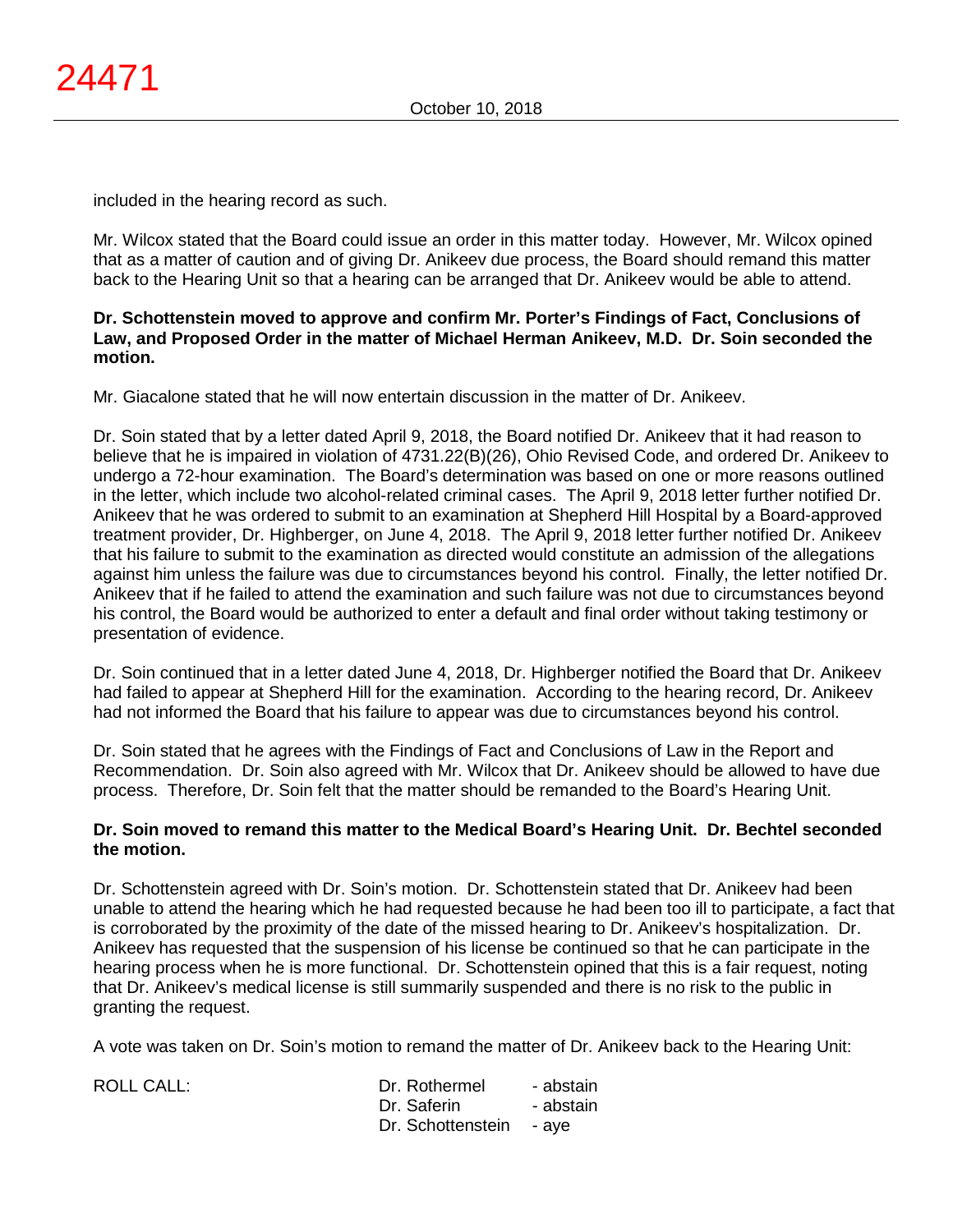| Dr. Soin      | - aye |
|---------------|-------|
| Dr. Schachat  | - aye |
| Mr. Giacalone | - aye |
| Mr. Gonidakis | - aye |
| Dr. Edgin     | - aye |
| Dr. Factora   | - aye |
| Dr. Johnson   | - aye |
| Dr. Bechtel   | - aye |

The motion to remand carried.

### THOMAS GERARD BERING, M.D.

Mr. Giacalone directed the Board's attention to the matter of Thomas Gerard Bering, M.D. Objections to Mr. Porter's Report and Recommendation have been filed and were previously distributed to Board members.

Mr. Giacalone stated that a request to address the Board has been filed on behalf of Dr. Bering. Five minutes will be allowed for that address.

Dr. Bering was represented by his attorney, Elizabeth Collis.

Ms. Collis stated that Dr. Bering received his undergraduate and medical degrees at the University of Pennsylvania, he is board-certified by the American Board of Anesthesiology, and he has successfully practiced medicine for 35 years. Ms. Collis further noted that Dr. Bering currently holds medical licenses in five states and they are all in good standing.

Ms. Collis continued that Dr. Bering is currently being monitored by two monitoring programs in Pennsylvania. Ms. Collis opined that there is no need for the Ohio Board to use its limited resources to set up yet another monitoring program for Dr. Bering. Ms. Collis stated that he level of monitoring Dr. Bering has been through is quite incredible. Ms. Collis explained that Dr. Bering has taken drug tests since 2016 and all have been negative. Dr. Bering also attends four Alcoholics Anonymous (AA) meetings per week, works closely with a monitor, and attends weekly group sessions. Ms. Collis stated that to subject Dr. Bering to additional monitoring in Ohio is unnecessary, duplicative, and a waste of Ohio's resources.

Ms. Collis stated that at Dr. Bering's hearing, she argued that the Board should follow its Rule 4731-16- 12, which allows a physician who does not live or work in Ohio to sign an out-of-state waiver form saying they will continue to comply with monitoring in their own state and that they will notify Ohio if they move to Ohio or seek work in Ohio. Ms. Collis asked that Board to apply that in today's situation. Ms. Collis stated that Mr. Wilcox will likely argue that Rule 4731-16-12 is not applicable in this case because Dr. Bering relapsed in 2015. However, Ms. Collis believed the purpose and intent of the rule is to allow physicians who live and work out of state and are being closely monitored in another state to continue that monitoring. Ms. Collis opined that the Board should allow the Pennsylvania Board of Medicine to send reports to Ohio on a quarterly basis or every six month.

Ms. Collis asked the Board to take no action in this case and allow Dr. Bering to sign an out-of-state waiver.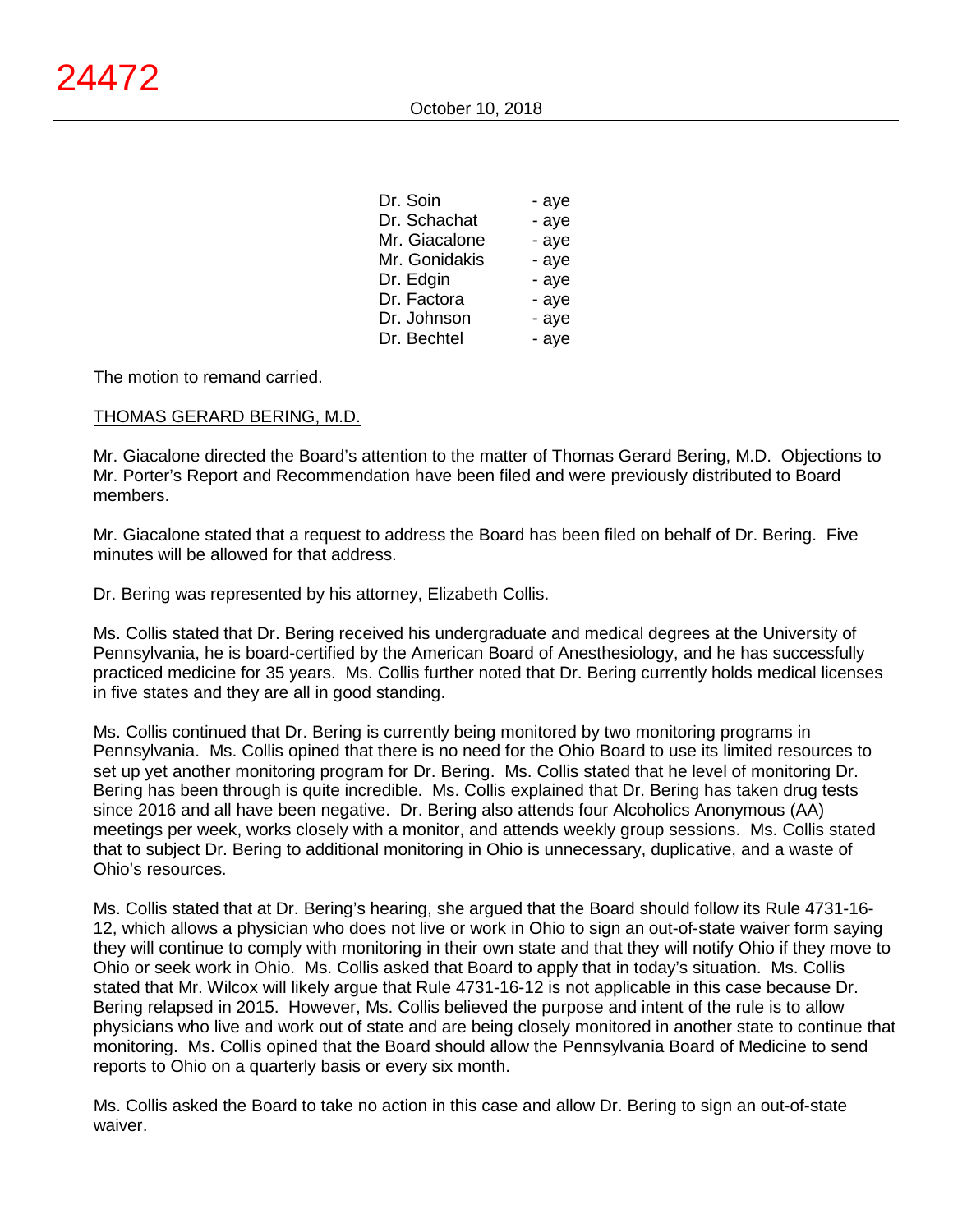Dr. Bering stated that he has never lived or worked in Ohio, but he would like to keep an active Ohio medical license for possible future employment.

Dr. Bering stated that he first sought treatment in 2008 and signed a five-year contract with the Pennsylvania Physicians Health Program (PPHP), which he was released from after only two years based on his 100% compliance. Dr. Bering stated that he remained sober for over seven years. However, in June 2015 Dr. Bering attended his nephew's wedding and consumed champagne at the toast. Dr. Bering stated that he had thought he could return to consuming alcohol casually, and he was wrong. In November 2015, Dr. Bering was charged with Driving Under the Influence of Alcohol (DUI). Dr. Bergin self-reported the DUI to the PPHP on the next business day and reentered their monitoring program.

Dr. Bering continued subsequently, on about eight occasions over a four-month period, he orally ingested Versed waste to help him fall asleep on the occasional night when he experienced insomnia. In May 2016, Dr. Bering tested positive in a drug screen. Dr. Bering was then ordered to an evaluation by the Pennsylvania Board. Dr. Bering entered treatment for 13 weeks at the Talbott Recovery Campus in Atlanta, Georgia.

Dr. Bering stated that he is currently being monitoring by two programs: The PPHP, and the Pennsylvania Board's non-disciplinary program. Dr. Bering stated that if he tests positive on either of these programs, the Pennsylvania Board will take a public disciplinary action against his license. Dr. Bering stated that he is currently two years into the PPHP's five-year monitoring program and he is over half-way through the Pennsylvania Board's three-year monitoring program, and his screens have been entirely negative.

Dr. Bering stated that he has practiced for over 35 years without any malpractice actions. Dr. Bering stated that he currently works as the Chief Anesthesiologist at the Hanover SurgiCenter in Pennsylvania, where he has better control of his schedule. Dr. Bering stated that he knows he must practice self-care in order to perform his best, and this is why he exercised regularly and swims one-and-a-half miles twice per week. Dr. Bering stated that exercise and a better work schedule has allowed him to regulate his sleepwake cycle and have reduced his stress greatly.

Dr. Bering asked the Board to allow him to continue monitoring by the state of Pennsylvania while maintaining an active Ohio license. Dr. Bergin stated that he would be willing to comply with monitoring in Ohio if he am employed in Ohio in the future.

Mr. Giacalone asked if the Assistant Attorney General wished to respond. Mr. Wilcox stated that he did wish to respond.

Mr. Wilcox stated that among other actions, Dr. Bering, an anesthesiologist, stole medications from the emergency department and self-administered them. Mr. Wilcox stated that Dr. Bergin seems to be arguing today that he does not want to be monitored in Ohio because he is in Pennsylvania. However, Mr. Wilcox stated that the Board has rules for when a physician is impaired, and Dr. Bering is clearly impaired. Mr. Wilcox stated that the Hearing Examiner found that Dr. Bering committed acts constituting felonies by stealing medications from an operating room and self-administering them. Mr. Wilcox stated that Dr. Bering has been in inpatient treatment twice, once in 2008 and again following his 2015 relapse on alcohol and on sedative medications he stole from the operating room. Mr. Wilcox stated that under the Board's rules and under Ohio statute, Dr. Bering is considered impaired due to his relapse.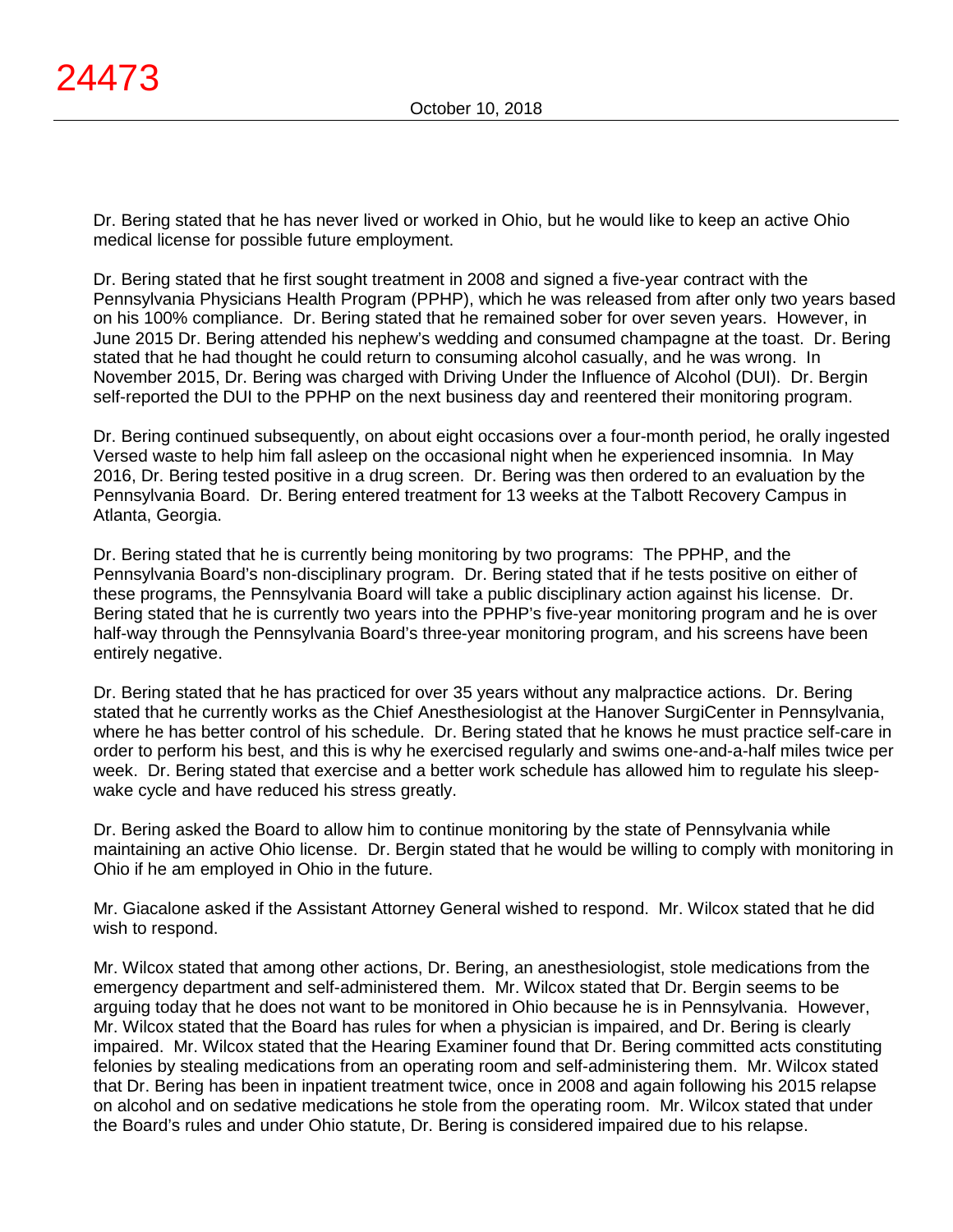Mr. Wilcox stated that the Ohio Board routinely works with other boards to monitor licensees, and it can do so in this case with the Pennsylvania Board. Mr. Wilcox was sure that if there are duplicative efforts, the Board's Compliance staff will work with the Pennsylvania Board to make sure everything is appropriate. Mr. Wilcox stated that if there are extra or repetitive requirements for Dr. Bering, that is not relevant in the face of the Ohio Board's need to protect Ohio and enforce its rules.

Mr. Wilcox noted that in the objections to the Report and Recommendation, Ms. Collis made an argument regarding the Board's rule. Mr. Wilcox stated that there are three things wrong with the argument. First, Mr. Wilcox stated that it is a discretionary argument because the Board "may" waive the rule. Mr. Wilcox opined that considering Dr. Bering's actions, he is not the type of physician that the Board wants to waive the rule for. Second, Mr. Wilcox stated that Dr. Bering did not report his 2015 relapse until he applied to renew his Ohio license in 2017. Finally, Rule 4731-16-12 itself states that it is not applicable to a licensee who relapses. Mr. Wilcox further observed that the objections argue that Dr. Bering should not be fined. Mr. Wilcox stated that the \$4,000 fine in the Proposed Order is not for Dr. Bering's impairment. Rather, the fine is for taking Versed from the operating room on eight occasions, which constitutes felony theft of drugs.

Mr. Wilcox opined that Dr. Bering is in no position to try to dictate how he is to be monitored by the Ohio Board, considering that his license could be revoked due to his actions. Mr. Wilcox opined that the Hearing Examiner's Proposed Order is appropriate.

#### **Dr. Bechtel moved to approve and confirm Mr. Porter's Findings of Fact, Conclusions of Law, and Proposed Order in the matter of Thomas Gerard Bering, M.D. Dr. Schottenstein seconded the motion.**

Mr. Giacalone stated that he will now entertain discussion in the matter of Dr. Bering.

Dr. Factora stated that the Board's proposed actions are based on allegations that Dr. Bering had previously been treated for alcohol and/or chemical abuse in 2008; that Dr. Bering relapsed during or following treatment; that Dr. Bering had been more recently diagnosed with alcohol use disorder, severe, and sedative hypnotic abuse, severe; that Dr. Bering had begun diverting Midazolam from operating rooms for self-use; and that Dr. Bering has not been determined to be capable of practicing in accordance with acceptable and prevailing standards of care.

Dr. Factora briefly reviewed Dr. Bering's medication education and career. Dr. Factora noted that Dr. Bergin holds active medical licenses in Pennsylvania, New Jersey, and Ohio. Dr. Factora further noted that Dr. Bering currently works as the Chief Anesthesiologist at the Hanover SurgiCenter in Hanover, Pennsylvania, and he is employed by Surgical Anesthesia Services, LLC.

Dr. Factora continued that Dr. Bering first drank alcohol while in high school and his drinking progressed over the years. Dr. Factora observed that at one point, Dr. Bering's wife had to call 911 for Dr. Bering's intoxication due to excessive drinking. Dr. Factora further observed Dr. Bering's self-prescribing of Ambien in 2007, which was detected by a pharmacist and led to his involvement with PPHP, an inpatient evaluation, and diagnoses of alcohol dependence and sedative hypnotic dependence.

Dr. Factora stated that following the 2007 incident, Dr. Bering remained sober until June 2015, when he relapsed after drinking at a wedding. In November 2015, Dr. Bergin was charged with a DUI. Dr. Bering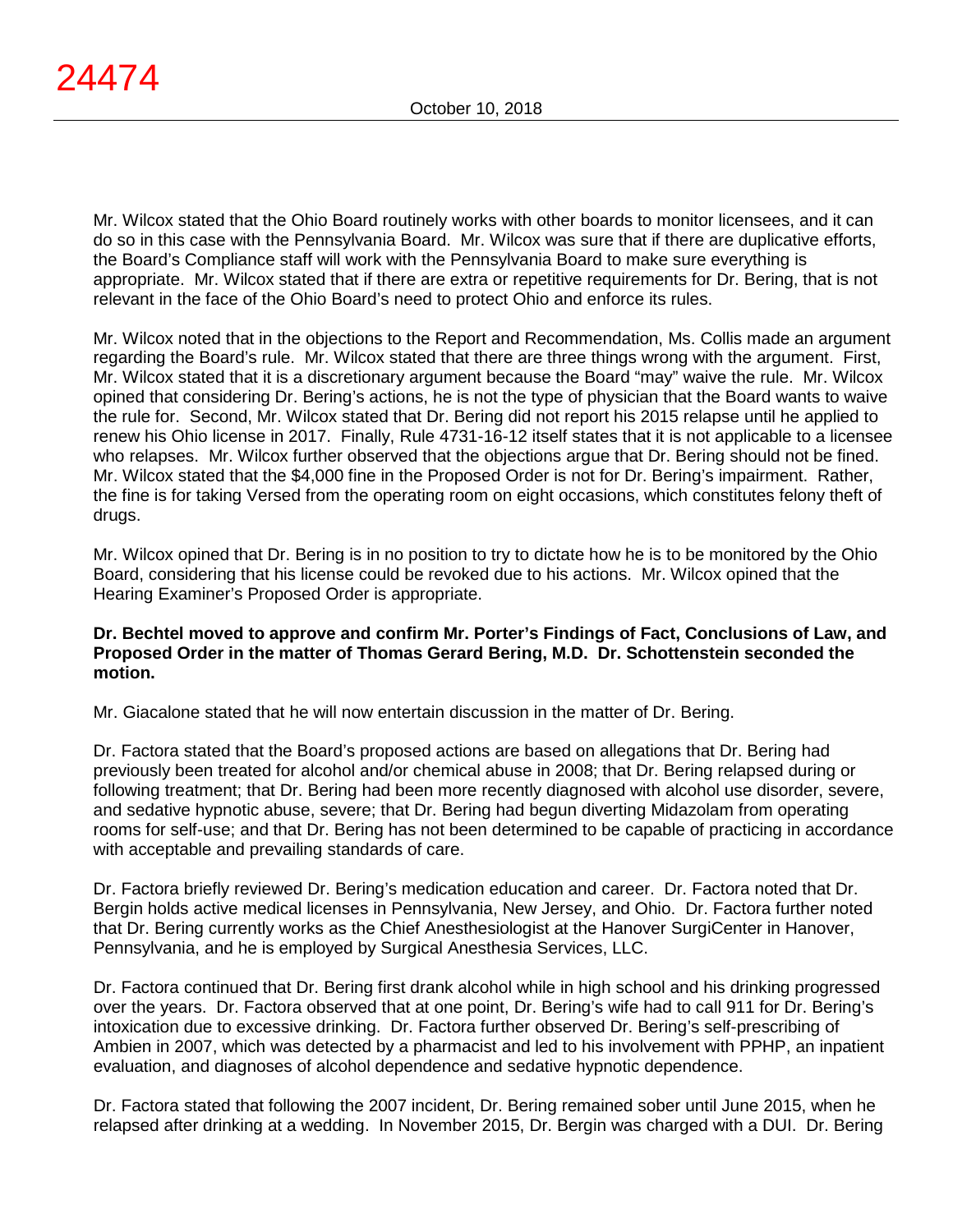further relapsed on Midazolam, a Schedule IV controlled substance. In May 2016, a urine or blood sample submitted by Dr. Bering tested positive for Midazolam. At the order of the Pennsylvania Board of Medicine, Dr. Bering sought evaluation and treatment at Talbott Recovery Campus in Atlanta, Georgia. Dr. Bering was admitted to Talbott on June 21, 2016, and remained in treatment until September 14, 2016. At discharge, Dr. Bering's diagnoses were sedative hypnotic use disorder, severe, and alcohol use disorder, severe. Around the time of Dr. Bering's relapse on midazolam, it was revealed that there was a summons and complaint regarding his earlier DUI.

Dr. Factora noted that in a letter dated September 22, 2016, Raymond C. Truex, M.D., Medical Director of PPHP, stated that the PPHP supported Dr. Bering's return to work as of November 15, 2016. Dr. Bering entered into a consent agreement and order with the Pennsylvania Board, effective February 7, 2017. The agreement and order suspended Dr. Bering's Pennsylvania medical license for three years, but stayed the suspension subject to probation for three years and various conditions relating to impairment treatment and monitoring.

Dr. Factora testified that he is currently subject to monitoring requirements imposed by both the PPHP and the Pennsylvania Board. Dr. Bering also testified that although he has a monitoring agreement with the Pennsylvania Board, the Pennsylvania Board does not consider it to be a disciplinary action. A March 16, 2018, license verification from the Pennsylvania Board shows that no disciplinary actions were found for Dr. Bering's Pennsylvania license.

Dr. Factora stated that Dr. Truex testified that the PPHP has two components, one of which is a voluntary and confidential recovery program. However, if the physician relapses or refuses to cooperate in the voluntary program, the matter becomes a public disciplinary issue.

Dr. Factora agreed with the Hearing Examiner's Findings of Fact, which highlights Dr. Bering's history of substance abuse, diversion of controlled substances for his own use, treatment history, and the impact of this on his ability to practice medicine and surgery to the prevailing standards of care. Dr. Factora also agreed with the Conclusions of Law and the Proposed Order.

Dr. Factora stated that the objections to the Report and Recommendation highlights the fact that Dr. Bering neither lives nor practices in Ohio, and that therefore no sanction should be imposed. Dr. Factora stated that, although Dr. Bering does not live or practice in Ohio, his application for Ohio licensure makes him subject to Ohio's rules and laws, especially given his explicit desire to practice medicine and surgery in Ohio at some point in the future. Dr. Factora stated that Dr. Bering's participation with PPHP is laudable, and he acknowledged that Dr. Bering's monitoring by the Pennsylvania Board of Medicine is considered non-disciplinary by the Board. However, Dr. Factora stated that Dr. Bering must adhere to Ohio laws and rules if he wants to practice in Ohio.

Dr. Factora stated that, given the scope of the monitoring being done in Pennsylvania, the Ohio Board has the capacity to work with the monitoring entities in Pennsylvania to avoid duplication and determine if elements of the Proposed Order may be satisfied through alternative means in Pennsylvania. Dr. Factora opined that proceeding with no action would be very inappropriate in this case.

Dr. Factora opined that the Proposed Order is appropriate in this case. Dr. Factora also emphasized the importance of Dr. Bering continuing to have a sponsor in order to make sure he does not relapse further, as having a sponsor was key to Dr. Bering's success before his first relapse.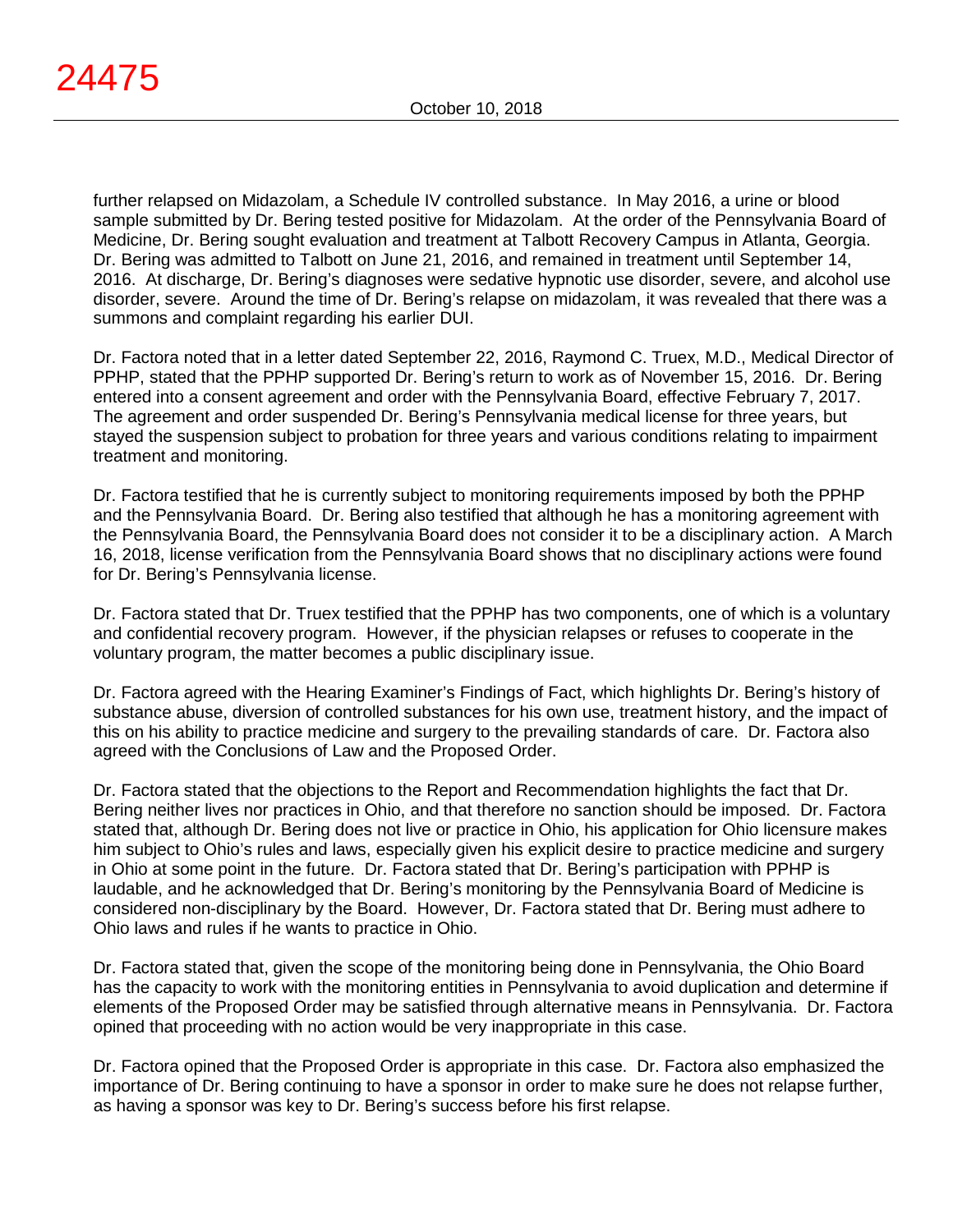Dr. Schottenstein agreed with Dr. Factora's comments. Dr. Schottenstein stated that he also wished to respond to some of the arguments made in the objections to the Report and Recommendation.

Dr. Schottenstein stated that he trusts that the Pennsylvania compliance programs are professional and effective. However, the job of protecting the citizens of Ohio from impaired practitioners who are not safe to practice belongs to the State Medical Board of Ohio. Dr. Schottenstein stated that the Ohio Board bears the ultimate responsibility for ensuring the safety and competency of Ohio's licensees and it would be asking a lot for the Board to farm out its responsibility to another state board. Dr. Schottenstein stated that Dr. Bering has an Ohio license and his practice could potentially put the safety of the Ohio public at risk if his impairment is not well-controlled. Dr. Schottenstein felt that the Ohio Board should do its job and monitor Dr. Bering.

Dr. Schottenstein pointed out that the monitoring of Dr. Bering is not intended to be punitive. Dr. Schottenstein stated that the Ohio Board is an additional resource for Dr. Bering to help him achieve his goals of sobriety and return to practice. Dr. Schottenstein stated that the Ohio Board has a good monitoring program and it will help Dr. Bering maximize his odds of a good outcome. Dr. Schottenstein was cautiously optimistic that Dr. Bering will ultimately be pleased that he had participated in Ohio's monitoring program.

Dr. Schottenstein quoted a portion of Rule 4731-16-12: "… grant of a waiver or waivers pursuant to this rule shall be conditioned on the certificate holder agreeing by a signed, notarized statement to notify the board in writing …" Dr. Schottenstein stated that the problematic word in this passage is "agreeing." Dr. Schottenstein stated that the Board today will issue a Board Order, not a Consent Agreement. Dr. Schottenstein stated that the Board can order someone to do something, but it cannot order someone to agree to do something. Dr. Schottenstein stated that the term "agreement" denotes a state of mind where one concurs in one's belief or consents to a course of action. Dr. Schottenstein therefore opined that the Board cannot order agreement to the signing of a notarized statement as part of a disciplinary process. Dr. Schottenstein stated that invoking Rule 4731-16-12 in a Consent Agreement would be appropriate, absent a relapse, but not in the context of a Board Order. Dr. Schottenstein added that Rule 4731-16-12 also does not address Dr. Bering's diversion of Midazolam, an act that constitutes a felony.

Dr. Schottenstein stated that he is sensitive to the concern about creating an onerous level of demands on Dr. Bering. Dr. Schottenstein noted that Paragraph 16 of the Proposed Order allows the Board to coordinate with PPHP, so the Board will be able to minimize duplication of monitoring requirements where possible.

Regarding the argument that the fine should be waived because Dr. Bering suffers from addiction, Dr. Schottenstein stated that the Board has understanding for illness that leads to impairment. However, licensees are still responsible for their behavior. Dr. Schottenstein stated that addiction is not an excuse to behave unethically or break the law, and addiction is at best a mitigating circumstance. Therefore, Dr. Schottenstein supported the proposed fine.

A vote was taken on Dr. Bechtel's motion to approve:

| ROLL CALL: | Dr. Rothermel           | - abstain |
|------------|-------------------------|-----------|
|            | Dr. Saferin             | - abstain |
|            | Dr. Schottenstein - aye |           |
|            | Dr. Soin                | - ave     |
|            |                         |           |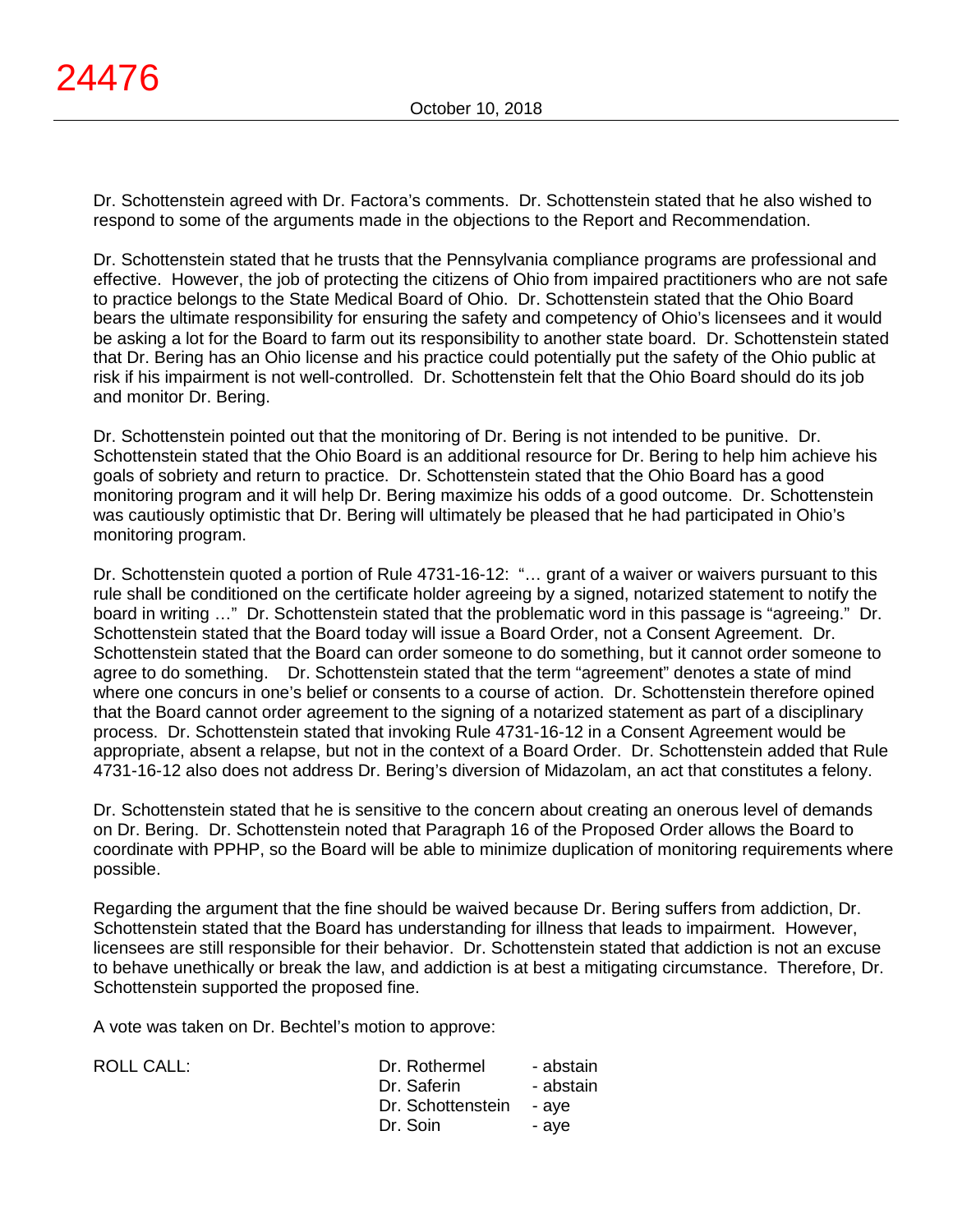| Dr. Schachat  | - aye |
|---------------|-------|
| Mr. Giacalone | - aye |
| Mr. Gonidakis | - aye |
| Dr. Edgin     | - aye |
| Dr. Factora   | - aye |
| Dr. Johnson   | - aye |
| Dr. Bechtel   | - aye |

The motion to approve carried.

#### M. SALIM RATNANI, M.D.

Mr. Giacalone directed the Board's attention to the matter of M. Salim Ratnani, M.D. No objections have been filed. Mr. Porter was the Hearing Examiner.

#### **Dr. Schottenstein moved to approve and confirm Mr. Porter's Findings of Fact, Conclusions of Law, and Proposed Order in the matter of M. Salim Ratnani, M.D. Dr. Soin seconded the motion.**

Mr. Giacalone stated that he will now entertain discussion in the matter of Dr. Ratnani.

Dr. Edgin stated that the Board's proposed action is based on allegations that Dr. Ratnani had violated certain specified terms and conditions of his July 2016 Consent Agreement with the Board. Dr. Edgin briefly reviewed Dr. Ratnani's medical education and career. Dr. Ratnani's medical license is currently active.

Dr. Edgin stated that on or about July 13, 2016, Dr. Ratnani entered into a Consent Agreement with the Board in lieu of further formal proceedings based on actions taken against his West Virginia and Kentucky licenses by the medical boards of those states. The Consent Agreement restored Dr. Ratnani's license to practice medicine and surgery in Ohio, reprimanded him, and imposed probationary terms. The probationary terms included the following requirements:

- to submit quarterly declarations of compliance with the Consent Agreement;
- to appear in person for an interview before the full Board or its designated representative during the third month following the effective date of the Consent Agreement;
- to submit, within 30 days of the effective date of the Consent Agreement;
- to submit to the Board for its prior approval the name and qualifications of a therapist, psychiatrist, psychologist, or counselor of his choice; and
- to undergo behavioral counseling for boundary issues at least every month or as otherwise directed by the Board.

Dr. Edgin stated that Annette Jones of the Board's Compliance Section testified that Dr. Ratnani initially complied will all of his requirements. However, in November 2016 Dr. Ratnani informed the Board that he would be leaving the United States to work in Pakistan because he could not find employment in this country. Dr. Ratnani submitted quarterly reports from his therapist through January 2017, but none after that. Dr. Ratnani also failed to appear for his required appearance before the Board, scheduled for November 2017. Dr. Ratnani also ceased to submit quarterly declarations of compliance. When asked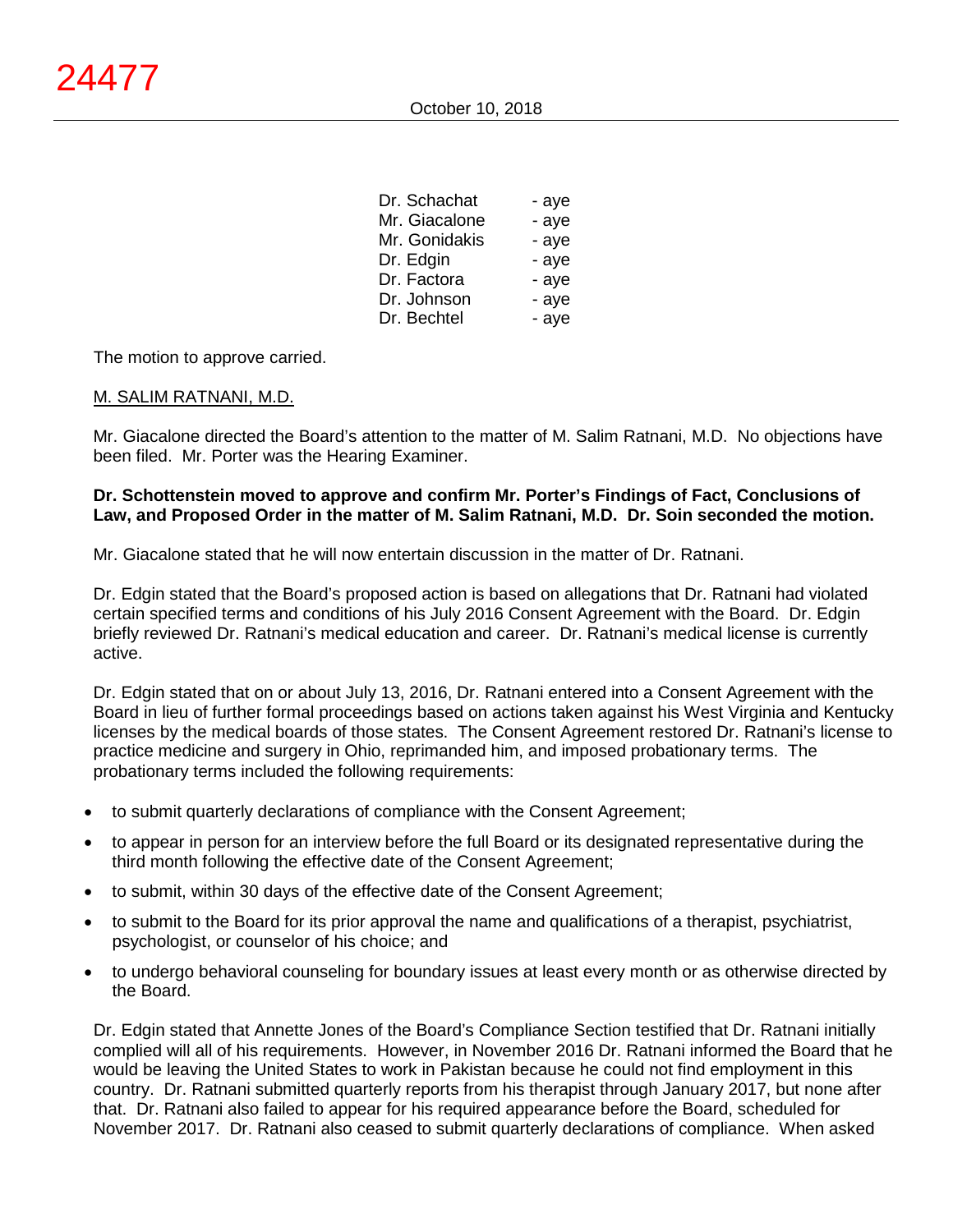about communicating with Dr. Ratnani, Ms. Jones testified that she had difficulty due to brown-outs and communications problems in Pakistan. However, Dr. Edgin noted that written communications with the Board were not limited, and Dr. Ratnani failed to communicate in writing with the Board. Dr. Edgin stated that Dr. Ratnani was unable to find a new psychiatrist in Pakistan.

According to Dr. Ratnani's testimony, the Medical Licensing Board of Indiana declined to take any action based on the West Virginia action, and therefore his Indiana medical license is unencumbered. Dr. Ratnani also had letters of support from various people.

Dr. Edgin stated that the Proposed Order would continue the terms of the Consent Agreement, fine Dr. Ratnani \$1,000 and bar Dr. Ratnani from requesting termination of his Consent Agreement for at least five years following the effective date of July 13, 2016.

Dr. Schottenstein remembered Dr. Ratnani from his appearance before the Board's Compliance Committee in November 2016. At that time, Dr. Ratnani indicated that he was unable to find employment in the United States because of the medical board actions in West Virginia, Kentucky, and Ohio. Dr. Ratnani stated at that time that he was unemployed and out of money, and he therefore would have to take a job in Pakistan. Dr. Schottenstein recalled that Dr. Ratnani had expressed fear that he would not return from Pakistan alive because it is risky to be an American citizen there. At that time, Dr. Ratnani indicated that he knew it could be challenging to maintain his compliance while residing in Pakistan. Dr. Schottenstein stated that once Dr. Ratnani arrived in Pakistan, it was not feasible for him to participate in the terms of the Consent Agreement because of the unreliable electrical grid and internet there.

Dr. Schottenstein opined that the Proposed Order is more than fair to Dr. Ratnani because, for all practical intents and purposes, the Order is just tolling Dr. Ratnani for the time that he has been in noncompliance. Dr. Schottenstein expressed concern about perpetuating a vicious cycle in which Dr. Ratnani continues to have difficulty finding gainful employment in this country due to the Board action, leading him to once again return to Pakistan and become unable to comply with the terms of his Agreement. However, Dr. Schottenstein noted that Dr. Ratnani signed his Consent Agreement and thereby agreed to fulfill the terms therein. Dr. Schottenstein was hopeful that Dr. Ratnani can find an opportunity to practice in the United States or in another country that has more reliable technology.

Dr. Schottenstein regretted the inconvenience to Dr. Ratnani, but stated that the onus is on him to fulfill the conditions of his Agreement and repeated violations will likely result in more substantial discipline. Dr. Schottenstein agreed with the Proposed Order.

A vote was taken on Dr. Schottenstein's motion to approve:

ROLL CALL:

| Dr. Rothermel     | - abstain |
|-------------------|-----------|
| Dr. Saferin       | - abstain |
| Dr. Schottenstein | - aye     |
| Dr. Soin          | - aye     |
| Dr. Schachat      | - aye     |
| Mr. Giacalone     | - aye     |
| Mr. Gonidakis     | - aye     |
| Dr. Edgin         | - aye     |
| Dr. Factora       | - aye     |
| Dr. Johnson       | - aye     |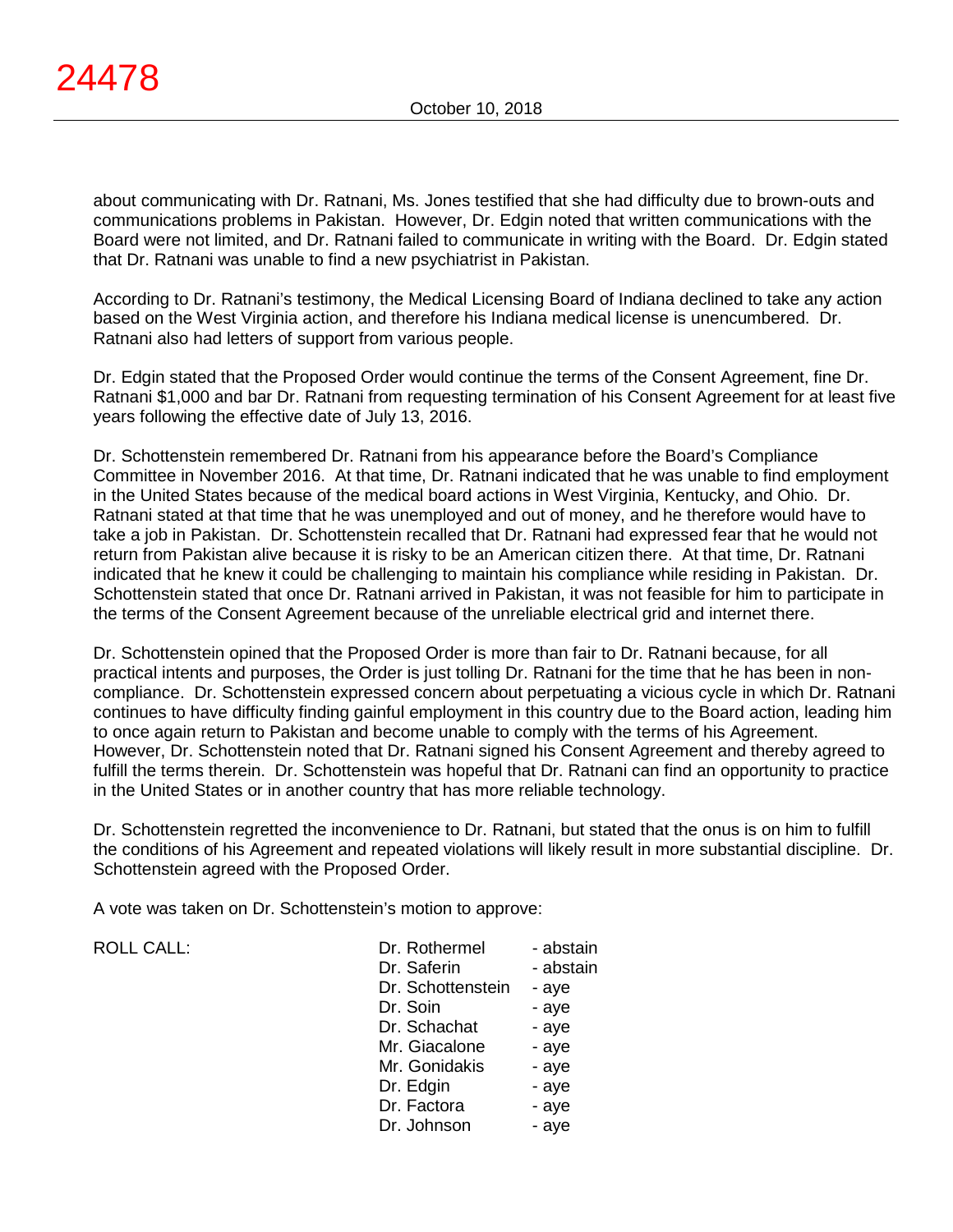Dr. Bechtel - aye

The motion to approve carried.

#### EDWARD WOJCIECHOWSKI, M.D.

Mr. Giacalone directed the Board's attention to the matter of Edward Wojciechowski, M.D. No objections have been filed. Ms. Shamansky was the Hearing Examiner.

#### **Dr. Schottenstein moved to approve and confirm Ms. Shamansky's Findings of Fact, Conclusions of Law, and Proposed Order in the matter of Edward Wojciechowski, M.D. Dr. Soin seconded the motion.**

Mr. Giacalone stated that he will now entertain discussion in the matter of Dr. Wojciechowski.

Dr. Johnson stated that on February 14, 2018, the Board issued a Notice of Immediate Suspension and Opportunity for Hearing to Dr. Wojciechowski, suspending his license pursuant to 3719.121(C), Ohio Revised Code, which requires the Board to suspend the license of a physician immediately upon receiving notice that he or she has been convicted of a felony drug abuse offense.

Dr. Johnson continued that the Notice alleged that on or about December 22, 2017, Dr. Wojciechowski entered a guilty plea in the Wood County Court of Common Pleas and was found guilty of two counts of Illegal Processing of Drug Documents and one count of Medicaid Fraud. The Board further alleged that it was reported that Dr. Wojciechowski had been hospitalized for an overdose that occurred on or about August 20, 2017, and that the Court of Common Pleas subsequently granted his motion for intervention in lieu of conviction, requiring him to successfully complete a treatment program. The Notice also cited 4731-16-02(B)(2), Ohio Administrative Code, which provides the if an applicant has applied for or requested treatment in lieu of conviction of a criminal charge or has pleaded guilty to a criminal offense that involves his or her personal use or abuse of a controlled substance, it shall constitute independent proof of impairment and shall support license suspension or denial without the need for an examination.

Dr. Johnson briefly reviewed Dr. Wojciechowski's medical education and career. Following practice in Bowling Green, Ohio, and Westerville, Ohio, Dr. Wojciechowski practiced at Care Here in Nashville, Tennessee, until his termination due to the events that led to his criminal charges.

Dr. Johnson stated that Dr. Wojciechowski reported to the Court that he first used alcohol in the ninth grade and became a weekend drinker throughout high school and college. Dr. Wojciechowski further reported that his alcohol usage decreased following college graduation. At 34-years-old, following a motorcycle accident, Dr. Wojciechowski was prescribed Percocet for pain. Dr. Wojciechowski used Percocet for two months as prescribed, and then began abusing the Percocet. For the next six years, Dr. Wojciechowski "binged" on pain pills and began using them daily.

Dr. Johnson stated that in 2010, Dr. Wojciechowski had inpatient treatment for 30 days, followed by six weeks of participation in an intensive outpatient program. Dr. Wojciechowski also joined the Ohio Physicians Health Program from 2010 to 2016.

Dr. Johnson continued that Dr. Wojciechowski further reported to the court that in 2016, at the age of 46, he relapsed on Ambien. Dr. Wojciechowski reported that he developed a tolerance to Ambien, using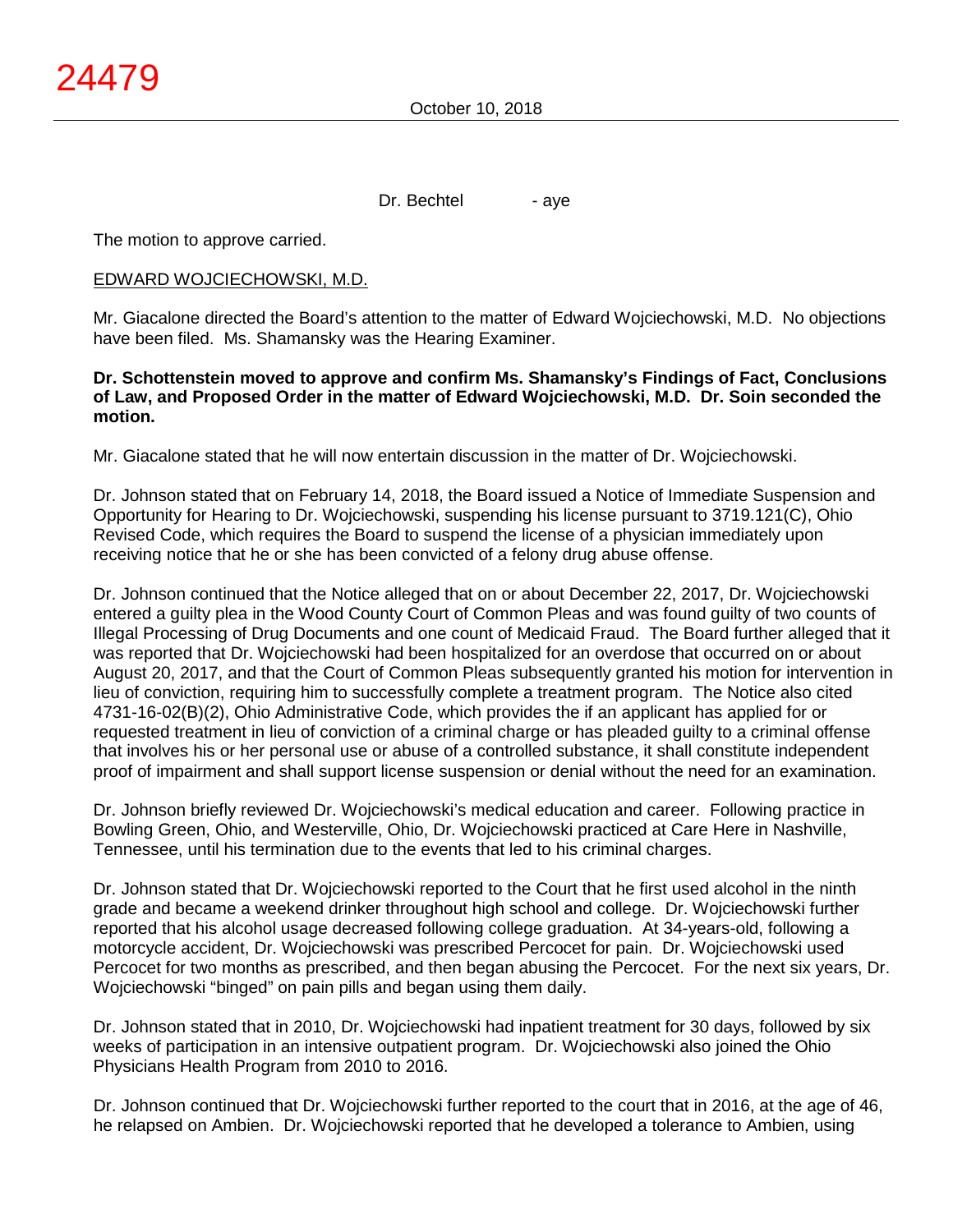three or more pills per night. Dr. Wojciechowski was unable to get the prescription in sufficient quantities, so he reached out to some of his patients and offered them payments for some of their pills. Dr. Wojciechowski admitted to prescribing Ambien to patients who did not need the medication, and in return he received pills from the patients. Dr. Wojciechowski then began doing this with Percocet by prescribing Percocet and paying the patient or agreeing to pay the patient's copays in order to receive a number of the pills as a kickback. Dr. Wojciechowski admitted that he did not meet with all of the patients and at times he called in prescriptions without seeing the patients. In addition, Dr. Wojciechowski was teaching martial arts and working as a ringside doctor at that time, and he prescribed medications to some of the fighters.

Dr. Johnson stated that Dr. Wojciechowski weaned himself from the Ambien and stayed sober for 70-80 days. Dr. Wojciechowski then made contact with some former acquaintances who used opiates and cocaine, and he started using opiates and cocaine as well. Dr. Wojciechowski moved on to heroin in 2017 because he was unable to afford opiates in sufficient quantities.

Dr. Johnson stated that in or about September 2016, the Ohio Board of Pharmacy reported to the Medical Board and the Attorney General's Medicaid Fraud Control Unit that Dr. Wojciechowski had written some questionable prescriptions and that he had been "let go" from two hospitals.

Dr. Johnson stated that on September 26, 2016, Dr. Wojciechowski was interviewed by representatives of the Medical Board and the Medicaid Fraud Control Unit. In the interview, Dr. Wojciechowski admitted to having financial difficulties, a large amount of debt, seeing patients at his home and at the mixed martial arts gym, and not keeping appropriate records or thoroughly examining patients. Dr. Wojciechowski also admitted that patients were supplying him with Ambien that he had prescribed for them. Dr. Wojciechowski further agreed that he had been advised of appropriate prescribing practices by the Medical Board and that he had continued to participate in the aberrant practices.

Dr. Johnson stated that criminal charges were brought against Dr. Wojciechowski on August 17, 2017, as mentioned earlier. Three days later, an EMS squad report indicated that Dr. Wojciechowski was found unresponsive by his father. Dr. Wojciechowski was transported to the hospital and given multiple doses of Naltrexone. Dr. Wojciechowski was admitted in critical condition with multiple diagnoses including drug overdose and a positive toxicology screen for cocaine and opiates. Following his hospitalization, Dr. Wojciechowski was assessed by a licensed professional clinical counselor with Harbor Behavioral Health, who recommended medication-assisted treatment for chemical dependency with an intensive level of care.

Dr. Johnson stated that Dr. Wojciechowski did not attend his Medical Board hearing, but he was represented by counsel. Among the items provided during the hearing was a statement from the licensed professional clinical counselor statement indicating that Dr. Wojciechowski had started Naltrexone treatment at Harbor Behavioral Health in September 2017, requiring three group sessions per week and one individual session each week. According to the report, Dr. Wojciechowski believed the program was helping him maintain his sobriety. Dr. Wojciechowski also wrote a summary of his history of chemical dependency and his progress of recovery for the Wood County Adult Probation Department. Dr. Wojciechowski reported that he was receiving support from his parents, he has resumed shared parenting of his daughter, and he was doing community service with his church.

Dr. Johnson added that Dr. Wojciechowski's s counsel submitted a personal statement on his behalf describing his efforts to recover from substance abuse and bipolar disorder. Dr. Wojciechowski sees a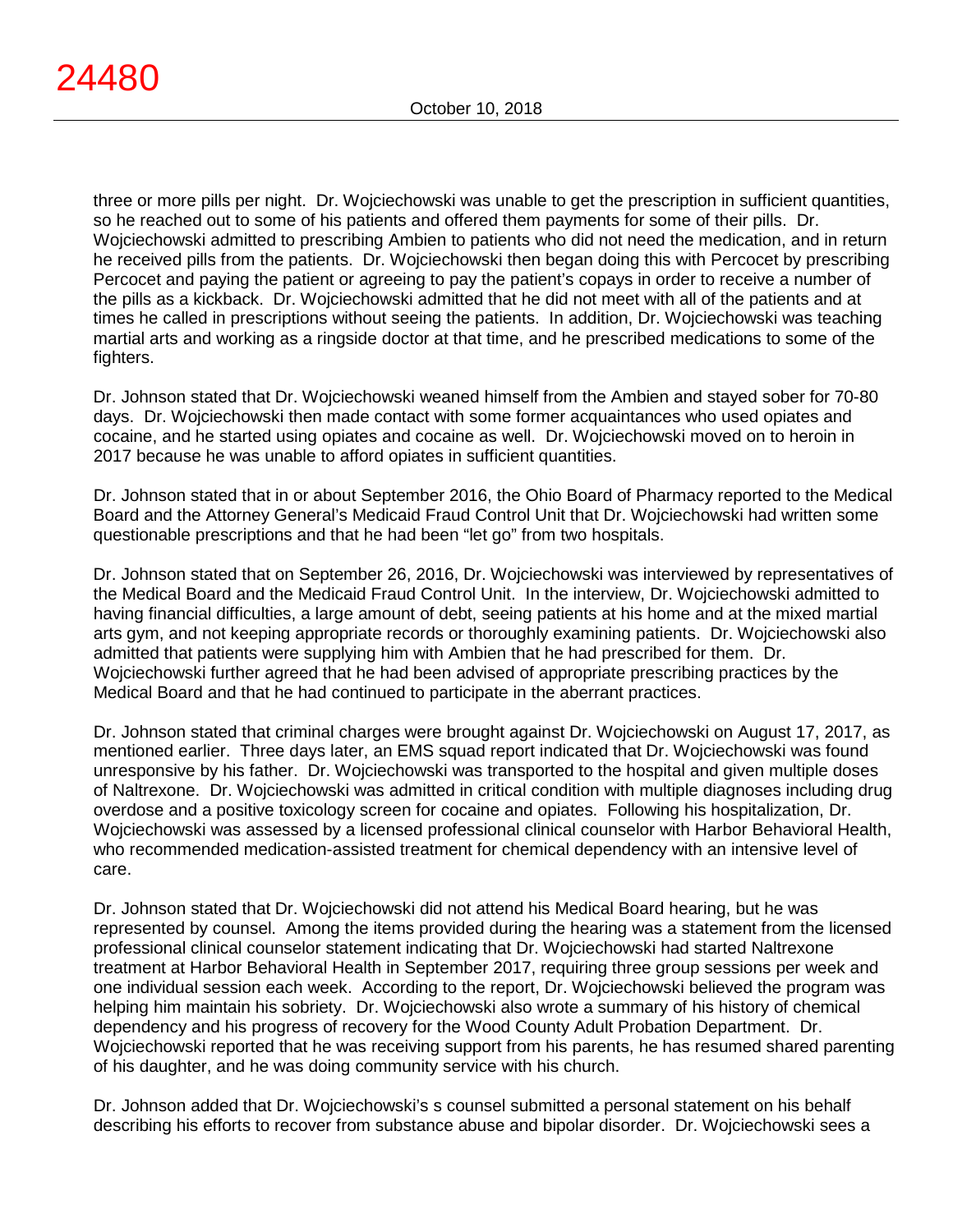therapist once per week, does three hours of group counseling each week, takes medications for mental health, attends fine to seven AA meetings per week, and participates in AA community events.

### Dr. Schachat exited the meeting at this time.

Dr. Johnson stated that Dr. Wojciechowski's counsel indicated that his criminal offenses were directly related to his addiction. The counsel also related Dr. Wojciechowski's understanding of the seriousness of the case. Dr. Wojciechowski has not practiced medicine since 2017, he has no present intention to practice, and he may never do so again. However, the counsel respectfully submitted that a nonpermanent revocation of Dr. Wojciechowski's license was the appropriate action for the Board to take since his criminal conduct was committed to obtain substances solely for his own use and because he was continuing to work towards recovery from his addiction.

Dr. Johnson stated that it is regrettable that Dr. Wojciechowski did not appear at his hearing, because the Board did not have an opportunity to assess his sincerity and commitment to his recovery. Unfortunately, the only information the Board has about Dr. Wojciechowski's current status was provided in the documents admitted into evidence. Based upon those documents, Dr. Johnson was happy to hear that Dr. Wojciechowski was continuing to work towards recovery. Dr. Johnson was also hopeful that Dr. Wojciechowski will do this not only for himself, but also for his supporting family, especially his daughter.

Dr. Johnson stated that deciding on an appropriate sanction is not easy in this case. On one hand, it appears that Dr. Wojciechowski's criminal activity and substandard patient care were the direct result of his addiction. In addition, Dr. Wojciechowski's addiction is extremely serious, as evidenced by his overdose in August 2017. Also, according to documents, Dr. Wojciechowski is working towards recovery.

Dr. Schachat returned to the meeting at this time.

Dr. Johnson continued that on the other hand, the mission of the Medical Board is to protect the health, safety, and welfare of the citizens of Ohio. Dr. Johnson stated that Dr. Wojciechowski did not protect his patients. In fact, Dr. Wojciechowski stated "I found patients who would use sleeping pills and have them give some pills back when they would fill their scripts." Dr. Wojciechowski also wrote, "These patients were also on opiates and were able to come to me for their scripts of opiates rather than a pain clinic." Dr. Johnson stated that Dr. Wojciechowski found vulnerable patients, took advantage of those patients, and prescribed medications the patients did not need. Dr. Wojciechowski took pills back from the patients, paid their co-pays, and paid the patients. Dr. Johnson stated that Dr. Wojciechowski created the risk that his patients would abuse or become addicted to the medications, or sell or give away medications they did not need. Dr. Johnson stated that Dr. Wojciechowski not only endangered his patients, bur the larger community as well.

For the reasons lists above, Dr. Johnson agreed that a permanent revocation of Dr. Wojciechowski's medical license is the more appropriate action in this case. Dr. Johnson also recommended that no fine be levied due to Dr. Wojciechowski's financial hardships.

Dr. Bechtel also agreed with the Proposed Order to permanently revoke Dr. Wojciechowski's medical license, noting that he had been convicted of fraud. Most concerning to Dr. Bechtel was the fact that Dr. Wojciechowski took advantage of vulnerable patients, prescribing inappropriate medications that have potential side-effects and addictive properties, with the full intent of being able to acquire some of those medications for his own personal use. Dr. Bechtel reiterated that Dr. Wojciechowski was addressed by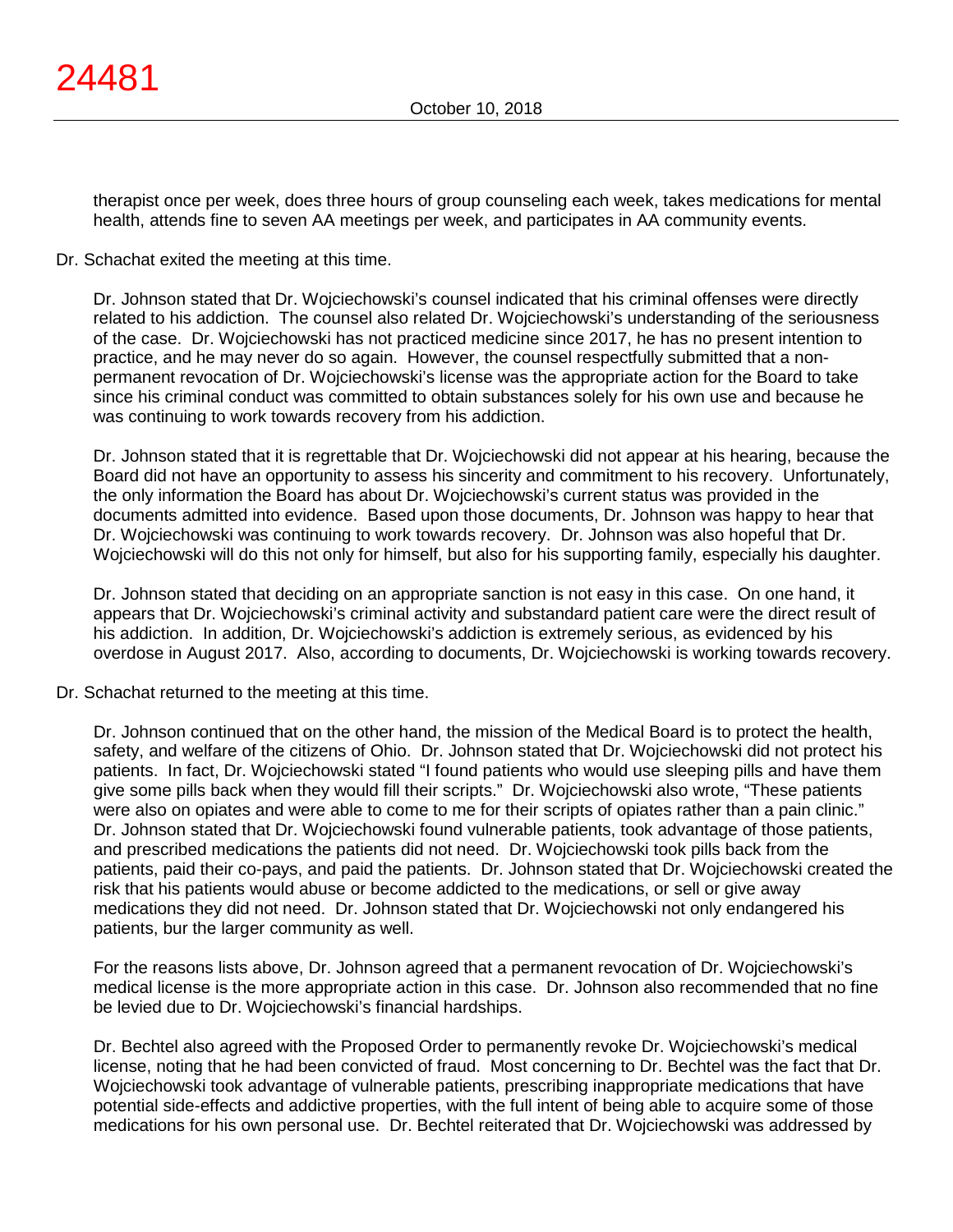the Board on proper prescribing procedures and he failed to follow those guidelines. Dr. Bechtel opined that Dr. Wojciechowski represents a very serious threat to the patients of Ohio and his license should be permanently revoked.

Mr. Gonidakis clarified that the Board's standard, discussed multiple times when the Board was granting fining authority, is to not consider the respondent's financial situation when determining an appropriate fine. Mr. Gonidakis urged the Board to not consider Dr. Wojciechowski's financial situation when determining whether to impose a fine. Dr. Schachat agreed. Mr. Giacalone noted that there is no fine in the proposed order because Dr. Wojciechowski's actions predate the Board's fining authority. Dr. Johnson agreed.

Mr. Giacalone commented that he agreed with everything that has been said regarding Dr. Wojciechowski. Mr. Giacalone stated that Dr. Wojciechowski essentially created more problems for people and gave them medications that they arguably did not need, potentially creating more addicts. Mr. Giacalone stated that he has no sympathy for Dr. Wojciechowski and he agreed with permanent revocation.

Dr. Schachat commented that because he left the meeting during a portion of this discussion, he will recuse from the vote in this matter.

A vote was taken on Dr. Schottenstein's motion to approve:

| <b>ROLL CALL:</b> | Dr. Rothermel     | - abstain |
|-------------------|-------------------|-----------|
|                   | Dr. Saferin       | - abstain |
|                   | Dr. Schottenstein | - aye     |
|                   | Dr. Soin          | - aye     |
|                   | Dr. Schachat      | - abstain |
|                   | Mr. Giacalone     | - aye     |
|                   | Mr. Gonidakis     | - aye     |
|                   | Dr. Edgin         | - aye     |
|                   | Dr. Factora       | - aye     |
|                   | Dr. Johnson       | - aye     |
|                   | Dr. Bechtel       | - aye     |

The motion to approve carried.

#### FINDINGS, ORDERS, AND JOURNAL ENTRIES

Mr. Giacalone stated that in the following matters, the Board issued Notices of Opportunity for Hearing and documentation of Service was received for each. There were no timely requests for hearing filed, and more than 30 days have elapsed since the mailing of the Notices. These matters are therefore before the Board for final disposition. These matters are non-disciplinary in nature, and therefore all Board members may vote.

#### CAROL STANDRIDGE PRYCHODNIK, M.T.

Mr. Giacalone stated that Ms. Prychodnik has applied for restoration of her Ohio massage therapy license. The Board notified Ms. Prychodnik that it proposed to approve her application, pending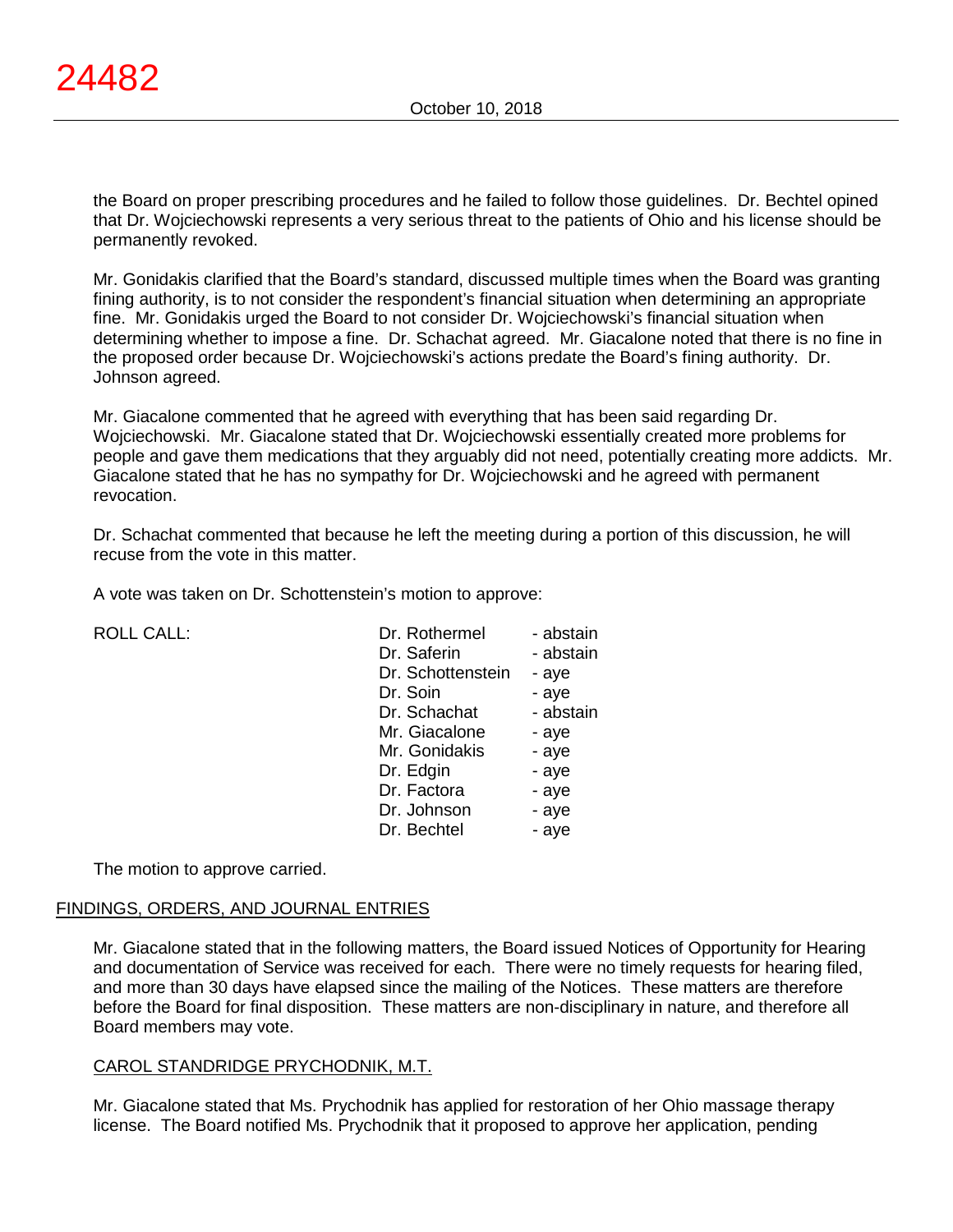successful completion of the Massage and Bodywork Licensing Examination (MBLEX) due to the fact that she has not engaged in the active practice of massage therapy for more than two years.

**Dr. Saferin moved to find that the allegations set forth in the August 8, 2018 Notice of Opportunity for Hearing have been proven to be true by a preponderance of the evidence, and that the Board enter an Order, effective immediately upon mailing, approving Ms. Prychodnik's application for restoration of her Ohio massage therapy license, pending successful completion of the MBLEX within six months of the mailing of the Notice of Opportunity for Hearing. Dr. Schottenstein seconded the motion.** A vote was taken:

| <b>ROLL CALL:</b> | Dr. Rothermel     | - aye |
|-------------------|-------------------|-------|
|                   | Dr. Saferin       | - aye |
|                   | Dr. Schottenstein | - aye |
|                   | Dr. Soin          | - aye |
|                   | Dr. Schachat      | - aye |
|                   | Mr. Giacalone     | - aye |
|                   | Mr. Gonidakis     | - aye |
|                   | Dr. Edgin         | - aye |
|                   | Dr. Factora       | - aye |
|                   | Dr. Johnson       | - aye |
|                   | Dr. Bechtel       | - aye |
|                   |                   |       |
|                   |                   |       |

The motion carried.

#### HOLLY JEAN SORENSON, M.T.

Mr. Giacalone stated that Ms. Sorenson has applied for restoration of her Ohio massage therapy license. The Board notified Ms. Sorenson that it proposed to approve her application, pending successful completion of the Massage and Bodywork Licensing Examination (MBLEX) due to the fact that she has not engaged in the active practice of massage therapy for more than two years.

**Dr. Saferin moved to find that the allegations set forth in the August 8, 2018 Notice of Opportunity for Hearing have been proven to be true by a preponderance of the evidence, and that the Board enter an Order, effective immediately upon mailing, approving Ms. Sorenson's application for restoration of her Ohio massage therapy license, pending successful completion of the MBLEX within six months of the mailing of the Notice of Opportunity for Hearing. Dr. Schottenstein seconded the motion.** A vote was taken:

ROLL CALL:

| Dr. Rothermel     | - aye |
|-------------------|-------|
| Dr. Saferin       | - aye |
| Dr. Schottenstein | - aye |
| Dr. Soin          | - aye |
| Dr. Schachat      | - aye |
| Mr. Giacalone     | - aye |
| Mr. Gonidakis     | - aye |
| Dr. Edgin         | - aye |
| Dr. Factora       | - aye |
| Dr. Johnson       | - aye |
|                   |       |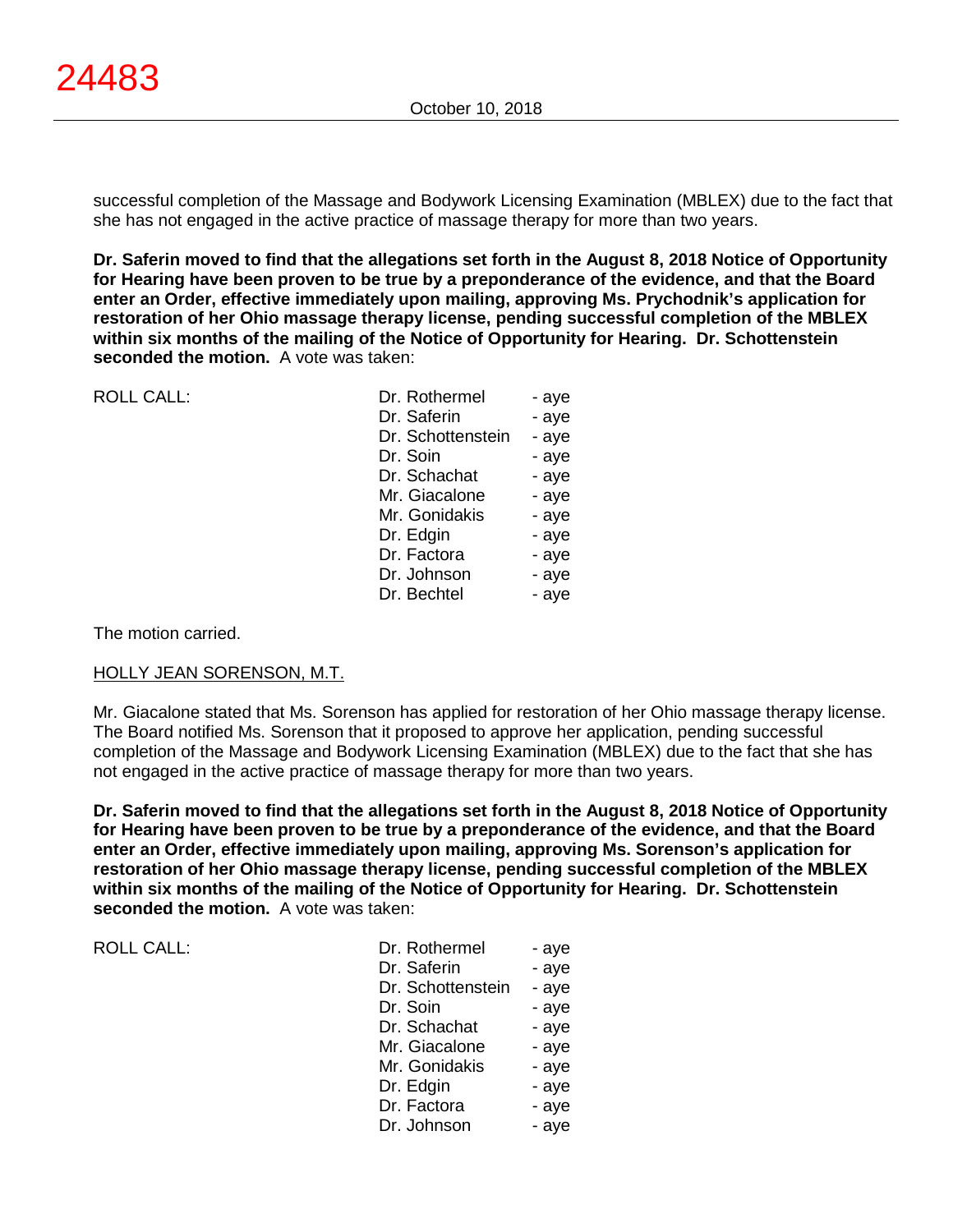Dr. Bechtel - aye

The motion carried.

#### EXECUTIVE SESSION

**Dr. Saferin moved to go into Executive Session to confer with the Medical Board's attorneys on matters of pending or imminent court action, and for the purpose of deliberating on proposed consent agreements in the exercise of the Medical Board's quasi-judicial capacity. Dr. Schottenstein seconded the motion.** A vote was taken:

 $ROILCAIL$ :

| Dr. Rothermel     | - aye |
|-------------------|-------|
| Dr. Saferin       | - aye |
| Dr. Schottenstein | - aye |
| Dr. Soin          | - aye |
| Dr. Schachat      | - aye |
| Mr. Giacalone     | - aye |
| Mr. Gonidakis     | - aye |
| Dr. Edgin         | - aye |
| Dr. Factora       | - aye |
| Dr. Johnson       | - aye |
| Dr. Bechtel       | - aye |
|                   |       |

The motion carried.

Pursuant to Section 121.22(G)(3), Ohio Revised Code, the Board went into executive session with Mr. Groeber, Ms. Anderson, Mr. Fais, Ms. Loe, Ms. Pollock, Ms. Debolt, Ms. Marshall, Mr. Roach, the Enforcement Attorneys, the Assistant Attorneys General, Ms. Murray, Mr. Smith, Ms. Moore, Mr. DePew, and Mr. Taylor in attendance.

Ms. Montgomery returned to the meeting during the Executive Session.

The Board returned to public session.

#### RATIFICATION OF SETTLEMENT AGREEMENTS

#### PAUL RITENOUR, D.O. – VOLUNTARY PERMANENT RETIREMENT FROM THE PRACTICE OF OSTEOPATHIC MEDICINE AND SURGERY

**Ms. Montgomery moved to ratify the proposed Voluntary Permanent Retirement with Dr. Ritenour. Dr. Schottenstein seconded the motion.** A vote was taken:

| Dr. Rothermel<br>Dr. Saferin<br>Dr. Schottenstein | - abstain<br>- abstain<br>- ave |
|---------------------------------------------------|---------------------------------|
| Dr. Soin                                          | - ave                           |
| Dr. Schachat                                      | - ave                           |
| Mr. Giacalone                                     | - ave                           |
|                                                   |                                 |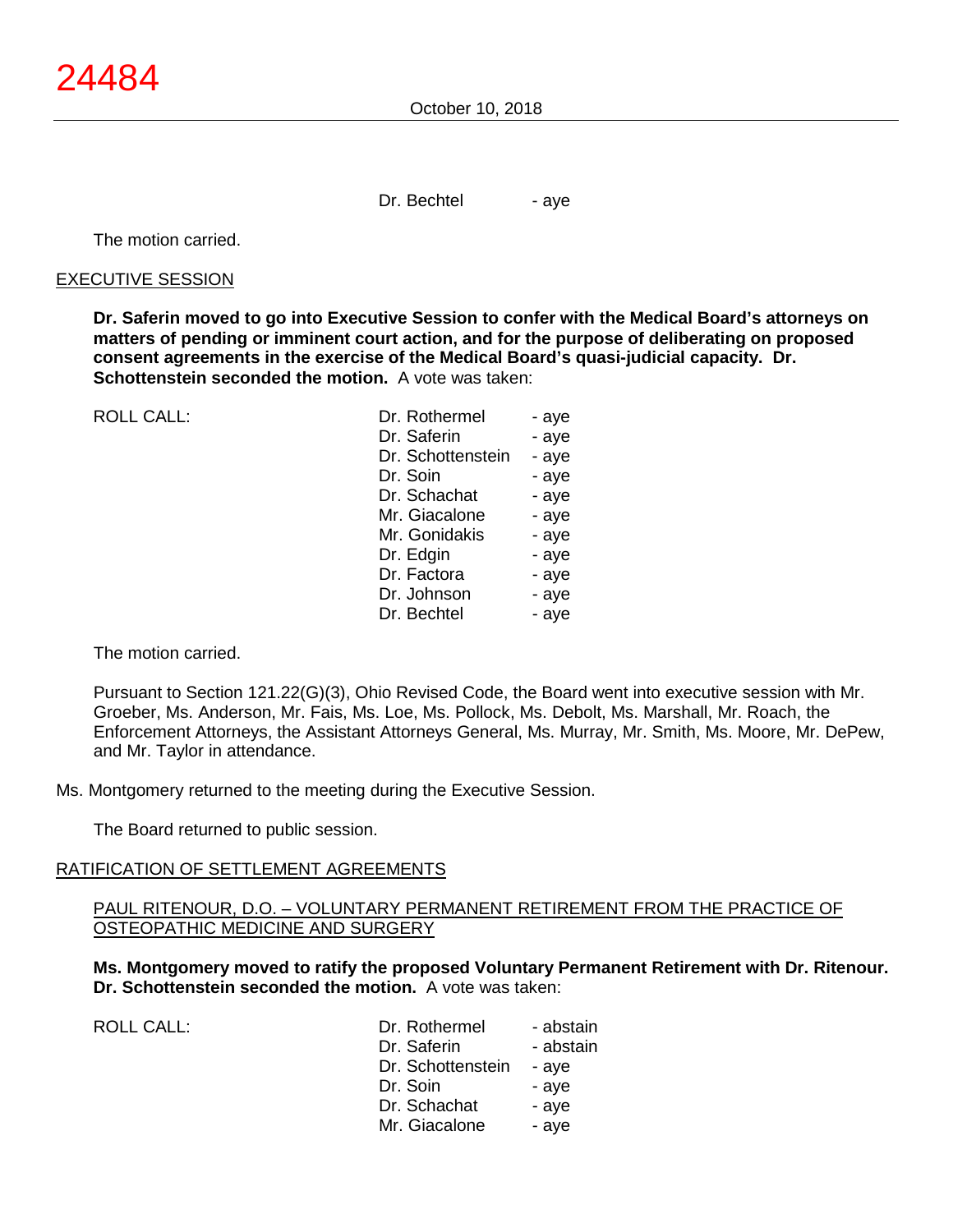| Mr. Gonidakis  | - aye     |
|----------------|-----------|
| Dr. Edgin      | - aye     |
| Dr. Factora    | - aye     |
| Ms. Montgomery | - aye     |
| Dr. Johnson    | - aye     |
| Dr. Bechtel    | - abstain |
|                |           |

The motion to ratify carried.

### JOHN KAVLICH, M.D. - STEP I CONSENT AGREEMENT

**Dr. Schottenstein moved to ratify the proposed Step I Consent Agreement with Dr. Kavlich. Dr. Soin seconded the motion.** A vote was taken:

ROLL CALL:

| Dr. Rothermel     | - abstain |
|-------------------|-----------|
| Dr. Saferin       | - abstain |
| Dr. Schottenstein | - aye     |
| Dr. Soin          | - aye     |
| Dr. Schachat      | - aye     |
| Mr. Giacalone     | - aye     |
| Mr. Gonidakis     | - aye     |
| Dr. Edgin         | - aye     |
| Dr. Factora       | - aye     |
| Ms. Montgomery    | - aye     |
| Dr. Johnson       | - aye     |
| Dr. Bechtel       | - abstain |
|                   |           |

The motion to ratify carried.

#### MATTHEW MANN MINARIK, P.A. – PERMANENT SURENDER OF CERTIFICATE TO PRACTICE AS A PHYSICIAN ASSISTANT

**Dr. Schottenstein moved to ratify the proposed Permanent Surrender with Mr. Minarik. Dr. Soin seconded the motion.** A vote was taken:

ROLL CALL:

| - abstain |
|-----------|
| - abstain |
| - aye     |
| - aye     |
| - aye     |
| - aye     |
| - aye     |
| - aye     |
| - aye     |
| - aye     |
| - aye     |
| - aye     |
|           |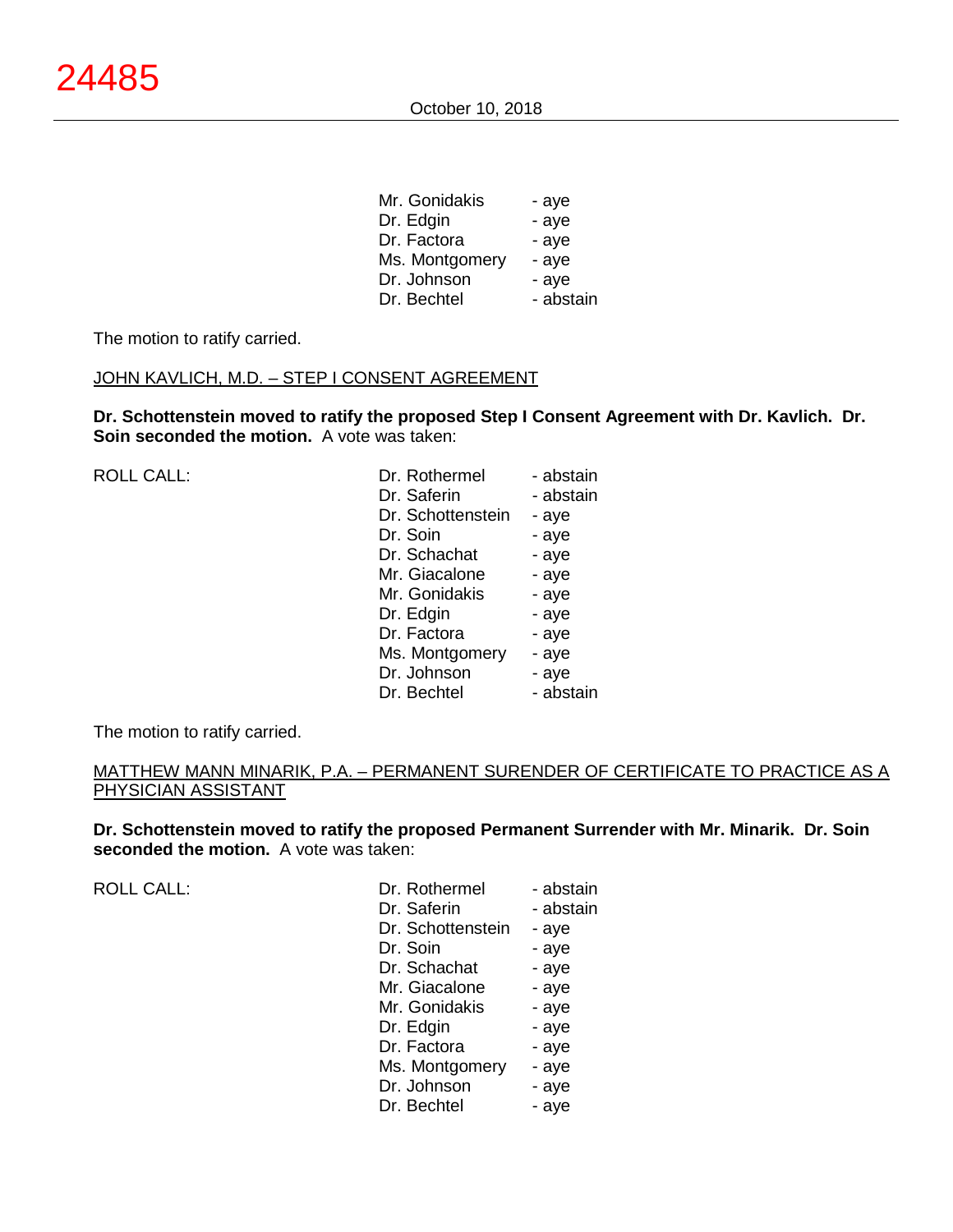#### The motion carried.

#### KRISTA M. RUBOSKY, P.A. – STEP I CONSENT AGREEMENT

**Dr. Schottenstein moved to ratify the proposed Step I Consent Agreement with Ms. Rubosky. Dr. Soin seconded the motion.** A vote was taken:

| <b>ROLL CALL:</b> | Dr. Rothermel     | - abstain |
|-------------------|-------------------|-----------|
|                   | Dr. Saferin       | - abstain |
|                   | Dr. Schottenstein | - aye     |
|                   | Dr. Soin          | - aye     |
|                   | Dr. Schachat      | - aye     |
|                   | Mr. Giacalone     | - aye     |
|                   | Mr. Gonidakis     | - aye     |
|                   | Dr. Edgin         | - aye     |
|                   | Dr. Factora       | - aye     |
|                   | Ms. Montgomery    | - aye     |
|                   | Dr. Johnson       | - aye     |
|                   | Dr. Bechtel       | - aye     |
|                   |                   |           |

The motion carried.

#### ANTHONY JOSEPH DICELLO, M.T. – PERMANENT SURRENDER OF CERTIFICATE TO PRACTICE MASSAGE THERAPY

**Dr. Schottenstein moved to ratify the proposed Permanent Surrender with Mr. DiCello. Dr. Soin seconded the motion.** A vote was taken:

ROLL CALL:

| Dr. Rothermel     | - abstain |
|-------------------|-----------|
| Dr. Saferin       | - abstain |
| Dr. Schottenstein | - aye     |
| Dr. Soin          | - aye     |
| Dr. Schachat      | - aye     |
| Mr. Giacalone     | - aye     |
| Mr. Gonidakis     | - aye     |
| Dr. Edgin         | - aye     |
| Dr. Factora       | - aye     |
| Ms. Montgomery    | - aye     |
| Dr. Johnson       | - aye     |
| Dr. Bechtel       | - aye     |

The motion carried.

#### CITATIONS AND ORDERS OF SUMMARY SUSPENSION, IMMEDIATE SUSPENSION, AND AUTOMATIC **SUSPENSION**

Ms. Marshall briefly reviewed the proposed citations.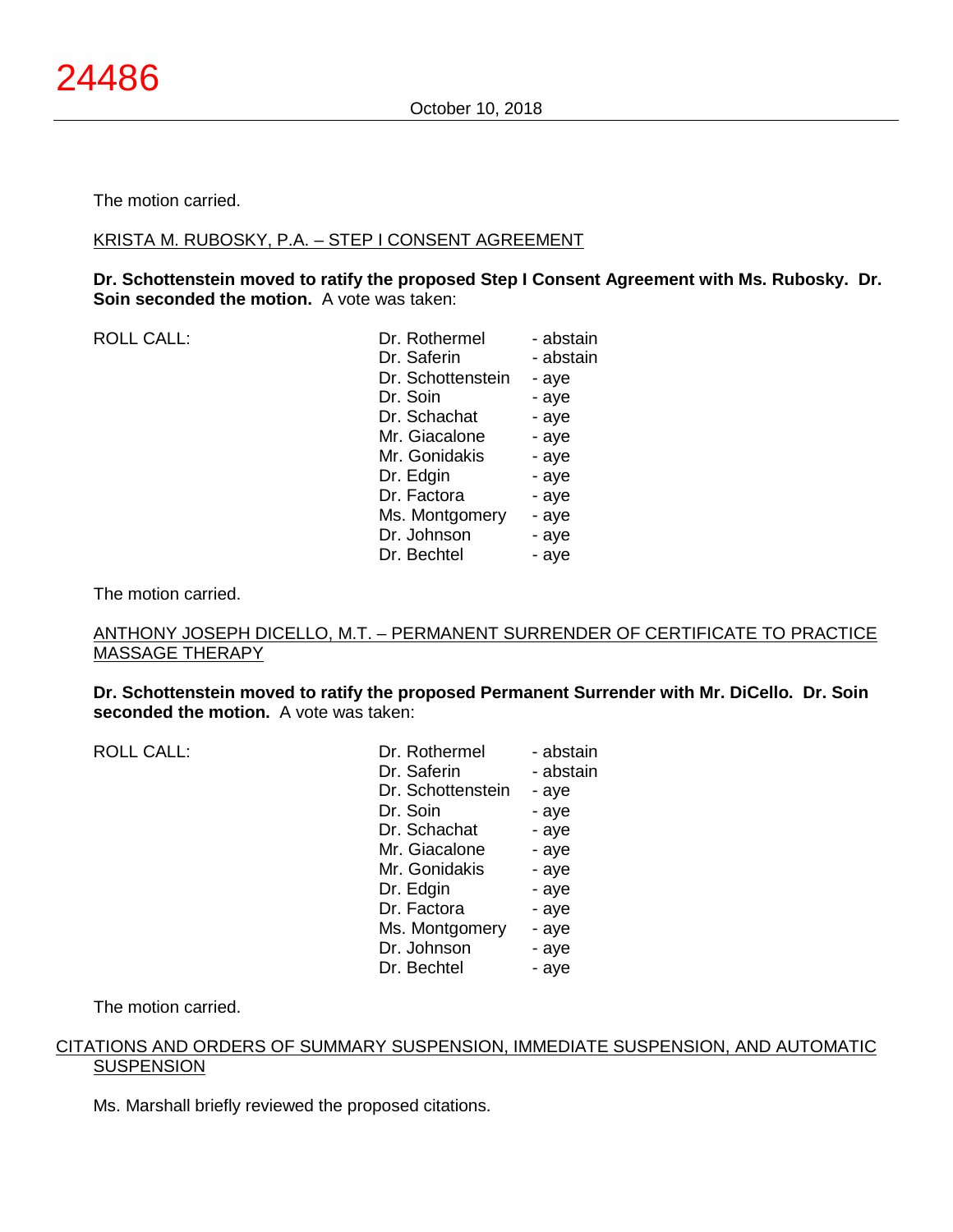Ms. Montgomery stated that she had questions about proposed Citation #3, for Kristopher McKay, M.D., the physician had had his Colorado medical license suspended in February 2018, and then his Virginia medical license was suspended within two months based on the Colorado suspension, and then his California medical license was suspended three months after the Colorado suspension. Ms. Montgomery noted that this matter is now before the Ohio Board because the physician had failed to respond to the Board's interrogatories, which were sent three times. Ms. Montgomery asked why Ohio's process was so laden with process when other states found it sufficient to act more quickly.

Ms. Marshall replied that one thing that Enforcement, under the direction of the Board's Secretary and Supervising Member, looks at is whether the physician practicing in Ohio. In this case, the physician is not practicing in Ohio.

Ms. Marshall continued that the larger issue is that traditionally, the Board would simply issue a "bootstrap" citation based on another state's action once the certified copies of the action was obtained. However, in the past year or two the feedback from Board members is that they would like to have more information about the out-of-state actions. Since the Board does not have subpoena power outside of Ohio, Enforcement often sends interrogatories in an attempt to obtain the additional information that the Board wants. Ms. Marshall stated that when a licensee does not respond to interrogatories, Enforcement typically has to send three sets of interrogatories to prove that the failure to respond is a result of intentional non-cooperation, as opposed to a simple error or misdirected mail. Ms. Marshall stated that this can add time to the process.

Ms. Montgomery asked if this physician, having been suspended in three states, would be able to come to Ohio and be part of a group practice. Ms. Marshall stated that if the physician's Ohio medical license is active, he could potentially come to Ohio and practice. Ms. Marshall stated that when Enforcement has information that someone is in Ohio or if there are hints that they are coming to Ohio, those facts will move the process more toward a summary suspension when appropriate.

Ms. Montgomery commented that she understands that the Board would like more information in this case, but opined that the process seems burdensome for the Enforcement staff.

At this time the Board read and considered the proposed Opportunity for Hearing on Failure to Submit to an Examination and Notice of Summary Suspension Based upon Presumption of an Admission of Inability to Practice in the above matter, a copy of which shall be maintained in the exhibits section of this Journal.

**Dr. Schottenstein moved to enter an Order of Summary Suspension in the matter of Marissa Maia Mertz, M.D., in accordance with Section 4731.22(G), Ohio Revised Code, and to issue the Opportunity for Hearing on Failure to Submit to an Examination and Notice of Summary Suspension Based upon Presumption of Impairment. Dr. Soin seconded the motion.** A vote was taken:

ROLL CALL: Dr. ROLL CALL: Dr. Roll - abstract - abstract - abstract - abstract - abstract - abstract - abstract<br>D

| Dr. Rothermel     | - abstain |
|-------------------|-----------|
| Dr. Saferin       | - abstain |
| Dr. Schottenstein | - aye     |
| Dr. Soin          | - aye     |
| Dr. Schachat      | - aye     |
| Mr. Giacalone     | - aye     |
| Mr. Gonidakis     | - aye     |
|                   |           |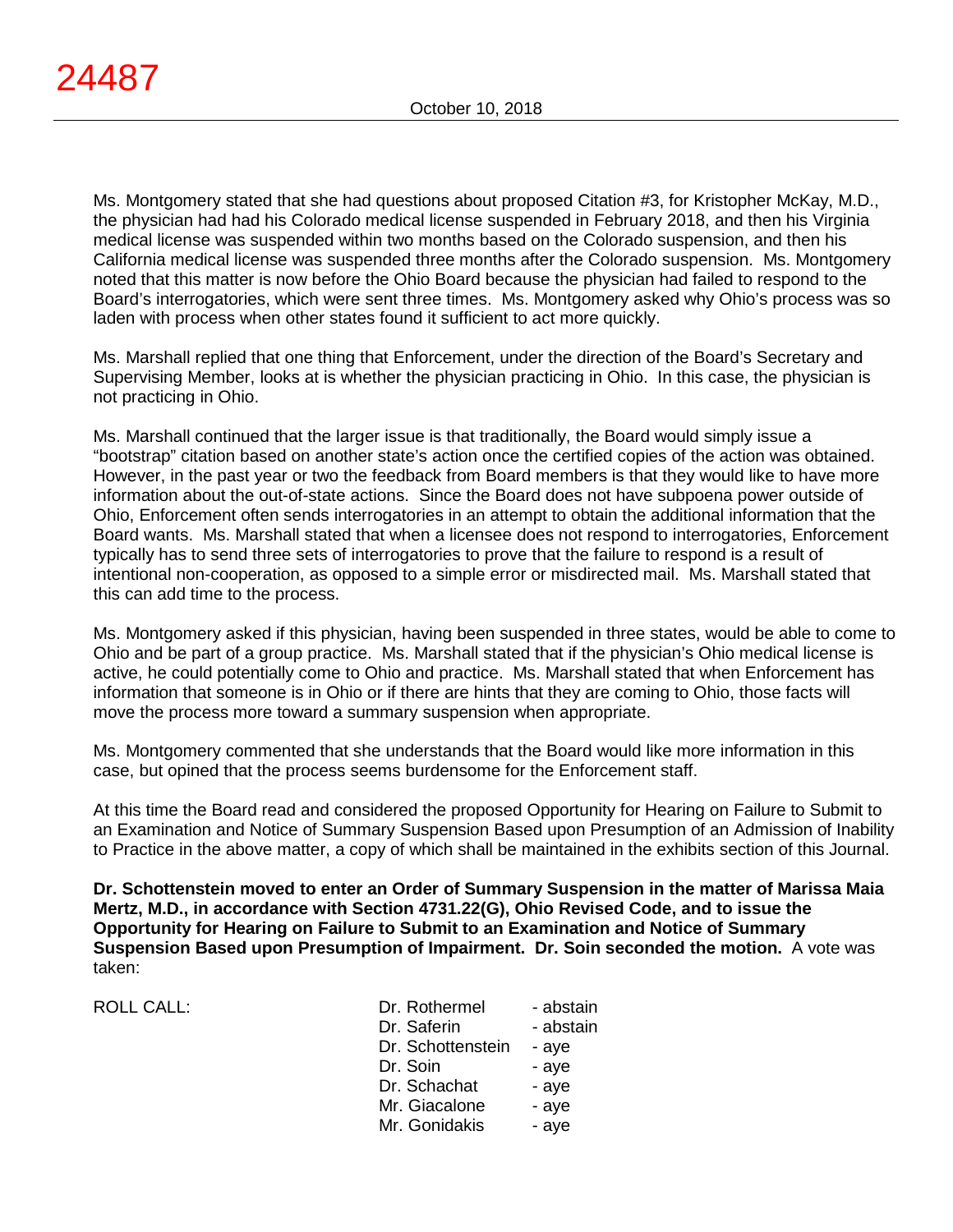| Dr. Edgin      | - aye |
|----------------|-------|
| Dr. Factora    | - aye |
| Ms. Montgomery | - aye |
| Dr. Johnson    | - aye |
| Dr. Bechtel    | - aye |

The motion to send carried.

**Dr. Schottenstein moved to send the Notices of Opportunity for Hearing to Freeda J. Flynn, M.D.; and Tammy M. Reed, D.O. Dr. Soin seconded the motion**. A vote was taken:

ROLL CALL: Dr. Rothermel

| - abstain |
|-----------|
| - abstain |
| - aye     |
| - aye     |
| - aye     |
| - aye     |
| - aye     |
| - aye     |
| - aye     |
| - aye     |
| - aye     |
| - abstain |
|           |

The motion to send carried.

**Dr. Schottenstein moved to send the Notices of Opportunity for Hearing to Steven D. Folkerth, M.D.; Kristopher McKay, M.D.; Ms. Laura Ann Ringenbach; and Saad Sakkal, M.D. Dr. Soin seconded the motion.** A vote was taken:

| <b>ROLL CALL:</b> | Dr. Rothermel     | - abstain |
|-------------------|-------------------|-----------|
|                   | Dr. Saferin       | - abstain |
|                   | Dr. Schottenstein | - aye     |
|                   | Dr. Soin          | - aye     |
|                   | Dr. Schachat      | - aye     |
|                   | Mr. Giacalone     | - aye     |
|                   | Mr. Gonidakis     | - aye     |
|                   | Dr. Edgin         | - aye     |
|                   | Dr. Factora       | - aye     |
|                   | Ms. Montgomery    | - aye     |
|                   | Dr. Johnson       | - aye     |
|                   | Dr. Bechtel       | - aye     |

The motion to send carried.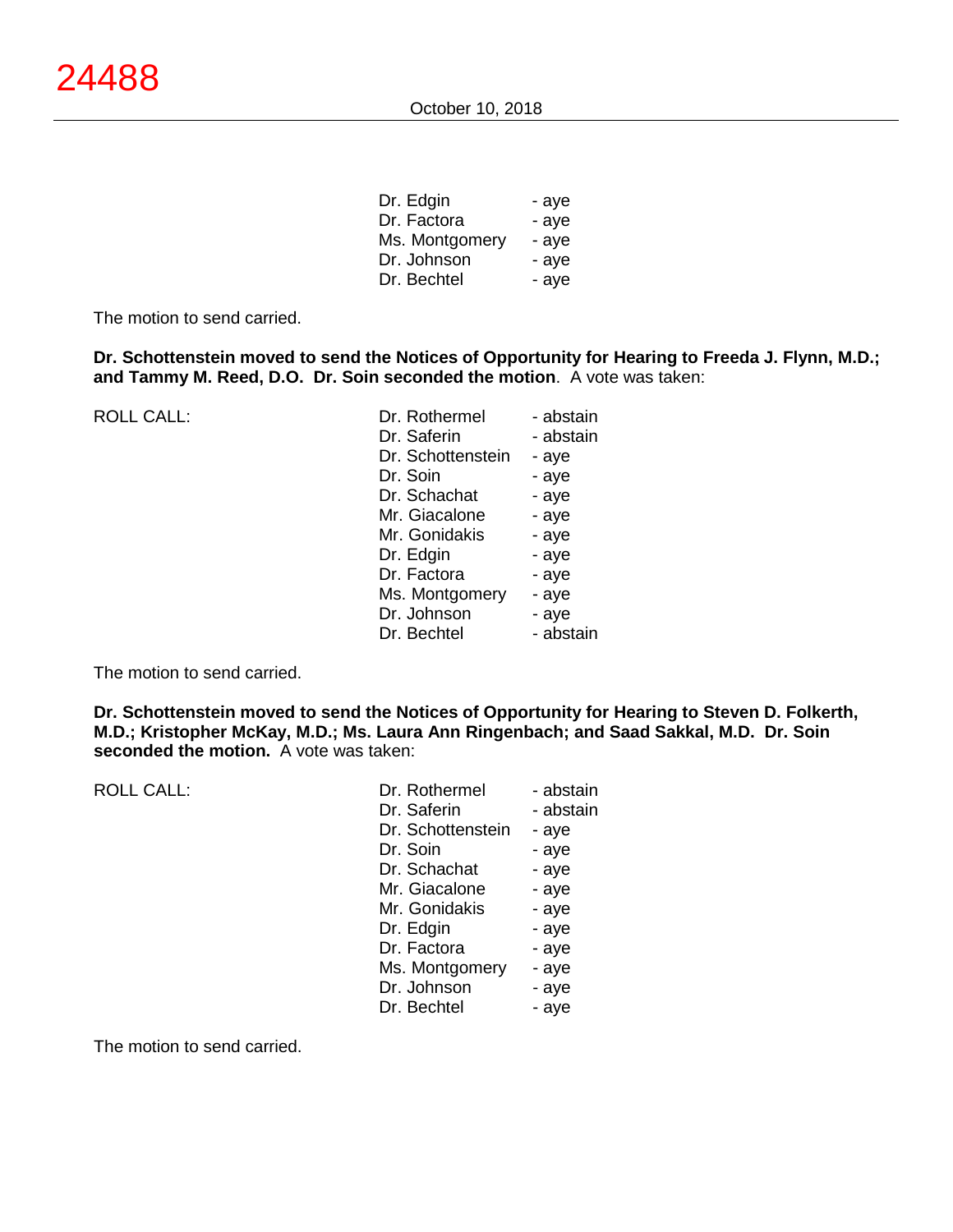#### RULES AND POLICIES

#### REPORT OF SEPTEMBER 26, 2018 PUBLIC HEARING ON RULES

Ms. Debolt stated that some physician assistant rules had been the subject of this rules hearing. However, no comments were received regarding the physician assistant rules and those rules are not being discussed today.

Ms. Debolt asked the Board to consider making some amendments to proposed Rule 4731-11-01 to make sure that the definition of "chronic pain" uses the same language as is found in the Ohio Revised Code. Ms. Debolt also asked the Board to consider amendments to proposed Rule 4731-11-14 allowing physicians with subspecialty certification in hospice and palliative care to be recognized as pain management experts for the purposes of prescribing for their own patients at a higher level, as well as serving as a consultant upon referral by other physicians. Ms. Anderson commented that less than 350 physicians would meet this qualification in Ohio.

#### **Dr. Saferin moved to amend the proposed rules as discussed. Dr. Bechtel seconded the motion.** A vote was taken:

| <b>ROLL CALL:</b> |  |
|-------------------|--|
|                   |  |

| <b>ROLL CALL:</b> | Dr. Rothermel     | - aye |
|-------------------|-------------------|-------|
|                   | Dr. Saferin       | - aye |
|                   | Dr. Schottenstein | - aye |
|                   | Dr. Soin          | - aye |
|                   | Dr. Schachat      | - aye |
|                   | Mr. Giacalone     | - aye |
|                   | Mr. Gonidakis     | - nay |
|                   | Dr. Edgin         | - aye |
|                   | Dr. Factora       | - aye |
|                   | Ms. Montgomery    | - aye |
|                   | Dr. Johnson       | - aye |
|                   | Dr. Bechtel       | - aye |
|                   |                   |       |

The motion carried.

Ms. Anderson stated that these rules will be refiled on October 16 and will be discussed by the Joint Committee on Agency Rule Review (JCARR) on November 15. Ms. Anderson anticipated that the Board would be able to approve the new rules at the December Board meeting with an effective date of December 22, 2018.

#### MEDICAL MARIJUANA – 2019 WINDOW FOR FILING PETITIONS FOR NEW CONDITIONS

**Dr. Bechtel moved that the 2019 window for filing petitions for new conditions to be treated with medical marijuana be between November 1 and December 31. Dr. Edgin seconded the motion.** A vote was taken:

| <b>ROLL CALL:</b> | Dr. Rothermel           | - ave |
|-------------------|-------------------------|-------|
|                   | Dr. Saferin             | - ave |
|                   | Dr. Schottenstein - aye |       |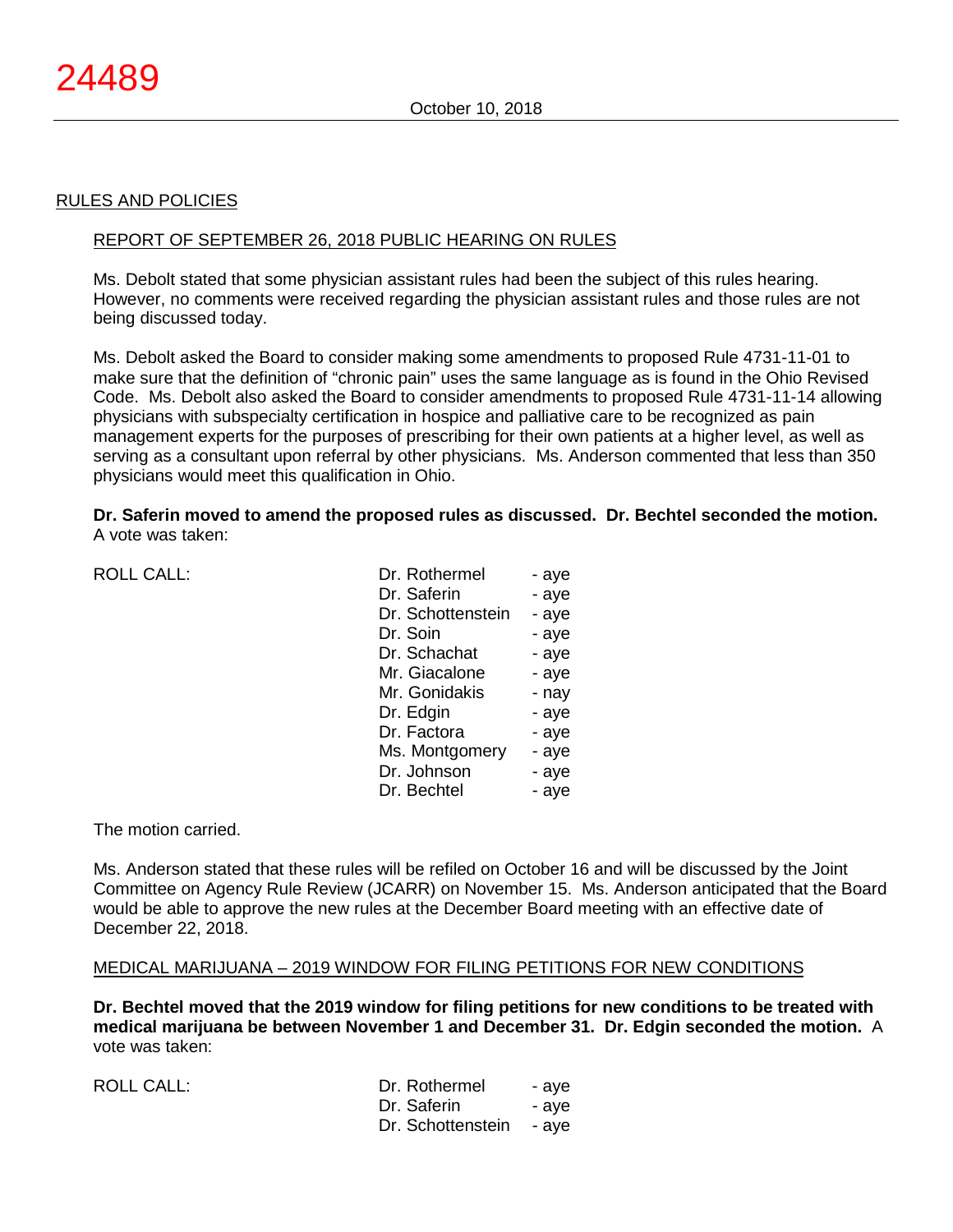October 10, 2018

| Dr. Soin       | - aye     |
|----------------|-----------|
| Dr. Schachat   | - aye     |
| Mr. Giacalone  | - aye     |
| Mr. Gonidakis  | - abstain |
| Dr. Edgin      | - aye     |
| Dr. Factora    | - aye     |
| Ms. Montgomery | - aye     |
| Dr. Johnson    | - aye     |
| Dr. Bechtel    | - aye     |
|                |           |

The motion carried.

### OPERATIONS REPORT

**Human Resources:** Mr. Groeber stated that a number of positions with the Board have been posted and the interviewing and hiring processes continue.

**Investigator Firearms:** Mr. Groeber stated that the Board staff is continuing to work with the union to implement the changes directed by the Board. Management has continued to work with the union to prepare for the return of firearms should the Board vote to rescind investigator authority to carry firearms at the November 2018 meeting. Mr. Groeber stated that until such time as the Board takes a formal vote, the Board will maintain the investigators' authority to carry firearms.

**Budget Update:** Mr. Groeber stated that the Board's budget is in very good shape and is projected to improve further in the coming months. Mr. Groeber stated that the budget will be discussed in more detail in the Finance Committee report.

**Agency Operations:** Mr. Groeber noted an small increase in the overall number of open complaints, which he suspected was primarily related to the additional thousands of new licensees which the Board acquired following the merger with the Dietetics Board and the Respiratory Care Board.

Mr. Groeber stated that the numbers from Licensure are good, though there is a minor decrease in the number of new MD/DO licenses. Year-to-Date, total licensure is up 20% compared to last year and the time to issue licenses has been reduced by 25%

*Ad Hoc* **ICD-10 Data Review Committee:** Mr. Groeber stated that the ICD-10 Code Data Review Committee met last month and had a very good discussion. Mr. Groeber stated that work continues with the Board of Pharmacy and the Department of Medicaid to get the data into a more workable form. Mr. Groeber stated that the Committee intends to work with the Board of Pharmacy to develop ICD-10 Prescription Coding Best Practices to ensure consistency in the way ICD-10 codes are reported.

**Annual Ethics Training:** Mr. Groeber reminded the Board members that the annual ethics training must be completed by December 15.

**Board Meeting Materials Format:** Mr. Groeber stated that he had a discussion with Ms. Montgomery regarding the volume and format of the Board's monthly meeting materials. Mr. Groeber asked for volunteers among the Board members to look through the materials and recommend changes in format to streamline the process, and perhaps changes in the manner of drafting minutes. Ms. Montgomery and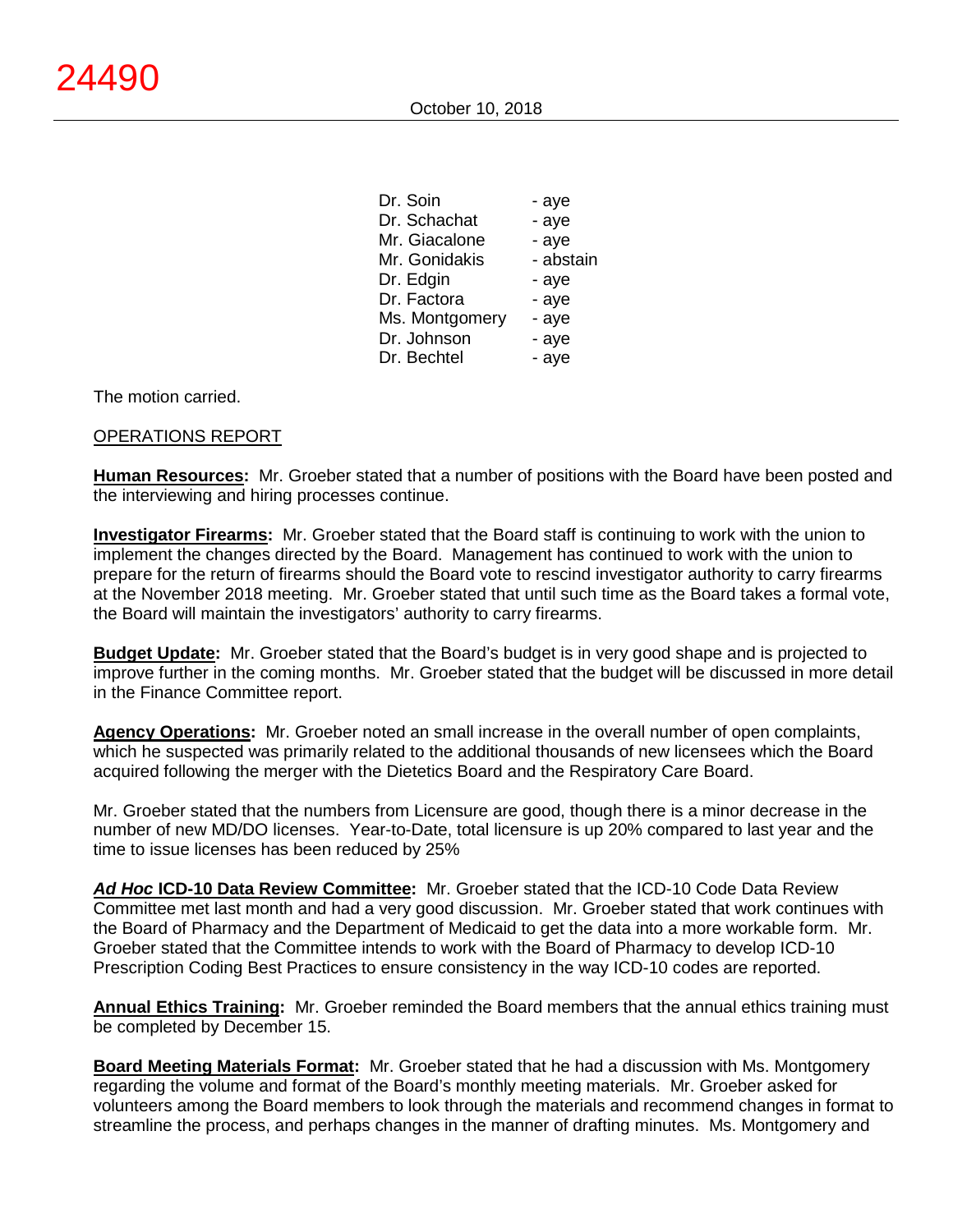Mr. Giacalone volunteered to review the processes and make recommendations.

Ms. Montgomery exited the meeting at this time.

### DIETETICS ADVISORY COUNCIL REPORT

Mr. Smith stated that the Dietetics Advisory Council met yesterday, approved the draft minutes of its August meeting, and continued discussion of therapeutic diet order writing and privileging. The Council also received updates on continuing actions related to dietetics, specifically the dietetics rules in Chapter 4759 which were filed with the Common Sense Initiative.

The Council was given update on the application and selection process to fill the educator vacancy on the Council. The Board will be presented with a slate of candidates to fill the vacancy at its November 14, 2018 meeting.

### REPORTS BY ASSIGNED COMMITTEES

#### FINANCE COMMITTEE

### FISCAL UPDATE

Dr. Schottenstein stated that the Board's review in August 2018 was \$810,142. Dr. Schottenstein stated that this is down from the \$1,100,000 in July, but he noted that July was an unusual month and that August was still a good revenue month. Dr. Schottenstein stated that there is a 27% year-to-date increase in revenue, which is likely a function of the shift in the renewal notice dates for the October 1 license renewal groups.

Dr. Schottenstein stated that the Board's cash balance is \$5,099,701, which is on the high end of the range of balances that the Board has historically carried.

Dr. Schottenstein stated that the Board continues to under-spend its spending authority and that is likely to continue going forward.

Dr. Schottenstein stated that expenditures have decreased 4.6% year-to-date. Dr. Schottenstein stated that this decrease is unusual and is partly a function of extra staff vacancies at this time.

#### ACCOUNTS RECEIVABLE

Dr. Schottenstein stated that the Board has received \$14,000 in fine payments since the last Board meeting. To date, the Board has received a total of \$296,000 in fine payments.

#### COMMUNICATIONS UPDATE

Dr. Schottenstein stated that Brainstorm Media has completed a second round of edits to the dietetics and respiratory care continuing education videos. The Committee hoped that the project will be completed before the next Board meeting.

Dr. Schottenstein stated that the Board has had a higher-than-usual number of media inquiries regarding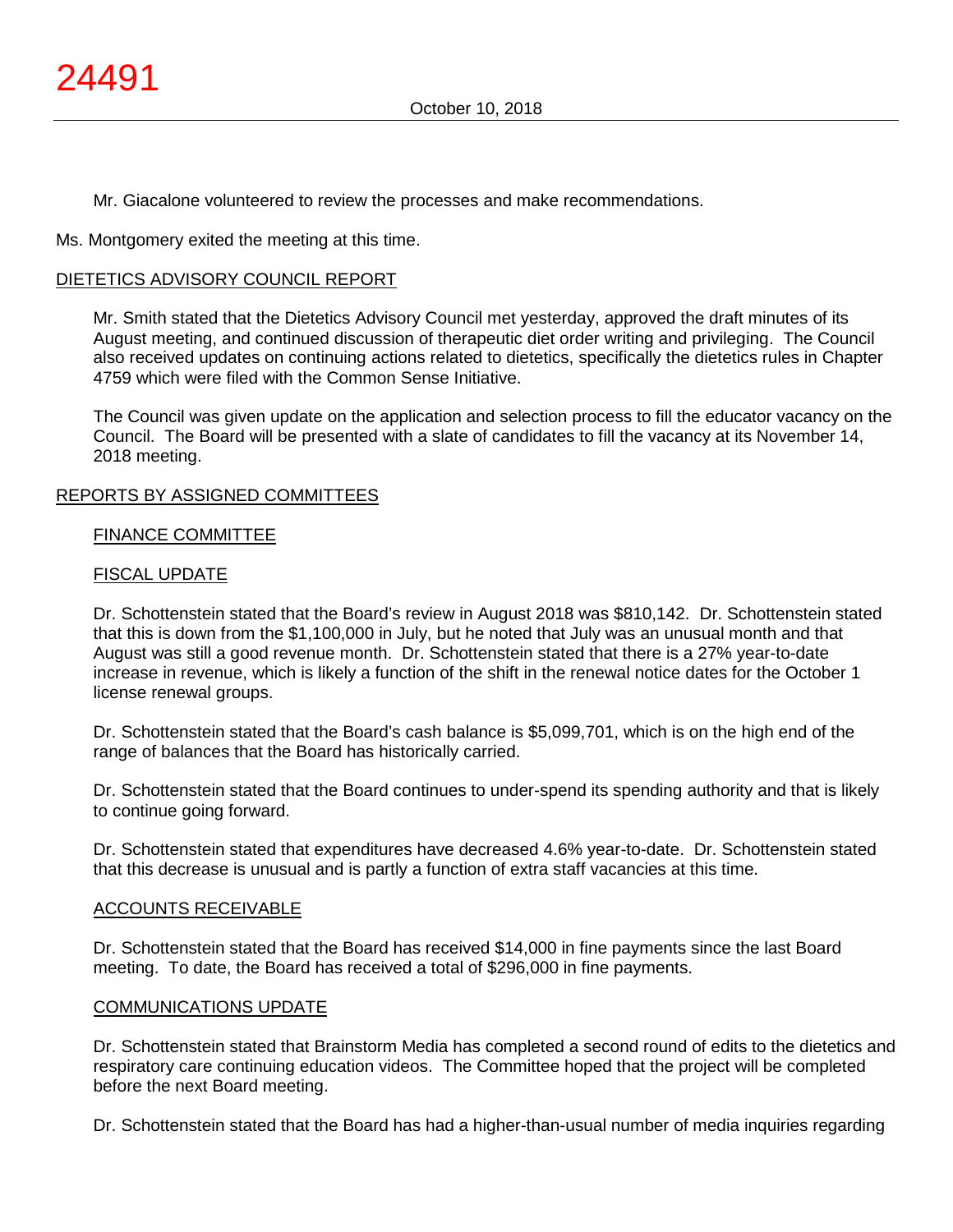topics such as physician discipline and opioid prescribing. Dr. Schottenstein commented that those stories will likely be published in various newspapers in the next few weeks.

Dr. Schottenstein stated that the Board is piloting new Board meeting software from the vendor OnBoard. Dr. Schottenstein stated that the new software appears to be relatively easy to use, has good functionality, and has a relatively low cost estimate. Dr. Schottenstein commented that he has used the program and thought it was more functional than what the Board has used historically.

Dr. Schottenstein stated that the Board's Communications team spoke to a representative of the company that publishes the Ohio Nursing Board's magazine, which could be an option for a zero-cost publisher for the Medical Board's magazine. Dr. Schottenstein stated that CityScene has notified the Board of their intent to discontinue the Board's HealthScene magazine. Dr. Schottenstein stated that the Committee is also keeping in mind the option of the Board producing its magazine itself.

### FSMB OPIOID PRESCRIBING RESOLUTION – TRAVEL APPROVAL UPDATE

Dr. Schottenstein stated that the Board was originally going to travel to Washington, DC, for a meeting with the Federation of State Medical Boards (FSMB) on Ohio's acute opioid prescribing resolution, which passed at the last FSMB Annual Meeting. However, the Board has asked that an FSMB representative come to Columbus for the meeting and the FSMB agreed. Dr. Schottenstein stated that the meeting will occur on November 15 in the Board's offices.

#### FDA MEETING UPDATE

Dr. Schottenstein stated the meeting with the Food and Drug Administration (FDA) which was originally scheduled for August has been rescheduled for November 16. Dr. Schottenstein noted that the travel expenses will be roughly the same as for the August meeting.

#### FISCAL YEARS 2020/2021 BUDGET REQUEST

Dr. Schottenstein stated that the Ohio Office of Budget and Management (OBM) has reported that the Board has met all the technical criteria for submission of its 2020/2021 budget request. The OBM noted that the Board typically underspends its allocated amount. For that reason, it is possible that the Board's allocated spending will go down in the future.

#### TRAVEL APPROVAL – MEDICAL MARIJUANA REGULATORS CONFERENCE

Dr. Schottenstein stated that there will be a Medical Marijuana Regulators Conference in Boston, Massachusetts, on October 25 and 26. Representatives from the Ohio Department of Commerce and the Ohio Board of Pharmacy will be attending the conference. As Mr. Groeber will be on vacation on those dates, conditional presidential approval for Kim Anderson to attend the conference was sought. Dr. Schottenstein stated that the total cost of airfare, hotel, and miscellaneous travel costs for Ms. Anderson is approximately \$1,150. Dr. Schottenstein noted that there will be no conference fee.

**Dr. Saferin moved to approve Ms. Anderson to attend the Marijuana Regulators Conference on Thursday, October 25 and Friday, October 26, 2018, anticipating Wednesday evening arrival and Friday evening departure in Boston, Massachusetts; travel expenses will be paid by the Medical Board in accordance with state travel policy; and that attendance at the conference is in**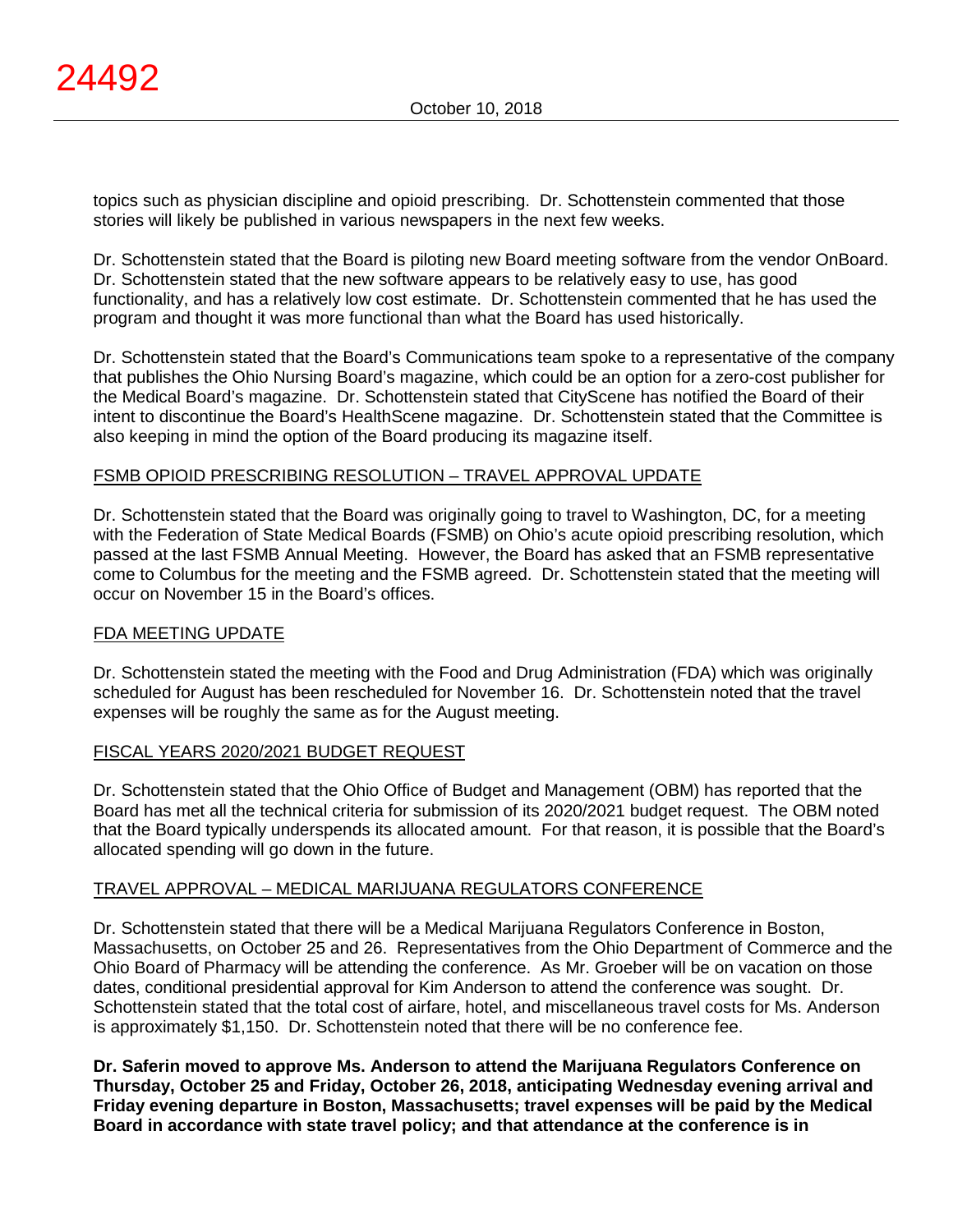#### **connection with Ms. Anderson's duties as, and is related to her role as, Senior Legal Counsel for the State Medical Board of Ohio. Dr. Edgin seconded the motion.** A vote was taken:

ROLL CALL:

| Dr. Rothermel     | - aye     |
|-------------------|-----------|
| Dr. Saferin       | - aye     |
| Dr. Schottenstein | - aye     |
| Dr. Soin          | - aye     |
| Dr. Schachat      | - aye     |
| Mr. Giacalone     | - aye     |
| Mr. Gonidakis     | - abstain |
| Dr. Edgin         | - aye     |
| Dr. Factora       | - aye     |
| Dr. Johnson       | - aye     |
| Dr. Bechtel       | - aye     |
|                   |           |

#### The motion carried.

#### POLICY COMMITTEE

#### LEGISLATIVE REVIEW

Dr. Soin stated that Mr. LaCross provide the Policy Committee with a brief legislative update, mostly on the pending physician assistant bill.

#### FEDERAL LEGISLATION ADDRESSING THE OPIOID CRISIS

Dr. Soin stated that federal legislation addressing the opioid crisis is ongoing and there will likely be a report at a later meeting.

#### MANDATORY REPORTING FOR ELDER ABUSE

Dr. Soin stated that the mandatory reporting for elder abuse was voted on in Committee.

#### PHARMACY BOARD CONSULTATION RULES

Dr. Soin stated that the Policy Committee received an update on the Board of Pharmacy's consultation rules.

#### UPDATE ON ONE-BITE REPORTING EXEMPTION RULES

Ms. Anderson stated that the Committee had a lengthy discussion about the proposed changes to the one-bite reporting exemption rules, based on comments received during the Common Sense Initiative (CSI) process. Comments were received from six entities, including the Medical Association Coalition, and the Policy Committee approved a number of changes.

Ms. Anderson noted that Rule 4731-16-20 had stated that treatment providers must provide the different levels of care as necessary. Due to concerns about whether any treatment provider in Ohio would be able to provide every single level of care, Ms. Anderson suggested that the Board change the language to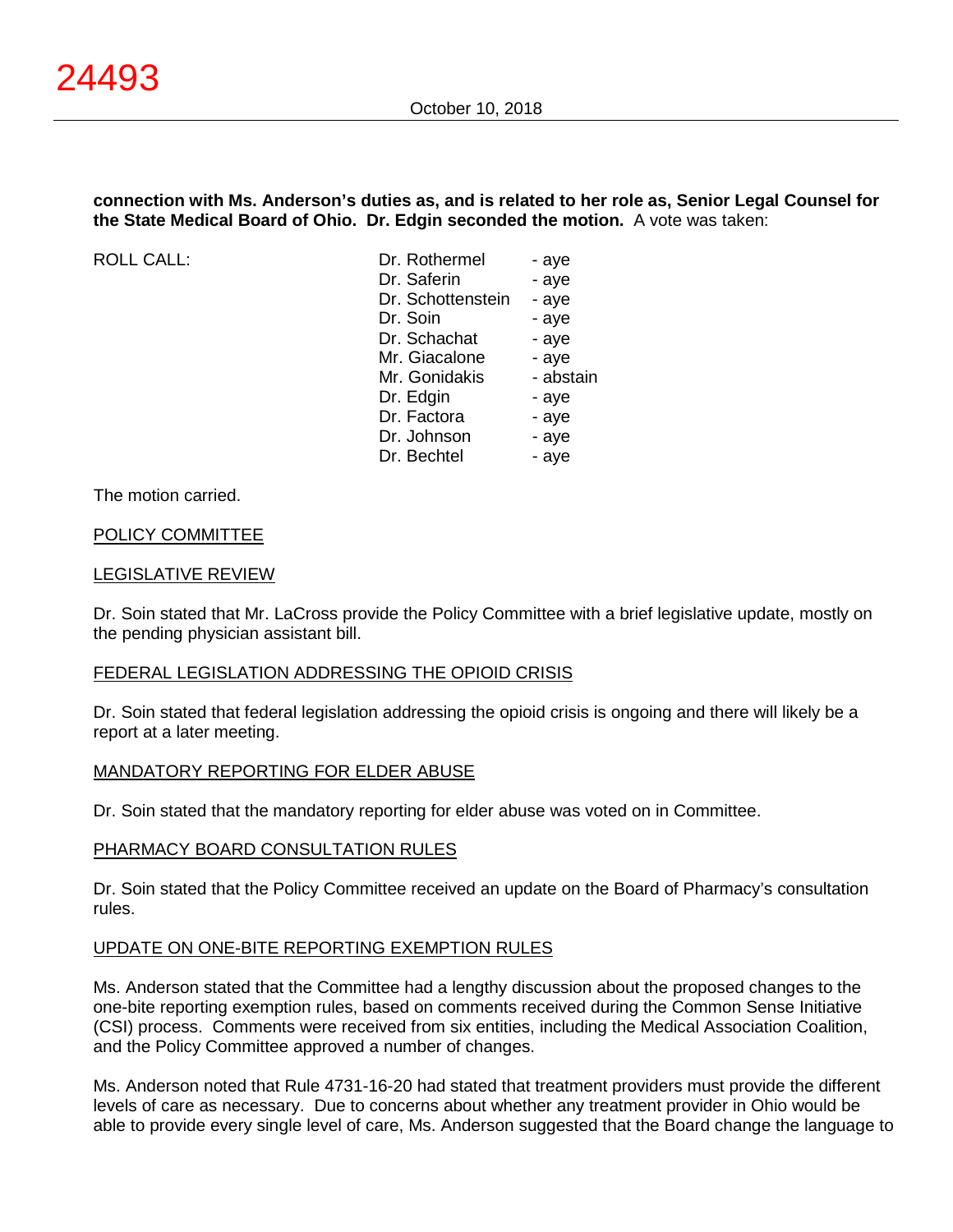specify that the treatment provide must provide one or more of the levels of patient care, and then lists the different levels of care: Medical detoxification inpatient; medical detoxification outpatient; extended residential; partial hospitalization; intensive outpatient continuing care; or others as necessary.

The Board agreed with Ms. Anderson's suggestion.

**Dr. Saferin moved to approve the amendments to the Rules as discussed by the Policy Committee and as further discussed by the Board. Dr. Bechtel seconded the motion.** All members voted aye. The motion carried.

### LICENSURE COMMITTEE

### RULE 4731-1-08, COSMETIC THERAPIST CONTINUING EDUCATION

Dr. Saferin stated that the Licensure Committee review the comments received regarding the proposed amendments to this rule. Following discussion, the Committee voted to recommend one change to the amendments. Ms. Debolt specified that the Committee agreed to amend paragraph (N)(1)(a), which regards the entities that can provide the continuing education. The change would add the phrase, "a provider accredited by the international association for continuing education and training."

**Dr. Saferin moved to file the draft rules with the Common Sense Initiative as discussed. Dr. Soin seconded the motion.** All members voted aye. The motion carried.

#### LICENSURE APPLICATION REVIEW

#### ARNOLD WOLF, D.P.M.

Dr. Saferin stated that prior to September 28, 2018, section 4731.52(A)(1)(e) of the Ohio Revised Code required that an applicant for podiatric licensure "complete one year of postgraduate training in a podiatric internship, residency, or clinical fellowship program accredited by the council on podiatric medicine or the American podiatric medical association." Effective September 28, 2018, the law was amended to grant the Board authority to determine whether an applicant has other training that could be deemed equivalent to the requirement.

Dr. Saferin stated that Dr. Wolf graduated from William Scholl College of Podiatric Medicine in Chicago, Illinois, in 1983. Dr. Wolf completed a one-year preceptorship at Metro Podiatric Clinics, P.C., in 1984. Dr. Saferin stated that at that time, it was standard, common, and acceptable for podiatrists to complete a preceptorship as postgraduate training. Dr. Saferin further noted that Dr. Wolf has practiced podiatry for 34 years.

**Dr. Saferin moved to approve Dr. Wolf's request that the Board deem his podiatric preceptorship training, and thirty-four years of experience in the United States, equivalent to the one-year of postgraduate training education requirement for licensure. Dr. Edgin seconded the motion.** A vote was taken:

| <b>ROLL CALL:</b> | Dr. Rothermel<br>Dr. Saferin<br>Dr. Schottenstein - aye | - ave<br>- ave |
|-------------------|---------------------------------------------------------|----------------|
|-------------------|---------------------------------------------------------|----------------|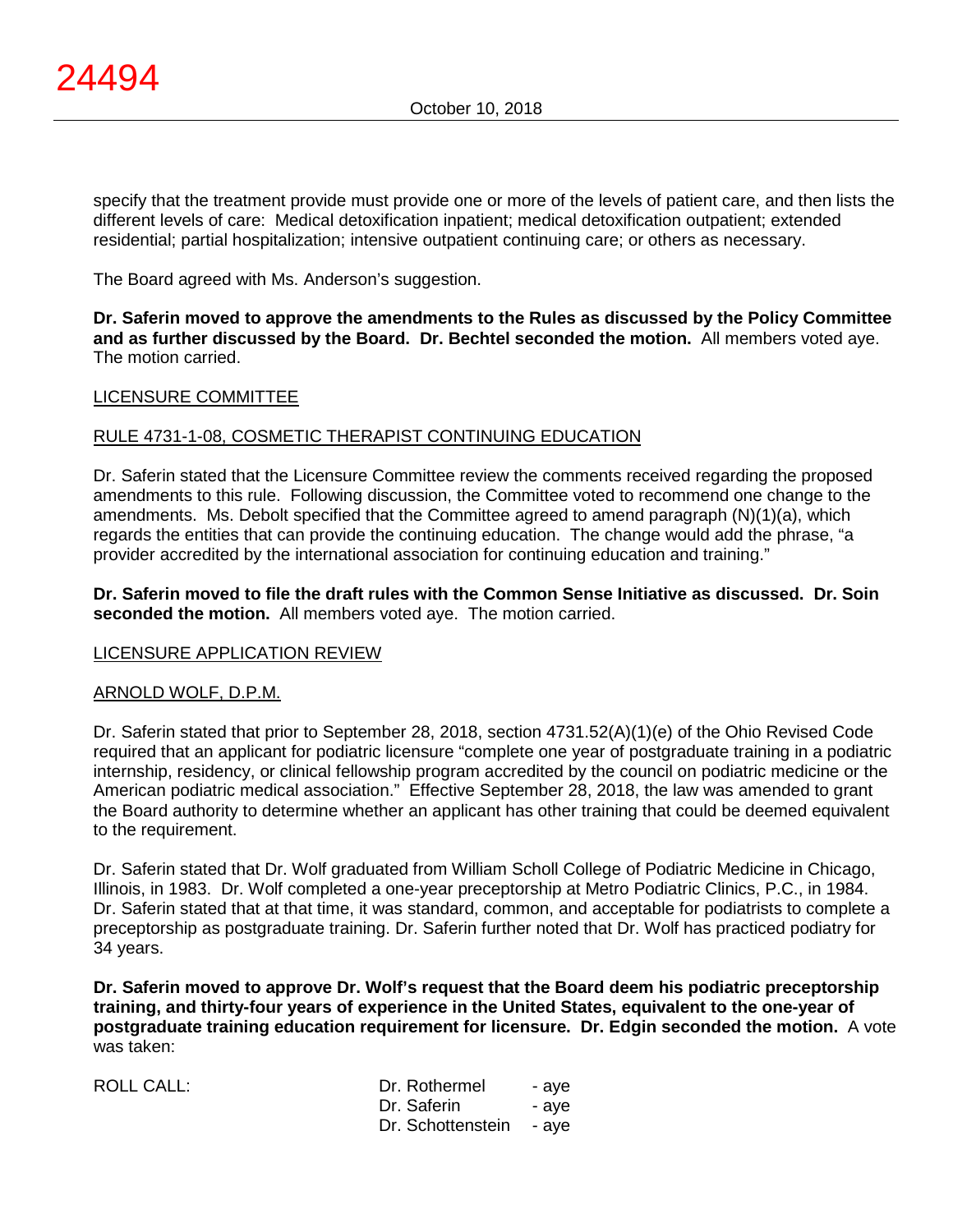| Dr. Soin      | - aye |
|---------------|-------|
| Dr. Schachat  | - aye |
| Mr. Giacalone | - aye |
| Mr. Gonidakis | - aye |
| Dr. Edgin     | - aye |
| Dr. Factora   | - aye |
| Dr. Johnson   | - aye |
| Dr. Bechtel   | - aye |

The motion carried.

#### EXECUTIVE SESSION

**Dr. Saferin moved to go into Executive Session for the purpose of preparing for, conducting, or reviewing negotiations or bargaining sessions with public employees concerning their compensation or other terms and conditions of their employment; and to consider the appointment, employment, dismissal, discipline, promotion, demotion, or compensation of a public employee or official. Dr. Schottenstein seconded the motion.** A vote was taken:

ROLL CALL:

| Dr. Rothermel     | - aye |
|-------------------|-------|
| Dr. Saferin       | - aye |
| Dr. Schottenstein | - aye |
| Dr. Soin          | - aye |
| Dr. Schachat      | - aye |
| Mr. Giacalone     | - aye |
| Mr. Gonidakis     | - aye |
| Dr. Edgin         | - aye |
| Dr. Factora       | - aye |
| Dr. Johnson       | - aye |
| Dr. Bechtel       | - aye |

#### The motion carried.

Pursuant to Section 121.22(G)(3), Ohio Revised Code, the Board went into executive session with Mr. Groeber, Ms. Anderson, and Ms. Loe in attendance.

The Board returned to public session.

The Board meeting was recessed at 12:17 p.m. The meeting resumed at 1:12 p.m. Dr. Saferin and Ms. Montgomery were not present when the meeting resumed.

#### REPORTS BY ASSIGNED COMMITTEES

#### COMPLIANCE COMMITTEE

On September 12, 2018, the Compliance Committee met with Erin B. Engel, D.P.M.; and Muyuan Ma, M.D., and moved to continue them under the terms of their respective Board actions. The Compliance Committee also accepted Compliance staff's report of conferences on August 6, 7, & 9, 2018.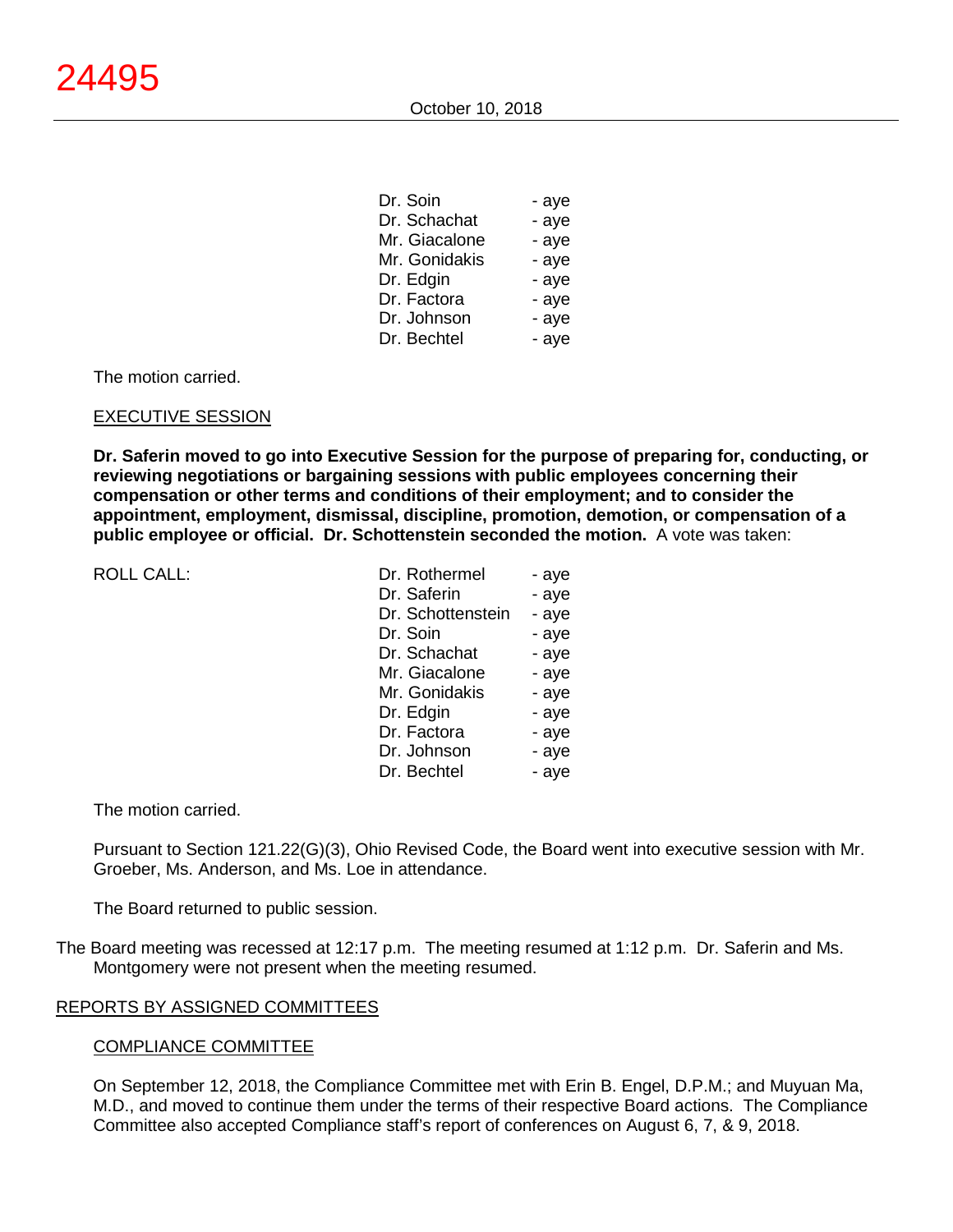#### PROBATIONARY REQUESTS

Mr. Giacalone advised that at this time he would like the Board to consider the probationary requests on today's consent agenda. Mr. Giacalone asked if any Board member wished to discuss a probationary request separately. No Board member wished to discuss a probationary request separately.

**Dr. Schottenstein moved to accept the Compliance staff's Reports of Conferences and the Secretary and Supervising Member's recommendations as follows:**

• **To grant Michelle L. Ahmed, D.O.'s request for confirmation that she has completed the requirements of her September 13, 2017 Consent Agreement; Dr. Ahmed's reprimand shall not terminate;**

• **To grant Kevin G. Baldie, M.D.'s request for removal of the work hour limitation;**

• **To grant Michael T. Bangert, M.D.'s request approval of Regina L. Ford, L.M.H.C., to serve as the new treating mental health counselor;**

• **To grant Saul I. Blecher, M.D.'s request for approval of the submitted practice plan; approval of John M. Farmer, M.D., to serve as the monitoring physician; and determination of the frequency and number of charts to be reviewed at 10 charts per week;**

• **To grant Cari R. Corfman, M.T.'s request for approval of the professional ethics course tailored by Donna Homenko, Ph.D., to fulfill the professional ethics course requirement;**

• **To grant Perry M. Kalis, M.D.'s request for acknowledgement of completion of the terms of his July 12, 2017 Consent Agreement; Dr. Kalis' reprimand shall not terminate;**

• **To grant Muyuan Ma, M.D.'s request for approval of Douglas W. Beech, M.D., to conduct one of the psychiatric return-to-work assessments; approval of Carlos G. Lowell, M.D., to conduct one of the psychiatric return-to-work assessments; and approval of Luis F. Ramirez, M.D., to serve as the new treating psychiatrist;**

• **To grant William, S. Richardson, M.D.'s request for reduction in the drug and alcohol rehabilitation meeting attendance requirement to two per week with a minimum of ten per month;**

• **To grant Florencia A. Riel-Guzman, M.D.'s request for release from the terms of the July 8, 2015 Board Order; and**

• **To grant Mary A. Zielinski, M.T.'s request for release from the terms of her July 13, 2016 Consent Agreement.**

**Dr. Soin seconded the motion. A vote was taken:**

| <b>ROLL CALL:</b> | Dr. Rothermel           | - abstain |
|-------------------|-------------------------|-----------|
|                   | Dr. Schottenstein - aye |           |
|                   | Dr. Soin                | - ave     |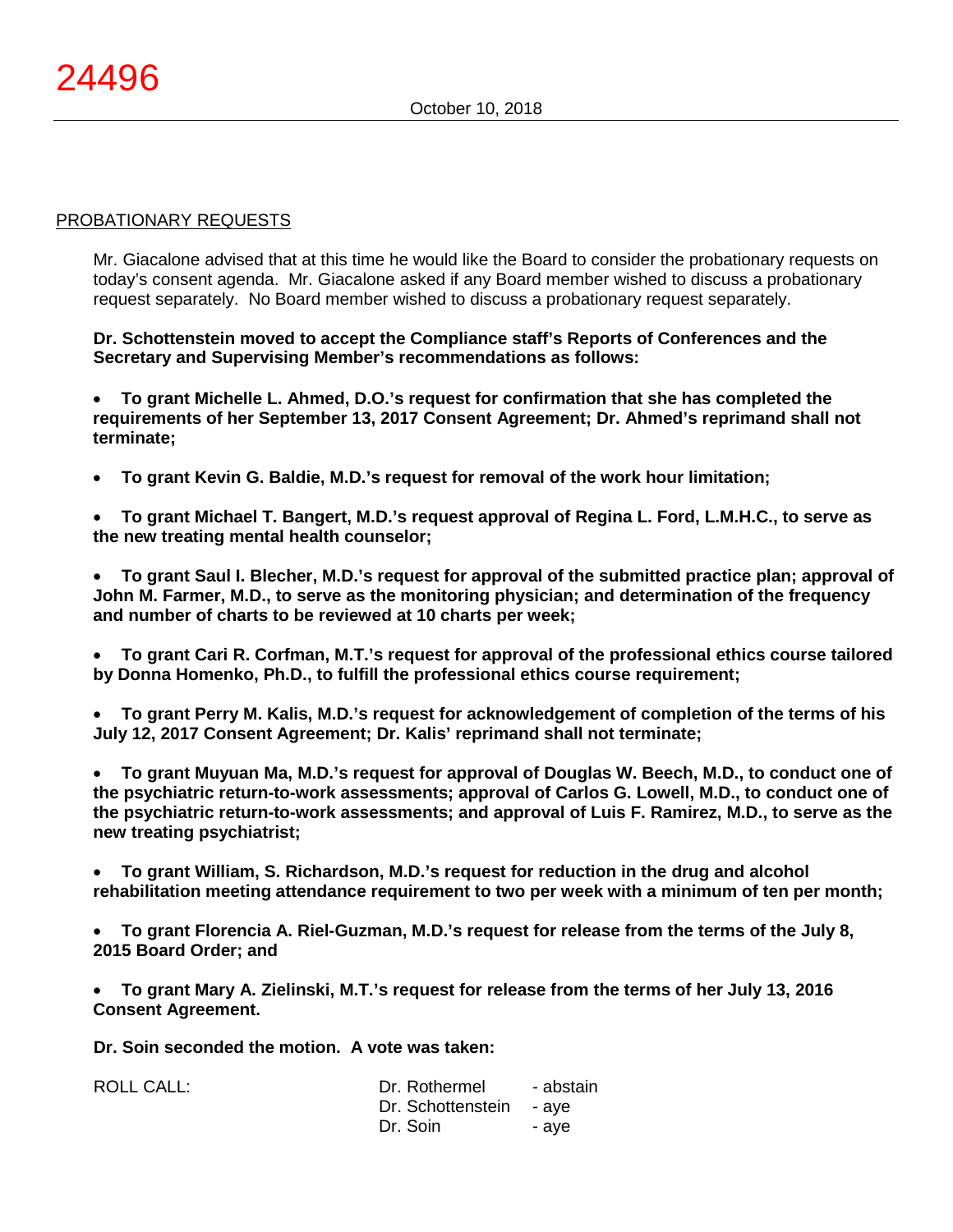| Dr. Schachat  | - aye     |
|---------------|-----------|
| Mr. Giacalone | - aye     |
| Mr. Gonidakis | - aye     |
| Dr. Edgin     | - aye     |
| Dr. Factora   | - aye     |
| Dr. Johnson   | - aye     |
| Dr. Bechtel   | - abstain |

The motion to approve carried.

#### FINAL PROBATIONARY APPEARANCES

#### AJAY BHATIA, M.D.

Dr. Bhatia was appearing before the Board pursuant to his request for release from the terms of his August 14, 2013 Consent Agreement. Mr. Giacalone reviewed Dr. Bhatia's history with the Board.

Responding to questions from Mr. Giacalone, Dr. Bhatia stated that he currently practices in a mental health center treating patients who have no insurance. Dr. Bhatia stated that he enjoys the team atmosphere of the clinic. Dr. Bhatia stated that he has practiced at the clinic for almost nine years and it is a blessing to work there. Dr. Bhatia stated that he is able to balance his work with his illness and treatment. Dr. Bhatia stated that he currently sees a psychiatrist and he has been on the same psychiatric medications for about the last six years. Dr. Bhatia stated that he will continue to see his psychiatrist after he is released from probation.

Dr. Soin noted that according to the Board's materials, Dr. Bhatia's mother has rheumatoid arthritis and his parents depend on him for many things. Dr. Soin asked Dr. Bhatia plans to manage the stress of being a caretaker and other stressful situations. Dr. Bhatia replied that there is always stress in life, but he feels that he has good support from family and friends and that he is managing himself well.

Dr. Schottenstein agreed with Dr. Soin's concerns, noting that stress is a risk factor for relapse or decompensation. Dr. Schottenstein stated that people who are prone to bipolar disorder can have something like an allergic reaction to stress. Dr. Schottenstein observed that this is what happened to Dr. Bhatia when he became very overwhelmed studying for board examinations and working full-time. Dr. Schottenstein stated that it is important to be proactive about stress. Dr. Bhatia agreed and stated that he has learned that through his experiences. Dr. Bhatia likened the situation to the instructions in an airplane that one should put on one's own air mask before helping others; likewise, Dr. Bhatia stated that he has to be the best for himself first and then handle whatever he can in addition to that. Dr. Schottenstein asked if Dr. Bhatia feels that he has a good system in place for himself. Dr. Bhatia answered affirmatively.

**Dr. Edgin moved to release Dr. Bhatia from the terms of his August 14, 2013 Consent Agreement, effective immediately. Dr. Schottenstein seconded the motion.** All members voted aye. The motion carried.

#### ELISE HOFF, M.D.

Dr. Hoff was appearing before the Board pursuant to her request for release from the terms of her October 14, 2015 Consent Agreement. Mr. Giacalone reviewed Dr. Hoff's history with the Board.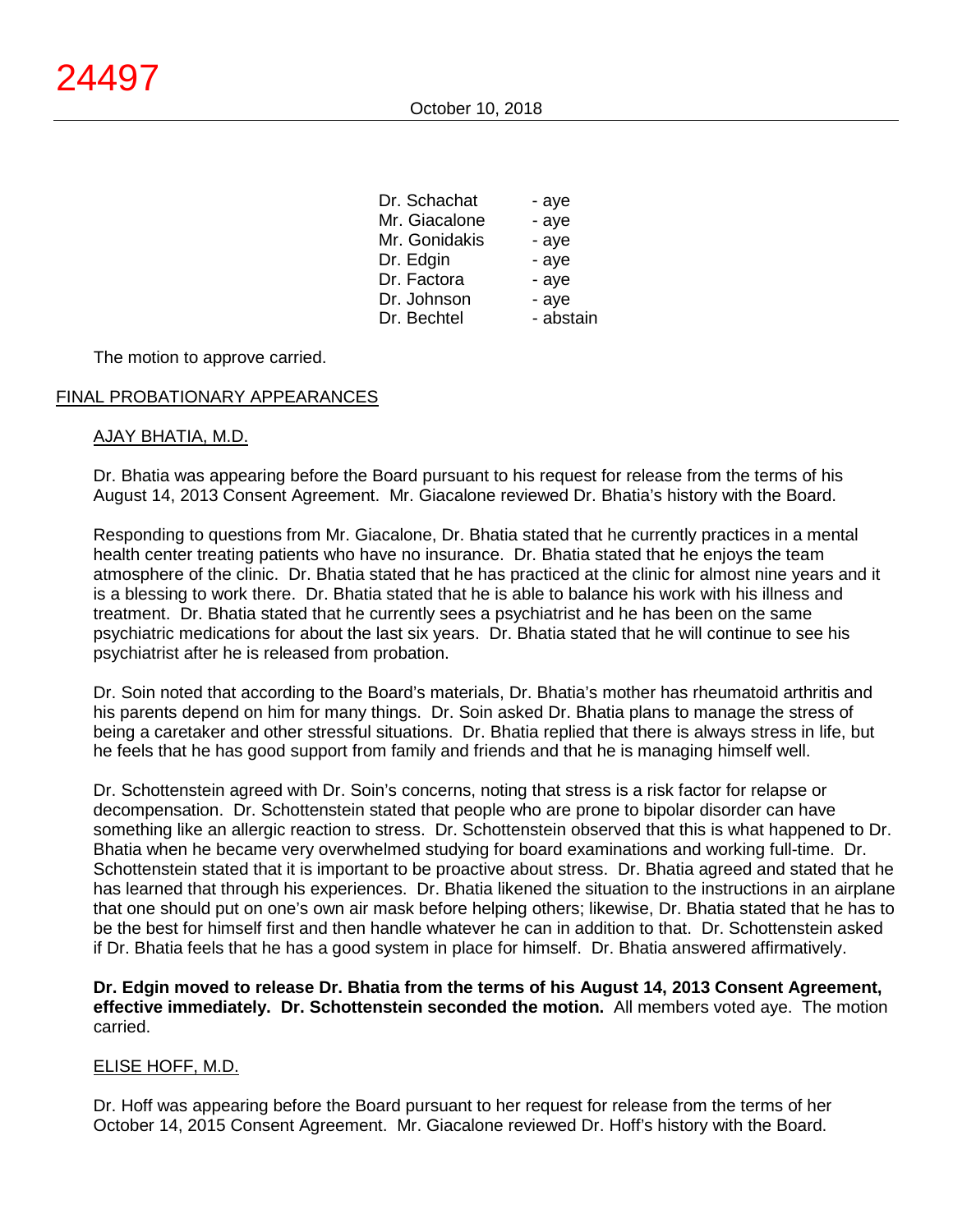In response to questions from Mr. Giacalone, Dr. Hoff stated that she is currently in a surgical pathology fellowship at MetroHealth. Dr. Hoff stated that she enjoys her work environment because it is very supportive and communal. Dr. Hoff stated that she continues to see Anna-Lynn Tamayo-Reyes, M.D., on a regular basis and to take her medications. Dr. Hoff stated that she will continue to see Dr. Tamayo-Reyes after she is released from probation. Dr. Hoff also sees Gina Dillon, Psy.D. for her therapy, pursuant to the requirements of her Consent Agreement. Dr. Hoff commented that she does not intend to continue seeing Dr. Dillon after her release from probation, but Dr. Dillon has stated that Dr. Hoff can call her if she ever needs to. Dr. Hoff stated that she does her best to take care of herself and she feels that she is in a good place.

Responding to questions from Dr. Schottenstein, Dr. Hoff stated that her fellowship will end on June 30, 2019, unless she requests to be released early. After the fellowship, Dr. Hoff plans to find full-time work as a pathologist.

Dr. Saferin returned to the meeting at this time.

Dr. Schottenstein asked if Dr. Hoff plans to seek work locally or if she plans to move following her fellowship. Dr. Hoff replied that she plans to stay local in the Northeast Ohio area. Dr. Hoff stated that she would like to be hired at the same facility as her fellowship, but she is uncertain if there will be a position available. Dr. Schottenstein stated that a period of transition can be stressful and it is easy during such times to become lax about things such as seeing one's doctor, taking medications, and getting proper sleep. Dr. Schottenstein stated that, in fact, these things are even more important during a time of transition, and he asked Dr. Hoff to keep that in mind. Dr. Hoff agreed.

**Dr. Schottenstein moved to release Dr. Hoff from the terms of her October 14, 2015 Consent Agreement, effective October 22, 2018. Dr. Edgin seconded the motion.** All members voted aye. The motion carried.

#### VINCENT JAMES KEISER, M.D.

Dr. Keiser was appearing before the Board pursuant to his request for release from the terms of his September 12, 2013 Consent Agreement. Mr. Giacalone reviewed Dr. Keiser's history with the Board.

Responding to questions from Mr. Giacalone, Dr. Keiser stated that his practice is going well and he has been practice since his 90-day suspension ended in 2013. Dr. Keiser stated that he is a radiologist; he is fellowship-trained in neuroradiology, but he also does diagnostic and emergency radiology. Dr. Keiser stated that he has been with the same practice group since 2001.

Regarding his recovery program, Dr. Keiser stated that Alcoholics Anonymous (AA) has become part of his life. Dr. Keiser stated that he has a sponsor and he also has a sponsee. Dr. Keiser commented that when he first entered the program, he was resentful toward the Medical Board because he did not think he had a problem. Dr. Keiser stated that in retrospect, he is grateful for that situation.

Regarding his support structure of family and friends, Dr. Keiser stated that almost everything has changed in the last five years. Eight months after becoming sober, Dr. Keiser filed for divorce and ultimately gained sole custody of his daughter. Dr. Keiser is now remarried and lives with his wife, his daughter, his two stepchildren, and two dogs.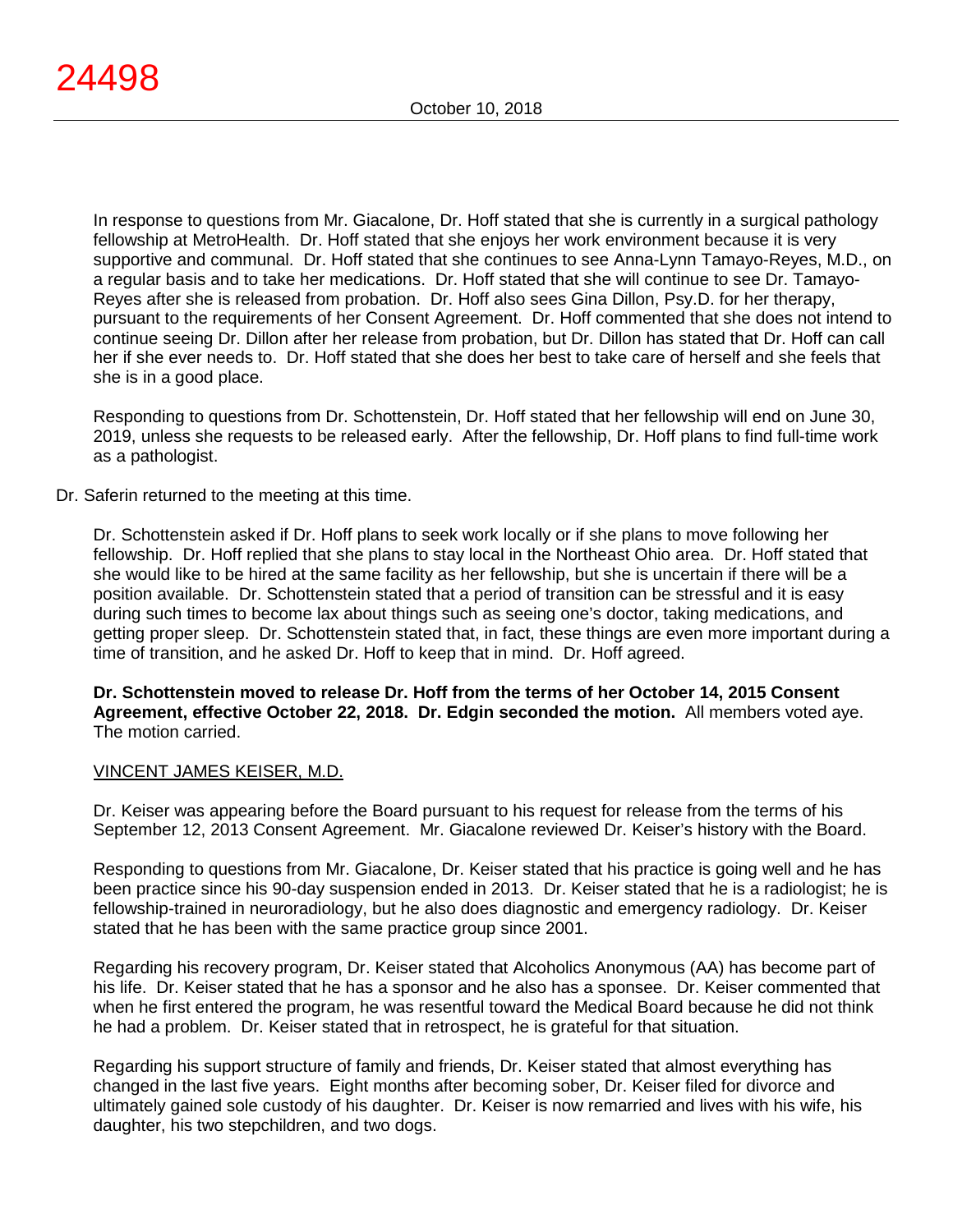Mr. Giacalone asked if anything will change for Dr. Keiser after he is released from probation. Dr. Keiser replied that the only things that will change is that he will no longer have to get the signatures and the drug screens required by his Agreement; otherwise, everything will remain the same. Responding to Dr. Schottenstein, Dr. Keiser stated that he attends about two to three AA meetings per week and he communicates with both his sponsor and his sponsee by telephone or social media. Dr. Keiser also attends caduceus meetings. Dr. Keiser stated that he has gone through all of the 12 steps and he is currently focusing on Step 11.

**Dr. Schottenstein moved to release Dr. Keiser from the terms of his September 12, 2013 Consent Agreement, effective October 11, 2018. Dr. Soin seconded the motion.** All members voted aye. The motion carried.

# DAVID A. TRACY, M.D.

Dr. Tracy was appearing before the Board pursuant to his request for release from the terms of his October 9, 2013 Consent Agreement. Mr. Giacalone reviewed Dr. Tracy's history with the Board.

In response to questions from Mr. Giacalone, Dr. Tracy stated that he currently works as an emergency physician at MetroHealth and his work is going great.

Mr. Giacalone asked how Dr. Tracy's situation came about. Dr. Tracy stated that in residency he had felt that he had been drinking too much, and at one point he showed up late to an educational conference. When questioned by his program director, Dr. Tracy told him that he thought he had been drinking too much. Dr. Tracy ultimately ended up in treatment. Dr. Tracy elaborated that when he graduated from medical school, he moved from Michigan to Ohio, he found himself alone for about the first month, which compounded the problem.

Mr. Giacalone asked about Dr. Tracy's recovery program following his release from probation. Dr. Tracy answered that he plans to keep doing the same things, including attending meetings and talking to his sponsor. Dr. Tracy stated that his is not currently sponsoring anyone. Dr. Tracy commented that he has worked the 12 steps a couple of times. Dr. Tracy stated that he has a great family and support system. Dr. Tracy stated that he married shortly after he finished rehabilitation and he has two stepchildren and one child with his wife.

**Dr. Schottenstein moved to release Dr. Tracy from the terms of his October 9, 2013 Consent Agreement, effective immediately. Dr. Soin seconded the motion.** All members voted aye. The motion carried.

#### ADJOURN

**Dr. Soin moved to adjourn the meeting. Dr. Schottenstein seconded the motion.** All members voted aye. The motion carried.

Thereupon, at 1:35 p.m., the October 10, 2018 session of the State Medical Board of Ohio was adjourned.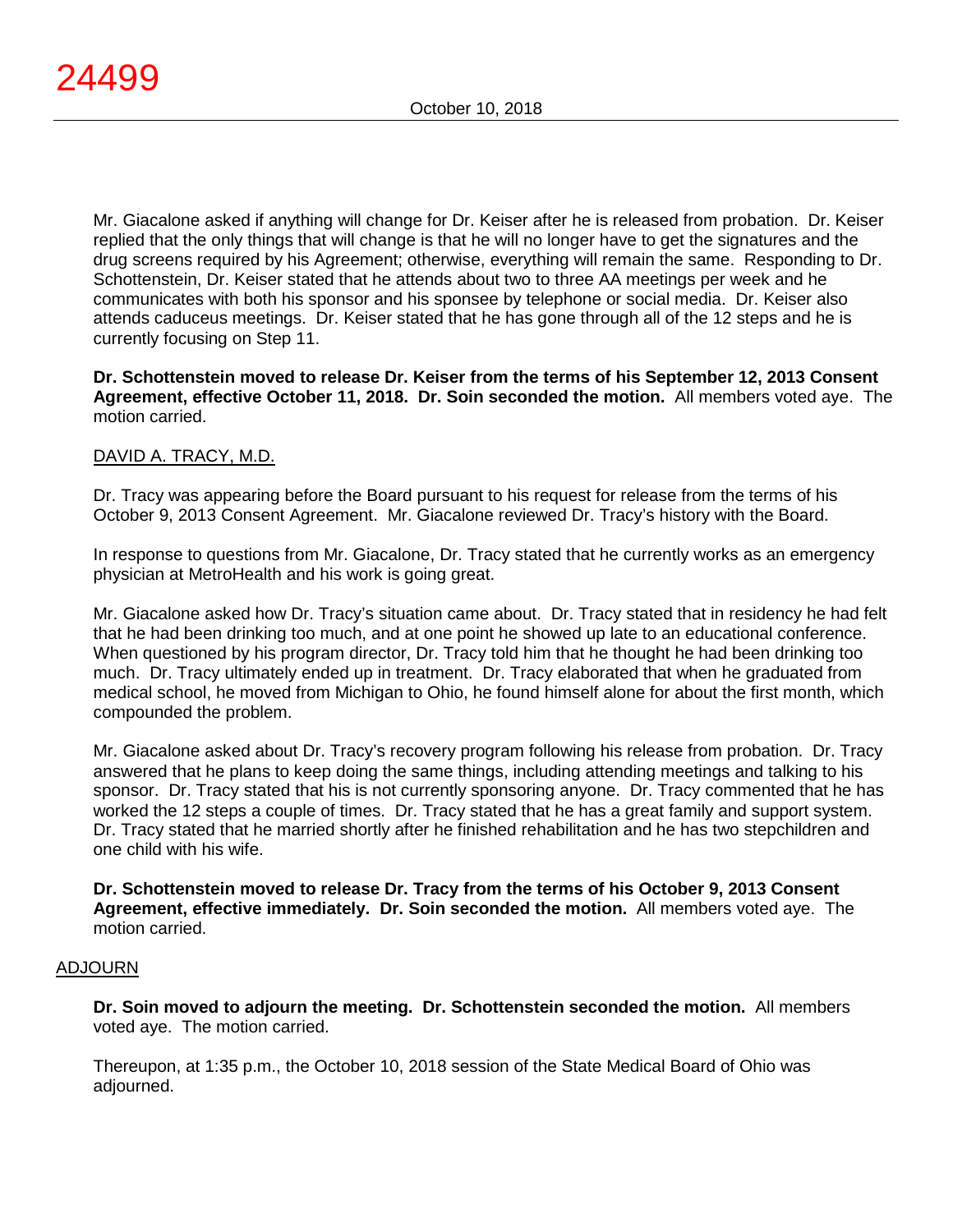We hereby attest that these are the true and accurate approved minutes of the State Medical Board of Ohio meeting on October 10, 2018, as approved on November 14, 2018.

 $\sim$ 

Robert P. Giacalone, President

Hem D. Kokhermel

Kim G. Rothermel, M.D., Secretary



(SEAL)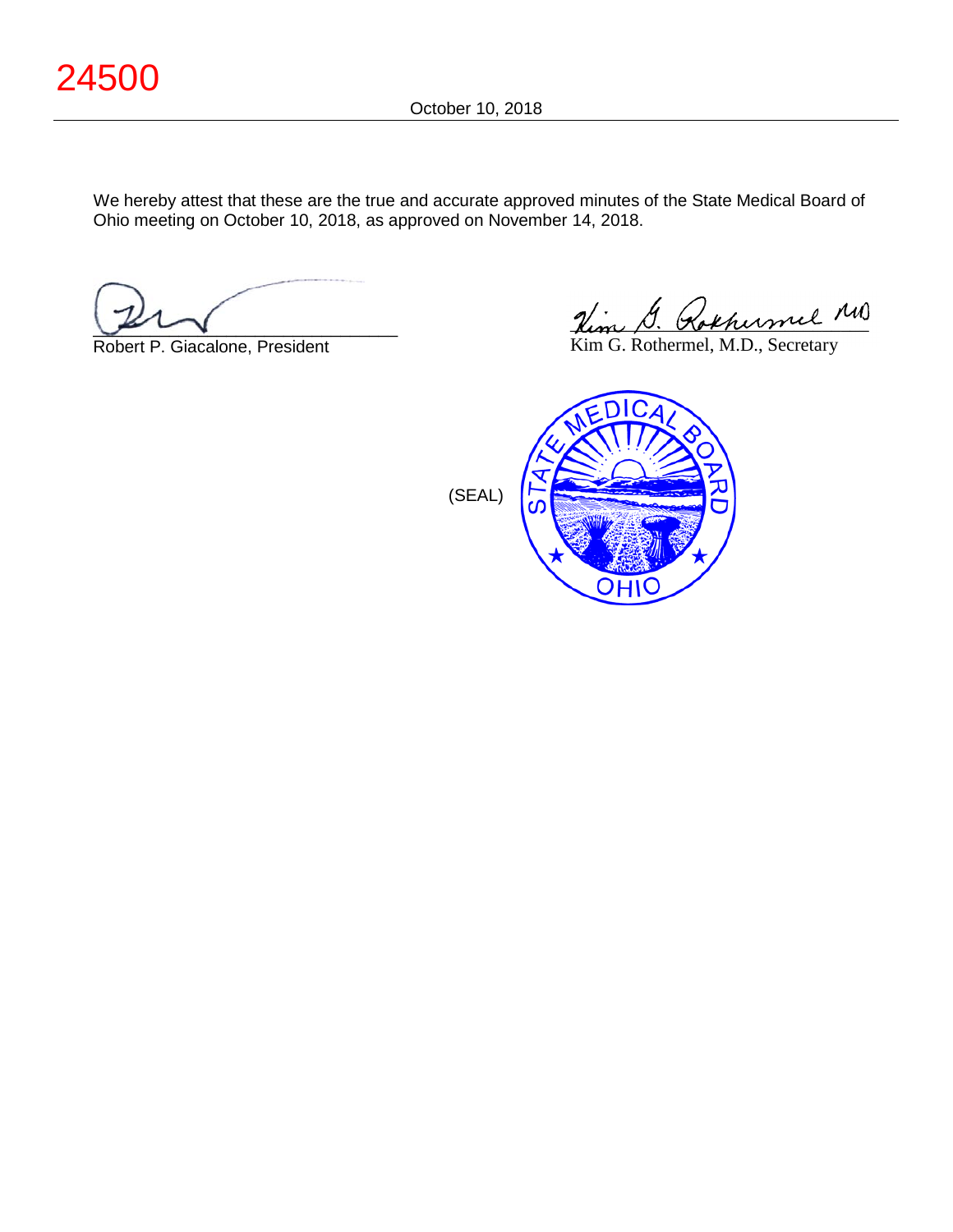# State Medical Board of Ohio

# **LICENSURE COMMITTEE MEETING October 10, 2018 30 E. Broad St., Columbus, OH Room 318**

| <b>Members:</b>                 | Staff:                                       |
|---------------------------------|----------------------------------------------|
| Bruce R. Saferin, D.P.M., Chair | Joseph Turek, Deputy Director of             |
| Richard Edgin, M.D.             | Licensure/Renewal                            |
| Kim G. Rothermel, M.D.          | Mitchell Alderson, Chief of Physician        |
| Ronan M. Factora, M.D.          | Licensure                                    |
|                                 | Chantel Scott, Chief of Allied Licensure and |
| Other Board members present:    | Renewal                                      |
| Michael Schottenstein, M.D.     | <b>Colin DePew, Assistant Attorney</b>       |
|                                 | Sallie DeBolt, Senior Counsel                |
|                                 |                                              |

Dr. Saferin called the meeting to order at 8:02 a.m.

### **MINUTES REVIEW**

**Dr. Edgin moved to approve the draft minutes for the September 12, 2018 meeting. Dr. Factora seconded the motion.** The motion carried.

# **PROPOSED AMENDMENTS TO RULE 4731-1-08, CONTINUING COSMETIC THERAPY EDUCATION**

Dr. Saferin stated that the proposed amendments to Rule 4731-1-08, continuing cosmetic therapy education ("CCTE") were circulated to all cosmetic therapists for comment. Twelve cosmetic therapists submitted comments, and some had multiple comments. The revised amendments to the rule and the comment tracking sheet summarizing the comments have been provided to the board for review.

Ms. DeBolt stated that she and Mr. Turek considered the comments and process flow and made recommendations for the final rule. She stated that the most significant component is to keep the language which reduces the number of continuing education hours to twelve.

She stated that there is now a specific list of subject matters as well as a list of approved providers so there is no longer a need to submit courses to the Medical Board for approval. Many comments requested the inclusion of certain subjects, which the Board found were already covered, just not specifically stated. Mr. Turek stated that this will provide specific guidance for approved CCTE and resolve any problems with the current rule.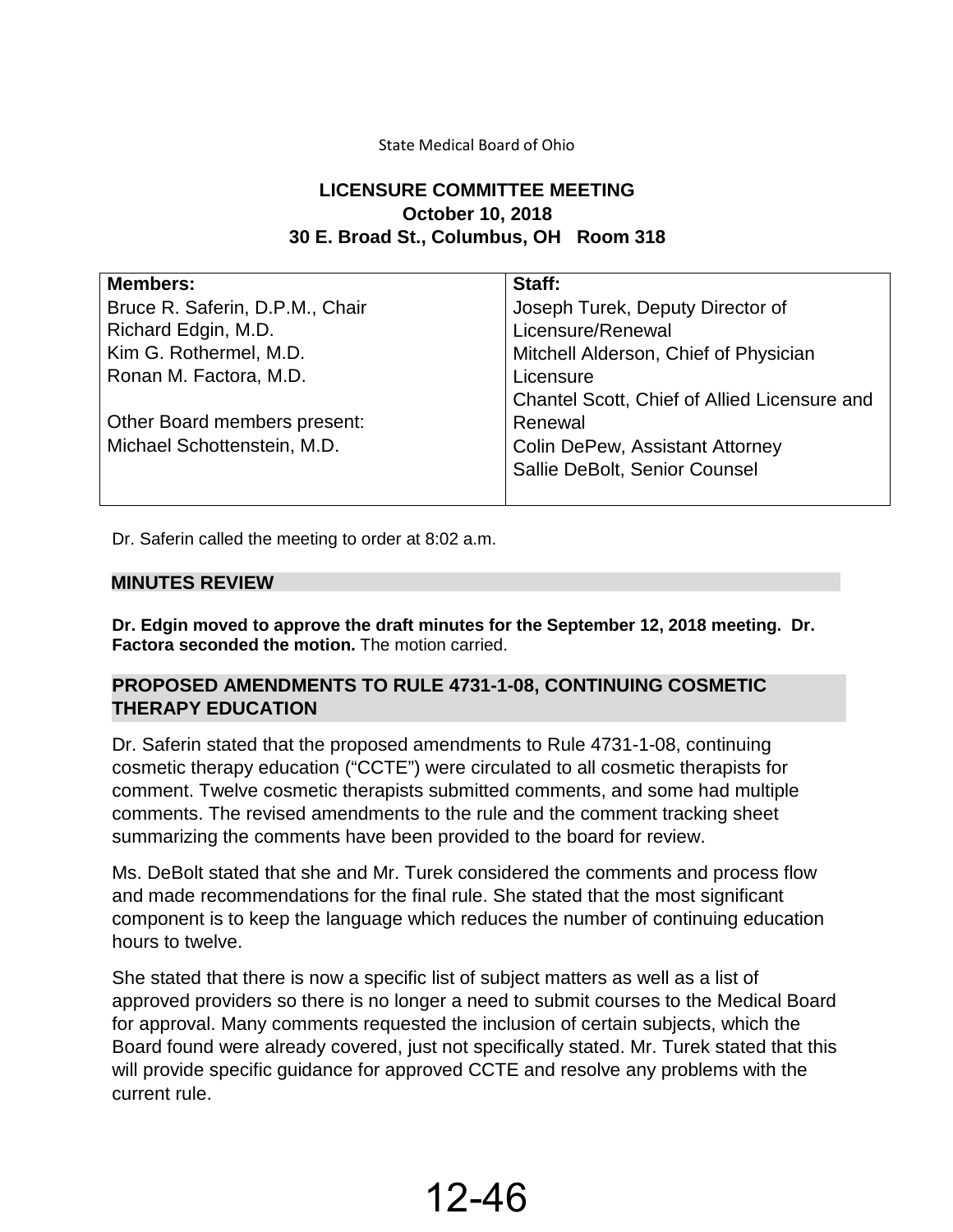Dr. Saferin reported that two associations will be able to approve the CE. He mentioned that one comment asked about courses provided by the International Association for Continuing Education and Training (IACET). Mr. Turek provided clarification that IACET is an accreditor of continuing education but is not necessarily a provider. Dr. Factora suggested another option is to accept courses/providers accredited by the IACET, but not to require it. The language of providing this option will be added to the draft rule being submitted to the Common Sense Initiative Office. Dr. Factora commented that as the subjects and provider lists expand, the rule will need to be continually updated.

**Dr. Saferin made a motion to file the draft rule including the additional language, with the Common Sense Initiative Office. Dr. Factora seconded the motion.** The motion carried.

# **ARNOLD WOLF, DPM – PHYSICIAN APPLICATION**

Dr. Saferin stated that prior to September 28, 2018, section 4731.52(A)(1)(e) of the Ohio Revised Code required that an applicant for podiatric licensure "completed one year of postgraduate training in a podiatric internship, residency or clinical fellowship program accredited by the council on podiatric medicine or the American Podiatric Medical Association." Effective September 28, 2018, the law was amended to grant the Board authority to determine whether an applicant has other training that could be deemed equivalent to the requirement.

Dr. Saferin stated that Dr. Wolf graduated from William Scholl College of Podiatric Medicine in Chicago, IL in 1983. In 1984, Dr. Wolf completed a one-year preceptorship at Metro Podiatric Clinics, P.C. At the time, it was standard, common and acceptable for podiatrists to complete a preceptorship as postgraduate training. Dr. Wolf has practiced podiatry for thirty-four years.

**Dr. Rothermel moved to approve Dr. Wolf's request that the Board deem his podiatric preceptorship training and thirty-four years of experience in the United State to be equivalent to the one-year of postgraduate training education requirement so that he may be granted a license. Dr. Factora seconded the motion.** The motion carried.

# **ADJOURN**

**Dr. Edgin moved to adjourn the meeting. Dr. Factora second the motion. The motion carried.** The meeting adjourned at 8:14 a.m.

Bruce R. Saferin, D.P.M.

**Chair** 

kam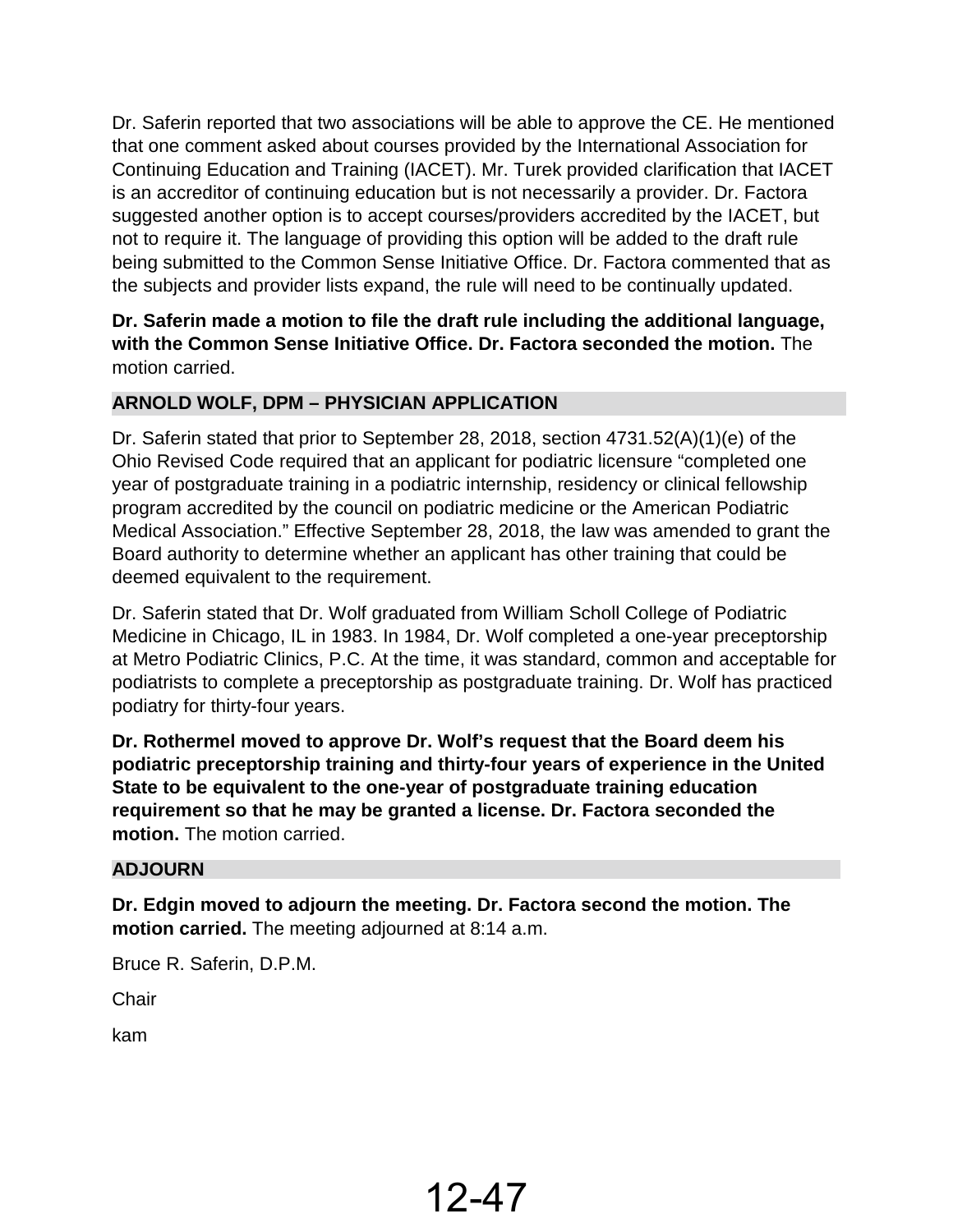# **FINANCE COMMITTEE MEETING October 10, 2018 30 E. Broad St., Columbus, OH Room 318**

| <b>Members:</b>                    | Staff:                                     |
|------------------------------------|--------------------------------------------|
| Michael Schottenstein, M.D., Chair | A.J. Groeber, Executive Director           |
| Bruce R. Saferin, D.P.M.           | Susan Loe, Director of Fiscal and Human    |
| Richard A. Edgin, M.D.             | Resources                                  |
| Michael L. Gonidakis, J.D.         | Tessie Pollock, Director of Communications |
|                                    |                                            |

# **Dr. Schottenstein called the meeting to order at 8:30 a.m.**

#### **MINUTES REVIEW**

**Dr. Edgin moved to approve the draft minutes of September 12, 2018. Dr. Gonidakis seconded the motion.** The motion carried.

#### **FISCAL UPDATE**

Dr. Schottenstein stated that the August 2018 revenue was \$810,142, which is a decrease from \$1.1 million in July. He noted that July was an unusual month. He stated that in comparison, the August 2016 revenue was \$599,185. The year-to-date revenue increase is 27%. The increase is likely a function of the shift in the notice dates for the October 1 license renewal groups.

The Board has a cash balance of \$5,099,071, which is on the higher end of historical balances. The Board continues its trend of under-spending it's authorized amount and it is likely that this will continue.

#### **EXPENDITURES AND ALLOCATIONS**

Dr. Schottenstein reported that expenditures for fiscal year 2019 year-to-date include a 4.6% decrease which is unusual. This is partly due to a few vacant positions. He explained that some of the Board's current expenditures will be paid using encumbered 2018 fiscal year funds. He stated that in a few months, the expenditure amount will likely reflect the Board's usual 4% increase yearto-date.

# **ACCOUNTS RECEIVABLE AND FINES**

Dr. Schottenstein stated that the accounts receivable report includes fine payments totaling \$14,000 which were collected since the September 12 board meeting. The Board has received \$296,000 in fine payments year-to-date. Mr. Gonidakis asked for clarification about the credit of \$9,945.46. Ms. Loe explained that this was due to a licensee who had an \$11,000 fine and a consent agreement. The Board previously received a payment of \$1,054.54 from the licensee's income tax return and garnishments. The licensee asked to permanently surrender her license in lieu of paying the remaining \$9,945.46 and was approved by AG's office and the Board to do so.

# **EDUCATION AND OUTREACH**

Ms. Pollock provided an update regarding the Dietetics and Respiratory Care CE modules. Brainstorm media, the selected vendor for video production, has completed a second round of edits to the continuing education videos. While the number of edits were few, it required the voice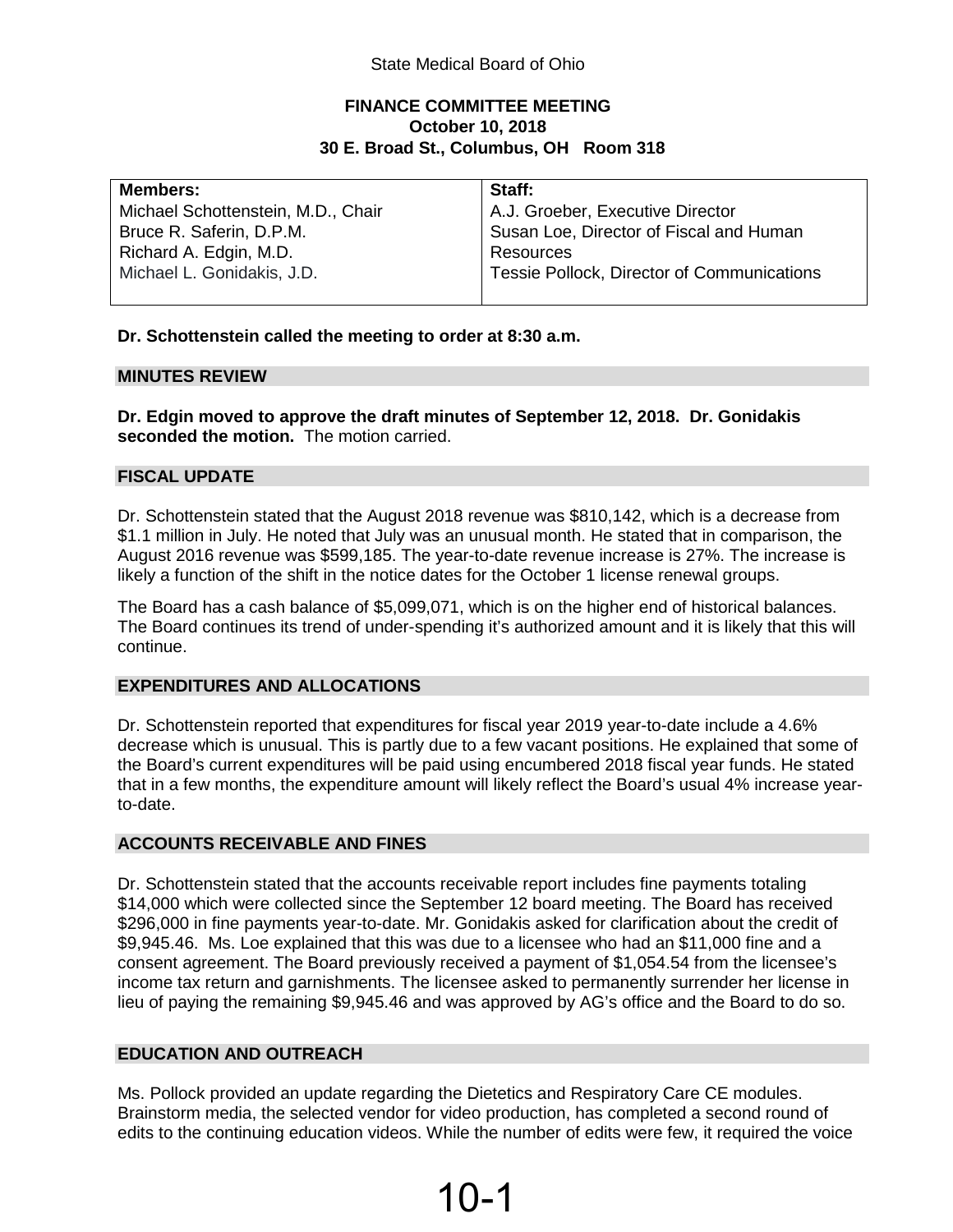over talent to come back into the studio and rerecord some portions of the script. Final review of videos and quizzes is underway, and the communications team hopes to report completion of the project during the November board meeting.

Ms. Pollock reported that a higher-than-usual number of media inquiries have come into the Board since the September 12 meeting. Story topics include physician discipline and opioid prescribing. The Board anticipates publication of these stories in USA Today, Toledo Blade, WEWS Cleveland and WKYC within a few weeks.

Ms. Pollock stated that three Board Members indicated they were interested in piloting a new board meeting software this month. OnBoard appears to be the top vendor as they offer the best ease-of-use, features important for our board's workflow and the lowest cost estimate by more than \$10,000.

### **ELEARNING COMPANIES UPDATE**

Regarding the magazine publisher search, Ms. Pollock stated that she had an extensive phone conversation with the company that publishes the Ohio Nursing Board's magazine. This could potentially turn out to be an option for a zero-cost publisher for the Medical Board's magazine. The president of the company said he would like to conduct some market research and will be back in touch with the Board in the coming weeks. Ms. Pollock also stated that another option is to publish a magazine in-house and she is working with Gary Holben to get bids from State Printing. Mr. Gonidakis stated that it would be extremely difficult if the magazine publications ended. He stated that much time and effort were put into developing the magazine and it is a very useful means to reach the licensees and the public.

Mr. Gonidakis asked questions about the statistics for visits to the Board's website as shown in the chart attached to the minutes. Ms. Pollock clarified that new users to the Board's website are individuals who have visited the website for the first time.

# **FSMB OPIOID PRESCRIBING RESOLUTION – TRAVEL APPROVAL UPDATE**

Mr. Groeber provided an update regarding possible travel to Washington D.C. to meet with the Federation of State Medical Boards (FSMB) about Ohio's acute opioid crisis on November 15. Mr. Groeber contacted the FSMB representative and asked if they would be willing to come to Ohio in lieu of four individuals coordinating travel from Ohio to Washington D.C. The representative was able to accommodate the request to come to Ohio.

#### **FDA MEETING UPDATE**

Mr. Groeber stated that the August meeting with the FDA has been rescheduled to October 16, 2018.

# **FISCAL YEAR 2020-2021 BUDGET REQUEST**

Ms. Loe provided a summary regarding the fiscal year 2020-2021 budget request. Ms. Loe stated that the Office of Budget and Management (OBM) has notified the Board that the budget request submission has met all of its technical requirements. She has received additional questions from OBM about the Board's history of under-spending, which may impact the Board's total authorized budget for fiscal year 2020-2021. Under-spending is partially due to vacant positions. Ms. Loe stated that the Board always has rotating vacancies, and they are usually in the process of being filled.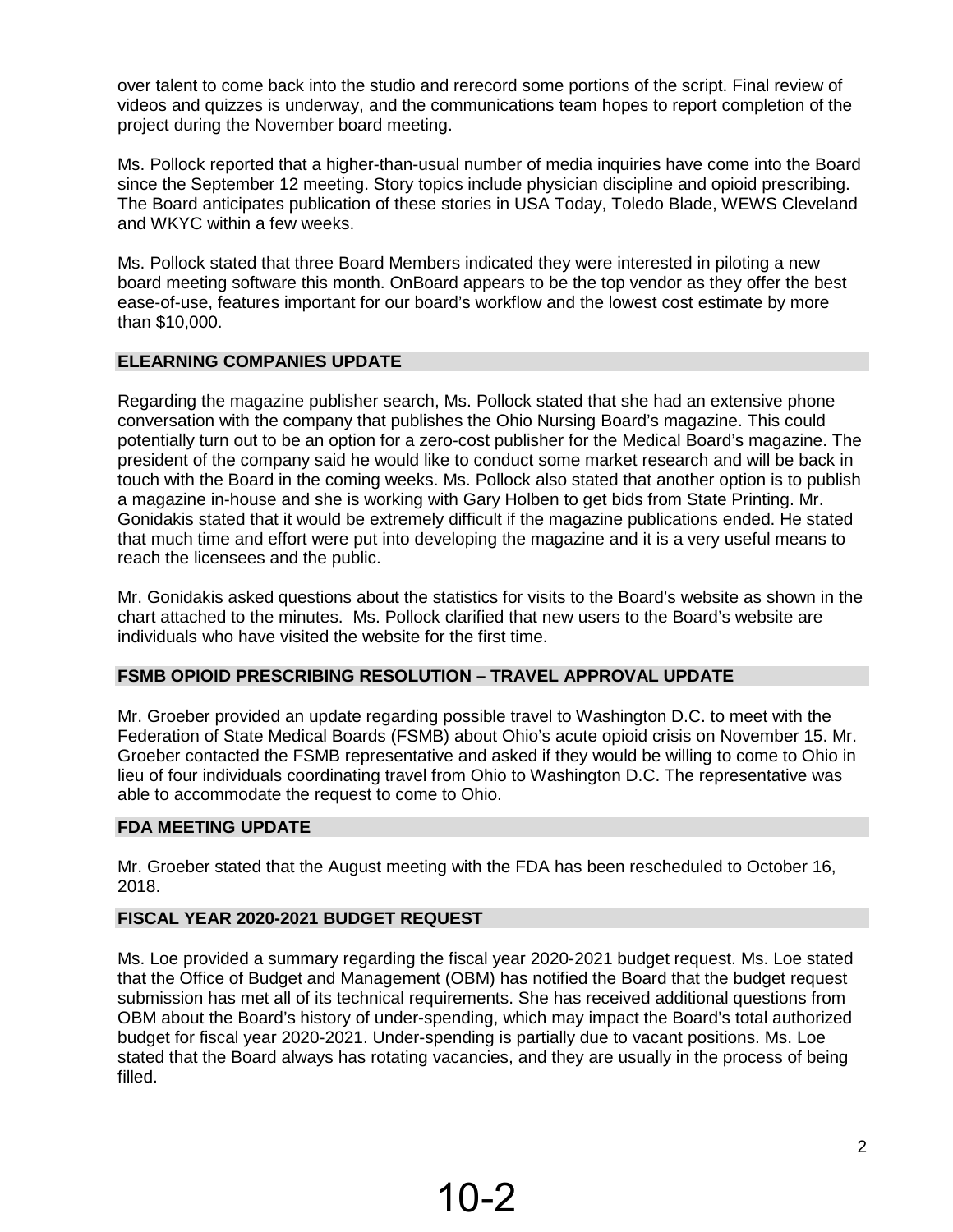# **KIM ANDERSON TRAVEL APPROVAL**

On Thursday, September 13, the Board was made aware of an Ohio delegation going to a medical marijuana regulators' conference in Boston on October 25-26, 2018. Anticipated travel includes Wednesday evening arrival and Friday evening departure. Representatives from the Department of Commerce and Board of Pharmacy will be attending as well. Mr. Groeber is on vacation those days so conditional presidential approval was granted by Mr. Giacolone for Kim Anderson to attend. Dr. Schottenstein requested that the Finance Committee discuss and vote upon full approval of Ms. Anderson's attendance at the conference. The projected cost breakdowns are as follows:

Airfare: \$350.00 Hotel (2 nights): \$600.00 Conference Fee: Anticipated to be \$0, but there may be some cost to attend Miscellaneous Travel Costs: \$200.00

**Dr. Saferin moved to approve Ms. Anderson to attend the Marijuana Regulators' Conference on Thursday, October 25 and Friday, October 26, 2018, anticipating Wednesday evening arrival and Friday evening departure, in Boston, Massachusetts. Travel expenses will be paid by the Medical Board in accordance with state travel policy. The attendance at the conference is in connection with Ms. Anderson's respective duties as, and is related to, her role as Senior Legal Counsel for the State Medical Board of Ohio. Mr. Gonidakis seconded the motion.** The motion carried.

### **ADJOURN**

Dr. Edgin moved to adjourn meeting. Mr. Gonidakis seconded the motion.

The meeting adjourned at 8:48 a.m.

Michael Schottenstein, M.D. **Chair** 

kam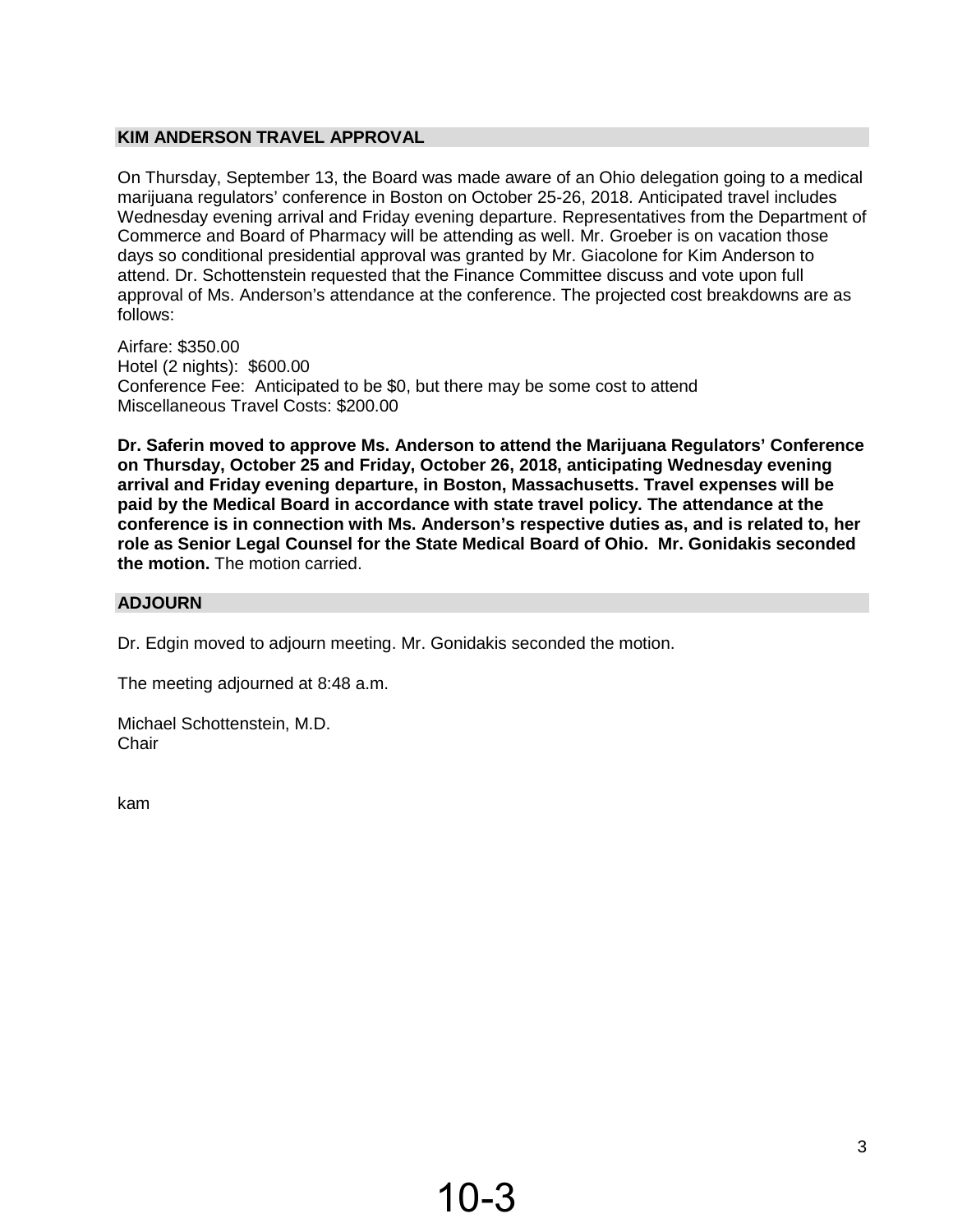#### State Medical Board of Ohio

#### **POLICY COMMITTEE MEETING October 10, 2018 30 East Broad Street, Columbus, OH 43215, Room 336**

| <b>Members:</b>                     | Staff:                                            |
|-------------------------------------|---------------------------------------------------|
| Andrew P. Schachat, MD              | A.J. Groeber, Executive Director                  |
| <b>Robert Giacalone</b>             | Kimberly Anderson, Chief Legal Counsel            |
| Mark. A. Bechtel, MD                | Sallie J. Debolt, Senior Counsel                  |
| Amol Soin, MD                       | Nathan Smith, Senior Legal and Policy Counsel     |
| <b>Betty Montgomery</b>             | Tessie Pollock, Director of Communication         |
|                                     | Joan Wehrle, Education & Outreach Program Manager |
| <b>Other Board Members present:</b> | Jonithon LaCross, Director of Public Policy and   |
| Kim G. Rothermel, MD                | <b>Government Affairs</b>                         |
| Michael Schottenstein, MD           | David Fais, Assistant Executive Director          |
| Sherry Johnson, DO                  |                                                   |
| Ronan Factora, MD                   |                                                   |
| <b>Bruce Saferin, DPM</b>           |                                                   |
| Richard Edgin, MD                   |                                                   |
|                                     |                                                   |

Dr. Soin called the meeting to order at 9:15 a.m.

#### **MEETING MINUTES REVIEW**

Dr. Soin reported that the draft of the revised minutes of the September 12, 2018 meeting had been distributed to the committee and were included in the agenda materials.

#### **Dr. Bechtel moved to approve the draft revised minutes of the September 12, 2018 Policy Committee meeting. Mr. Giacalone seconded the motion. Motion carried.**

#### **RULES REVIEW REPORT**

Ms. Anderson said that the rule review update on page 11-1 in the agenda materials is provided for the information of the committee.

Ms. Anderson reported that that the Medication Assisted Treatment (MAT) rules and the Massage Therapy curriculum rule were released from CSI yesterday, so the Board will be filing these rules with JCARR.

#### **LEGISLATIVE REPORT**

Mr. LaCross reported that SB 259, the PA bill, was passed out of the Senate. He said we had been working on a floor amendment for clean-up language to remove the requirement for the Board to post PA supervision agreements online, since PA supervision agreements are no longer filed with the Medical Board. Mr. LaCross said we could not get it on the floor, but we are working with Representative Huffman to get this change through the House committee. The PA's have agreed with this change. It is anticipated that this bill will be addressed when the legislature returns after the election.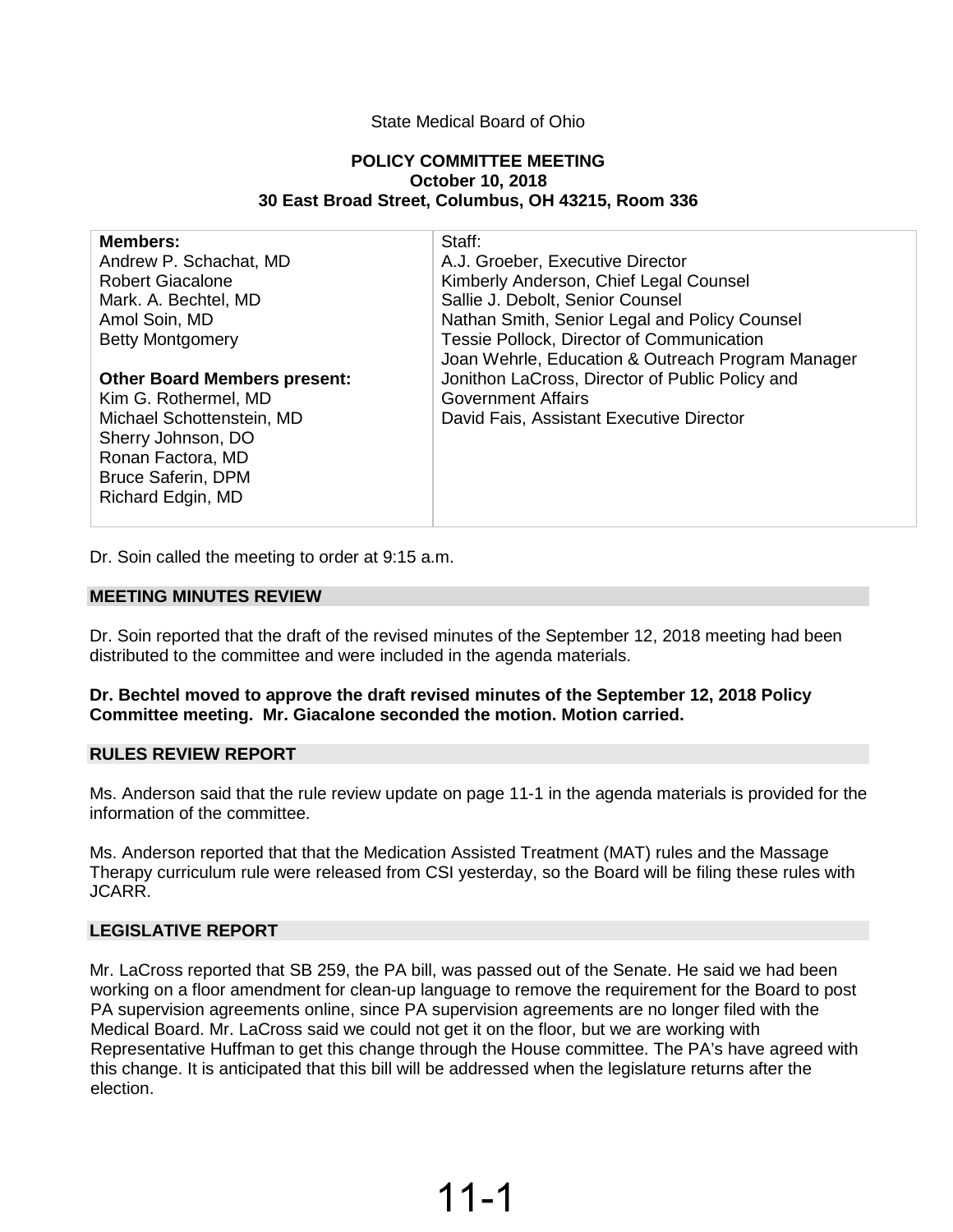Mr. LaCross reported that budget information will be coming out and we will be working on that through the spring.

Mr. Giacalone asked when the PA bill would go into effect. Mr. LaCross responded that Representative Hoffman wants to move the bill quickly. Hopefully the bill can get signed before Christmas, and it will go into effect 90 days later.

#### **FEDERAL LEGISLATION ADDRESSING THE OPIOID CRISIS**

Mr. LaCross said that he will prepare a bill overview and the legal department will identify issues in the bill that may impact the Board. Information will be provided to the Board for discussion of the legislation.

Presented for information.

#### **UPDATE ON CSI ANTITRUST REVIEW OF LIGHT BASED MEDICAL DEVICE RULES**

Mr. Smith said his report is for the information of the committee. He referred to the memorandum on page 11-136 of the agenda materials.

He reported that on June 15, 2018 the Medical Board referred its proposed Chapter 4731-18 Ohio Administrative Code rules on Light Based Medical Device Procedures to CSI. CSI opened a comment period on the proposed Rules from August 13, 2018 to September 13, 2018 in which interested parties were instructed to "provide comments that concern antitrust or anticompetitive matters." CSI received comments from twenty (20) distinct individuals or organizations. On September 24, 2018, CSI transmitted those comments to the State Medical Board with instructions to respond by October 9, 2018. Mr. Smith said the comments were included in the agenda materials. He reported that the Board filed our response with CSI yesterday and a copy of the response was distributed to committee this morning.

Mr. Smith said that most of comments were from cosmetic therapists who asked that there be no physician supervision required for light based hair removal. A spreadsheet of all of the comments is on page 11-138 and 11-139 in the agenda materials.

He noted that the proposed rule expands physician delegation of the application of light based medical device procedures by adding additional types of light based medical device procedures that can be delegated to additional non-physician operators. The proposed rules strengthen the supervision, education, and training requirements for the delegation of these procedures to assure patient safety.

Mr. Smith reported that the Board's response to CSI states that the proposed rules do not implicate antitrust or anticompetitive concerns, but rather expand the market as more procedures can be performed by more types of providers.

Dr. Bechtel said the main thing is the expansion of the physician's ability to delegate use of vascular lasers, which didn't exist before, to PAs, RNs, and LPNs. The recommendations on education and training are based on patient safety. The Board is really pushing patient safety and at the same time expanding the use of vascular lasers to non-physicians. The Board is not restricting trade but expanding trade. The amount of education and training required was based on input from academic centers that train practitioners on these devices.

2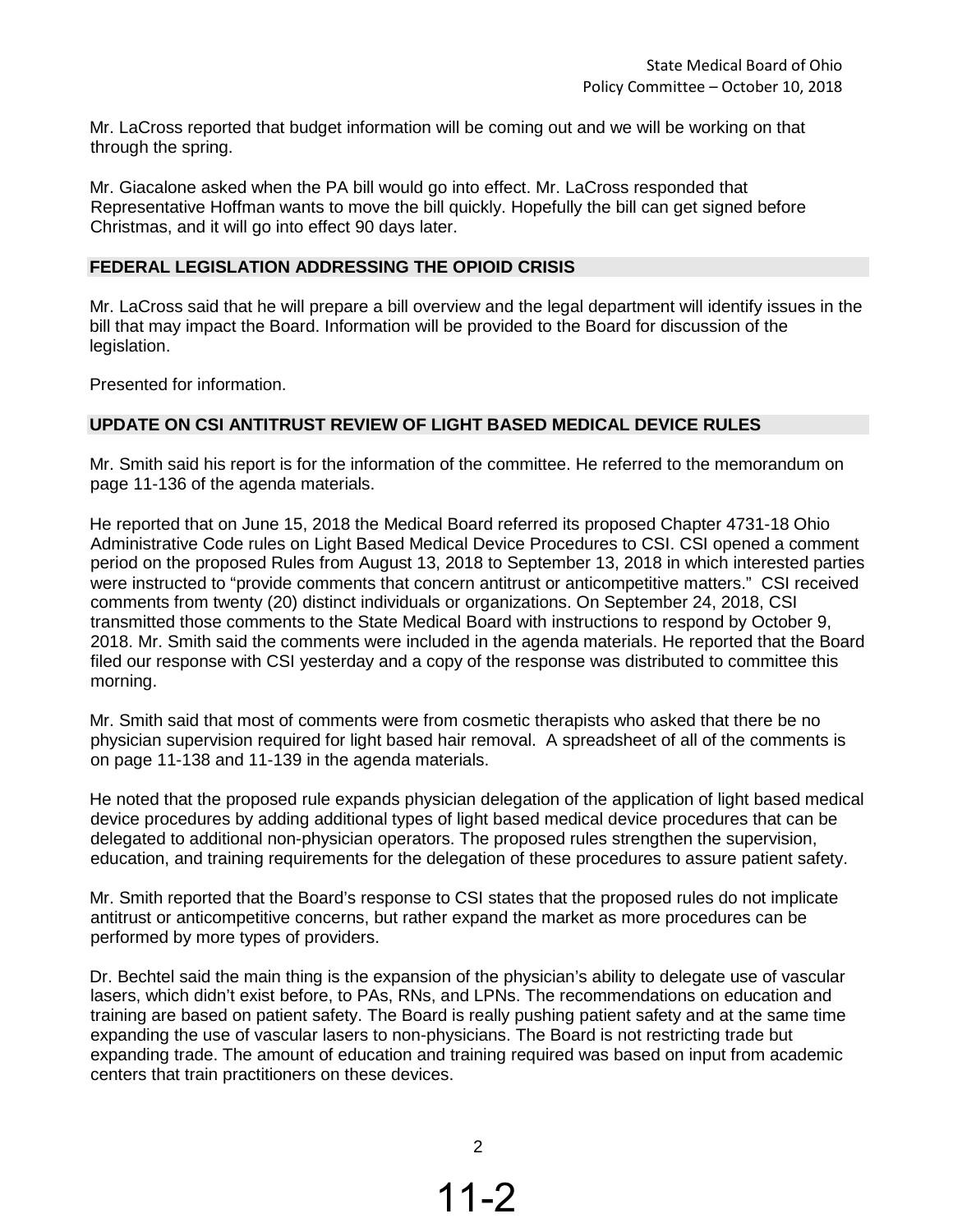#### **UPDATE ON ONE-BITE REPORTING EXEMPTION RULES**

Ms. Anderson said that the One-Bite rules are currently at CSI and comments from six individuals or entities were received. She noted that a meeting was held with representatives from the medical association coalition on September 26<sup>th</sup>. Dr. Schottenstein and Dr. Rothermel attended that meeting along with Mr. Groeber, Ms. Anderson and Mr. LaCross.

Ms. Anderson referred the committee to page 11-126 of the agenda materials for discussion of the marked changes in the rules.

#### **4731-16-17 Requirements for one-bite program**

**4731-16-17 (H)(1)** regarding random observed toxicology screens for individuals participating in the monitoring of the new one-bite program.

Ms. Anderson said that comments had been received from the medical association coalition. The Board had proposed a minimum of four toxicology screens per month during the first year of the agreement, with a minimum of two toxicology screens per month thereafter.

Following a lengthy discussion at the September 26th meeting, we are now recommending a minimum of two random, observed toxicology screenings per month.

**4731-16-17 (H)(2)** regarding drug and alcohol support group meetings

The Board had proposed a minimum of three meetings per week for the first year of the agreement and at least two meetings per week, with a minimum of 10 meetings per month, for the remainder of the agreement.

Ms. Anderson said that we are now recommending a minimum of 10 meetings per month.

Ms. Montgomery asked if more testing would be required for the first year of the agreement. Ms. Anderson responded that we are proposing to take that out. Ms. Montgomery believed the Board should be prescriptive regarding additional testing the first year.

Mr. Groeber reported that this was discussed at the September 26<sup>th</sup> meeting but there is a desire for clinical discretion throughout this process. A minimum of 10 screens/meetings a month meets the national standards. Mr. LaCross said interested parties strongly supported clinical discretion as each person going into treatment is unique. So, mandating additional screens/meetings for that first year may not be the same for everyone depending on the individual patient's needs.

Dr. Schottenstein said he was comfortable with the original proposed rules, but he is also comfortable with the changes suggested by the coalition. He thinks the rule changes are reasonable and it allows the clinicians to have the clinical flexibility they are seeking.

Dr. Rothermel agreed. She said they were presented with a lot of national data to support the changes offered by the coalition. She said that the professionals at the monitoring organization will be making these decisions. Dr. Rothermel noted the difference between the three meetings a week proposed by the Board compared to the 10 per month suggested by the collation is only two meetings a month. She is very much in favor in giving flexibility to a monitoring organization staffed by medical professionals in dealing with addiction.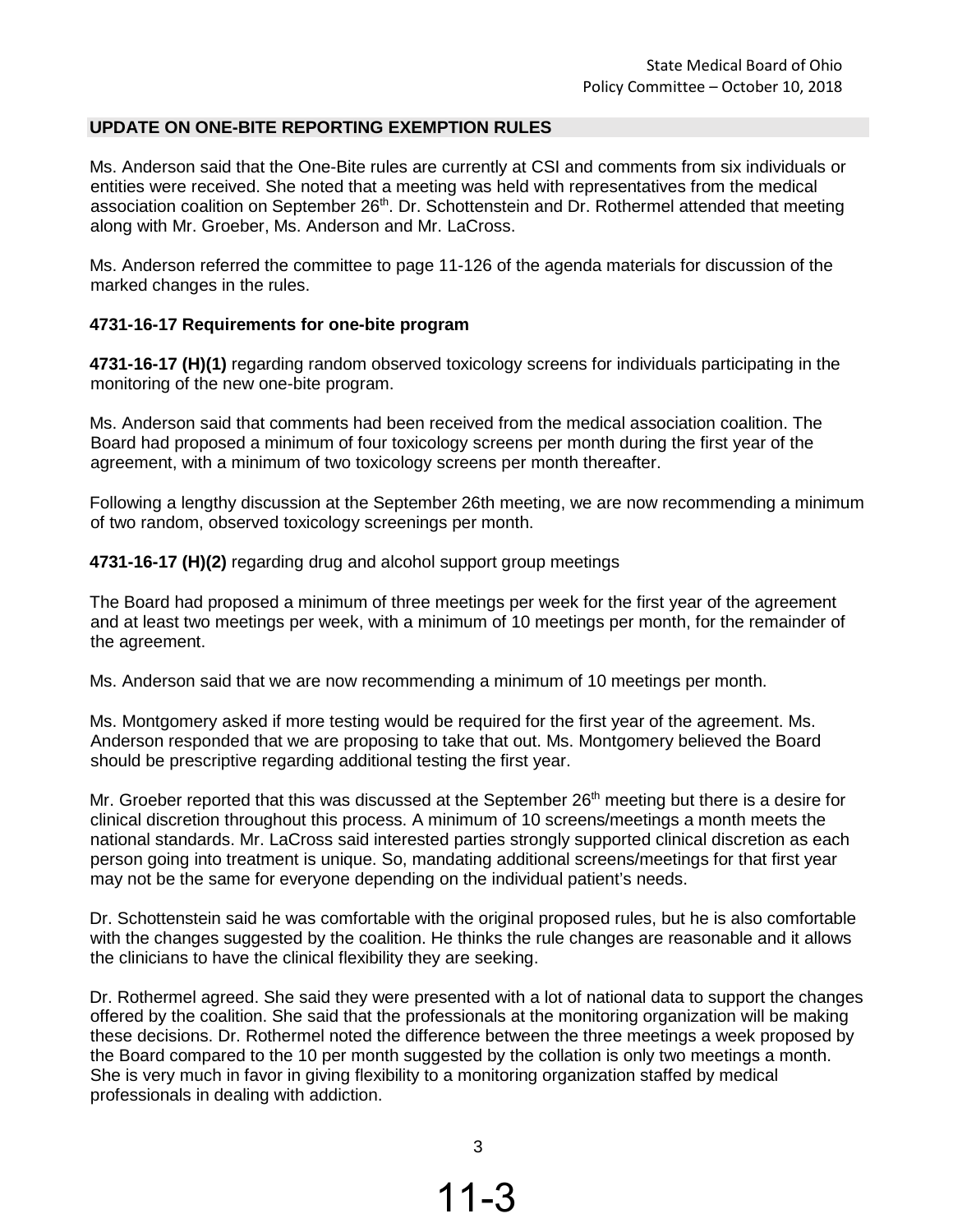**4731-16-17(I)** regarding relapse. Ms. Anderson said the next proposed change is in on page 11-127.

The Board's proposed rule said a relapse or c*onfirmed positive drug screen* had to be reported to the Board by the medical director of the monitoring organization and the licensee.

A long discussion was held at the September  $26<sup>th</sup>$  meeting regarding the confirmed positive drug screen and defining a "confirmed" positive drug screen. The group noted that it is possible to have a positive screen that is not a relapse due to factors such as collection error, incidental exposure etc.

The proposed change removes the "confirmed positive drug screen" language.

Dr. Schottenstein said it is a fair point that a positive drug screen may not be a relapse. He said he is OK with the deletion which will avoid false positive reporting to the Board. Dr. Rothermel concurred. Dr. Soin also agreed. He asked if using the term "confirmed" eliminated reporting a false positive. Ms. Anderson said they learned that it does not.

**Rule 4731-16-18(A**) regarding eligibility for one-bite program. Ms. Anderson referred to page 11-129.

She said one correction needed to be made regarding respiratory therapy. The Board's draft listed respiratory *therapist* and the proposed change is to list it as respiratory *professional.*

**Rule 4731-16-19 (A)(6)** Monitoring organization for one-bite program. Ms. Anderson referred to page 11-130.

Ms. Anderson said the Board's proposed rule states:

At the request of the board, the medical director of the monitoring provider shall provide testimony in any disciplinary proceeding involving a licensee reported to the board by the monitoring organization.

There were several concerns raised by the medical association coalition regarding this paragraph. In their comments on page 11-107 and 11-108 they talked about how the Medical Board was going to get some additional information.

Ms. Anderson said that if a relapse is reported to the Board by the monitoring organization, just as if a relapse was reported to us by a treatment provider now, we are moving forward with a hearing, not a consent agreement situation. The Board must provide evidence at a hearing. She said she talked with Chief Hearing Examiner Greg Porter about the type of evidence he would like to see in such cases. He indicated that an affidavit or written documentation would not be appropriate because the licensee, or the licensee's counsel, would not have an opportunity to cross examine that evidence. Ms. Anderson said we would need testimony regarding the relapse. Mr. Porter indicated that the testimony could be presented over the phone, and we can have some flexibility on that. Mr. Porter said that testimony could be provided by another representative from the monitoring organization.

Mr. Groeber expressed his support for changing the language to allow a representative from the monitoring organization to provide the testimony if needed.

Dr. Schachat suggested …the medical director OR HIS OR HER DESIGNEE of the monitoring provider shall provide testimony …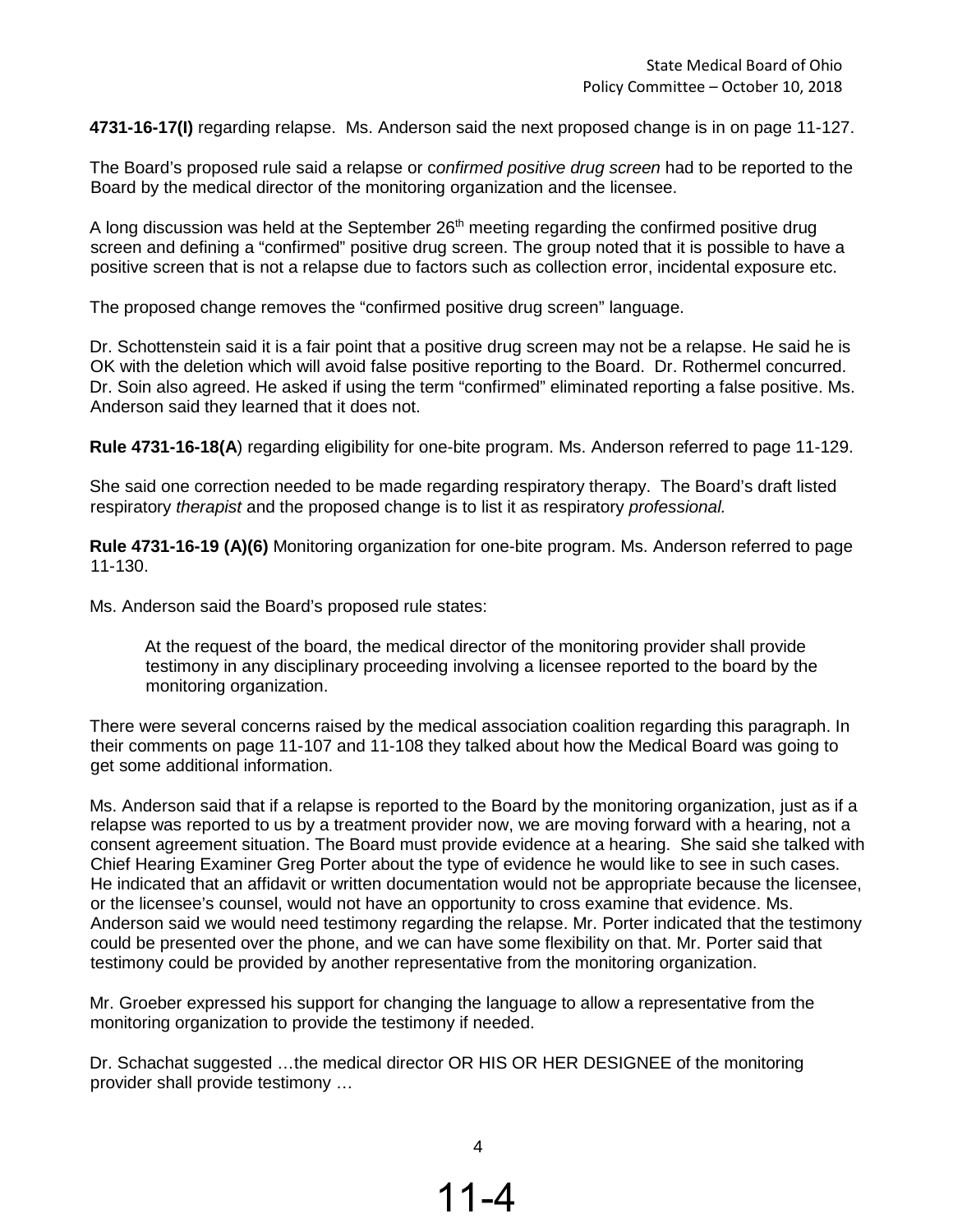The committee agreed with Dr. Schachat's suggestion. Ms. Anderson said that we will make that change.

# **4731-16-19 (B)(1) and (B)(2)**

Ms. Anderson said that this is the same discussion we had previously regarding the number of required toxicology screens and the number of support group meetings. Consequently, random observed toxicology screens will be provided a minimum of two times per month and the licensee shall attend a minimum of 10 drug and alcohol support meetings per month.

### **Rule 4731-16-20 Treatment providers in the one-bite program**

Ms. Anderson directed the committee to page 11-132. She reported that we had received a comment from the Ohio Counseling Association about paragraph **(A)(4)** regarding group therapy supervision. We need to add *"professional counselor, professional clinical counselor"* to the list.

Ms. Anderson said we may also need to add marriage and family therapist if they hold master's level education, but staff will do some research on it. She said that she spoke with Amanda Sines, who represents the Ohio Counseling Association, regarding therapists. Ms. Sines said she did not think that "therapist" had a meaning in Ohio law, that it may be marriage and family counselors.

The committee approved the edits.

Ms. Anderson referred to paragraph **(A)(9)** regarding treatment provider levels of care. Current wording lists the levels of care … intensive outpatient treatment, continuing care *and* others as necessary. As worded, a treatment provider would have to offer all the listed services and we don't believe any treatment provider offers all levels of care. We are suggesting changing "and" to "or" so that it would read … intensive outpatient treatment, continuing care *OR* others as necessary.

Dr. Schachat and Ms. Montgomery suggested also adding …including, BUT NOT LIMITED TO, medical detoxification… to clarify the levels of patient care listed in (A)(9).

# **Rule 4731-16-21 Continuing care for one-bite program**

Ms. Anderson directed the committee to page 11-135. She said that this issue is the same as previously discussed in 4731-16-20(A)(4) regarding professional counselors and professional clinical counselors, so we can make those edits.

### **Dr. Bechtel moved to approve the changes to the One-Bite rules as discussed and to forward the changes to the full Board for approval. Dr. Schachat seconded the motion. Motion carried.**

Ms. Anderson said that staff will file the revised rules with CSI following Board approval of the changes. Hopefully that will resolve CSI concerns and we can move forward to JCARR.

Ms. Montgomery extended congratulations to Mr. Groeber and Ms. Anderson for their efforts and their compromise to make it a workable program. Dr. Rothermel and Dr. Schottenstein were also recognized for their involvement in this process.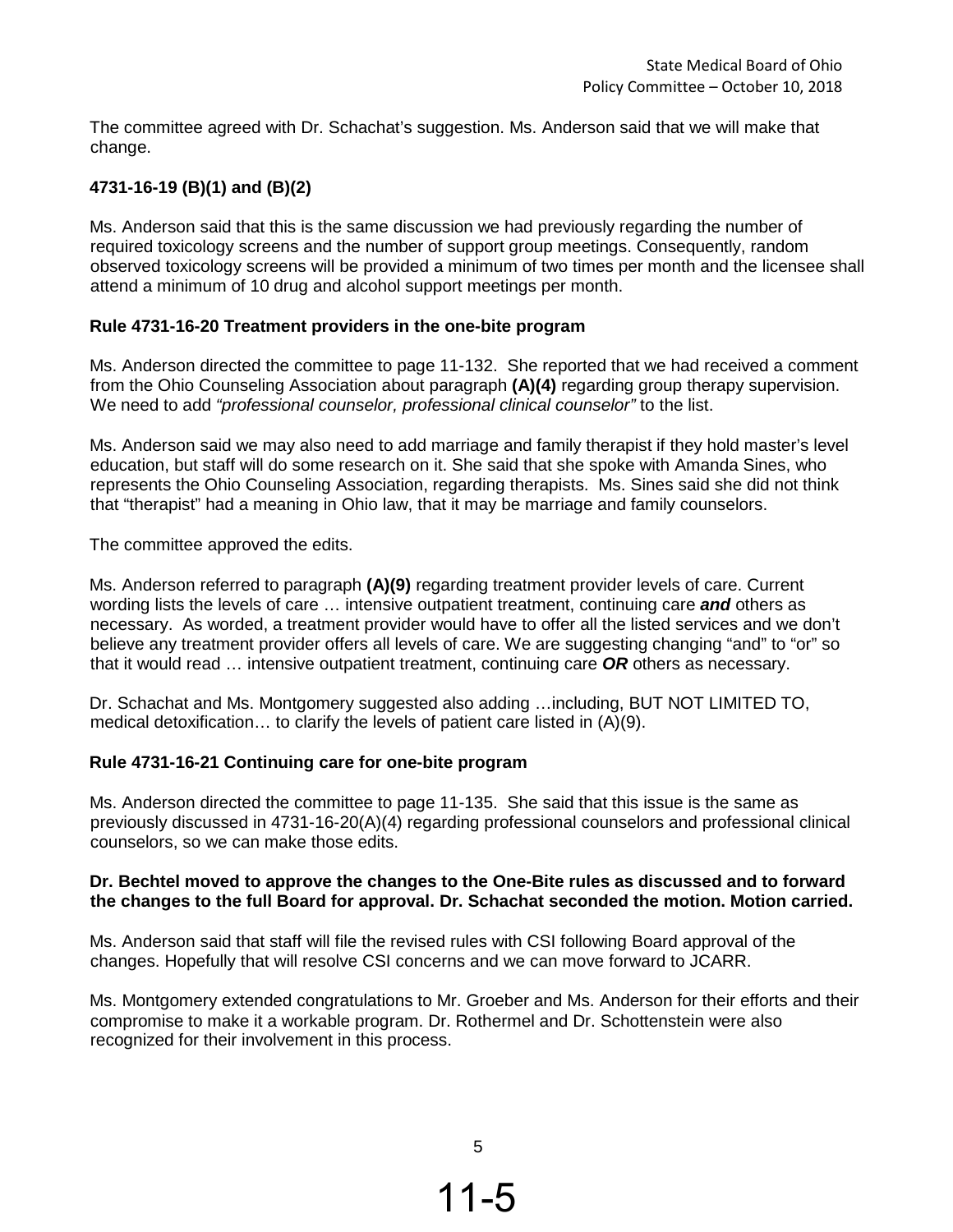#### **MANDATORY REPORTING OF ELDER ABUSE**

Ms. Anderson said that this is an informational item. She said the law requires the Board to inform licensees about mandatory reporting of elder abuse. Ms. Pollock reported that we have posted information in the Medical Board eNews, the website, and Twitter. The Ohio Department of Job and Family Services provided resource materials that were included in the agenda materials. Dr. Bechtel said the resource document was very well written and helpful. Dr. Schottenstein agreed.

#### **ANESTHESIOLOGIST ASSISTANT RULES**

Ms. Debolt said that this is the five-year review of the rules. The memorandum on page 11-56 outlines recommended wording changes to clarify the meaning of a certain rule and/or to conform with Legislative Service Commission (LSC) drafting guidelines. She noted that rule 4731-24-05 has a misspelled word that will be corrected.

#### **Dr. Bechtel moved to send the anesthesiologist assistant rules to interested parties. Dr. Schachat seconded the motion. Motion carried.**

#### **PHARMACY CONSULT AGREEMENT RULES**

Ms. Anderson said that this topic is informational at this point to help the Board become familiar with the matter.

She said the Medical Board is required under the Pharmacy Board section of the Revised Code to pass rules in consultation with the Pharmacy Board regarding consult agreements. The Pharmacy Board did rules for the pharmacists, but we must do the physician rules. She said a rough draft of the rules has been prepared but staff realized there are five areas that need input from the Policy Committee and the Board.

Page 11-63 in the agenda materials identifies areas needing Board input as follows:

- 1) The Pharmacy Board rules indicate that a physician may override a decision of the managing pharmacist when appropriate. Under what circumstances and when must a pharmacist seek prior approval from the physician?
- 2) Does the Board have a preference regarding the method and frequency of communication between the physician and pharmacist?
- 3) Would the Board like to have the ability to review consult agreements? What action would be available to the Board if there were concerns with the content of the consult agreements?
- 4) Are there procedures or diagnoses for which a consult agreement should not be used? Rx board has none currently.
- 5) Does the Board want to prohibit the use of any drugs from being managed in a consult agreement? (Note: Pharmacy Board recently received approval from DEA for pharmacists to prescribe controlled substances pursuant to a consult agreement).

Ms. Anderson said that she had just wanted to introduce this issue to the committee today. She asked that Board members send her any comments so that she can provide a revised draft for discussion by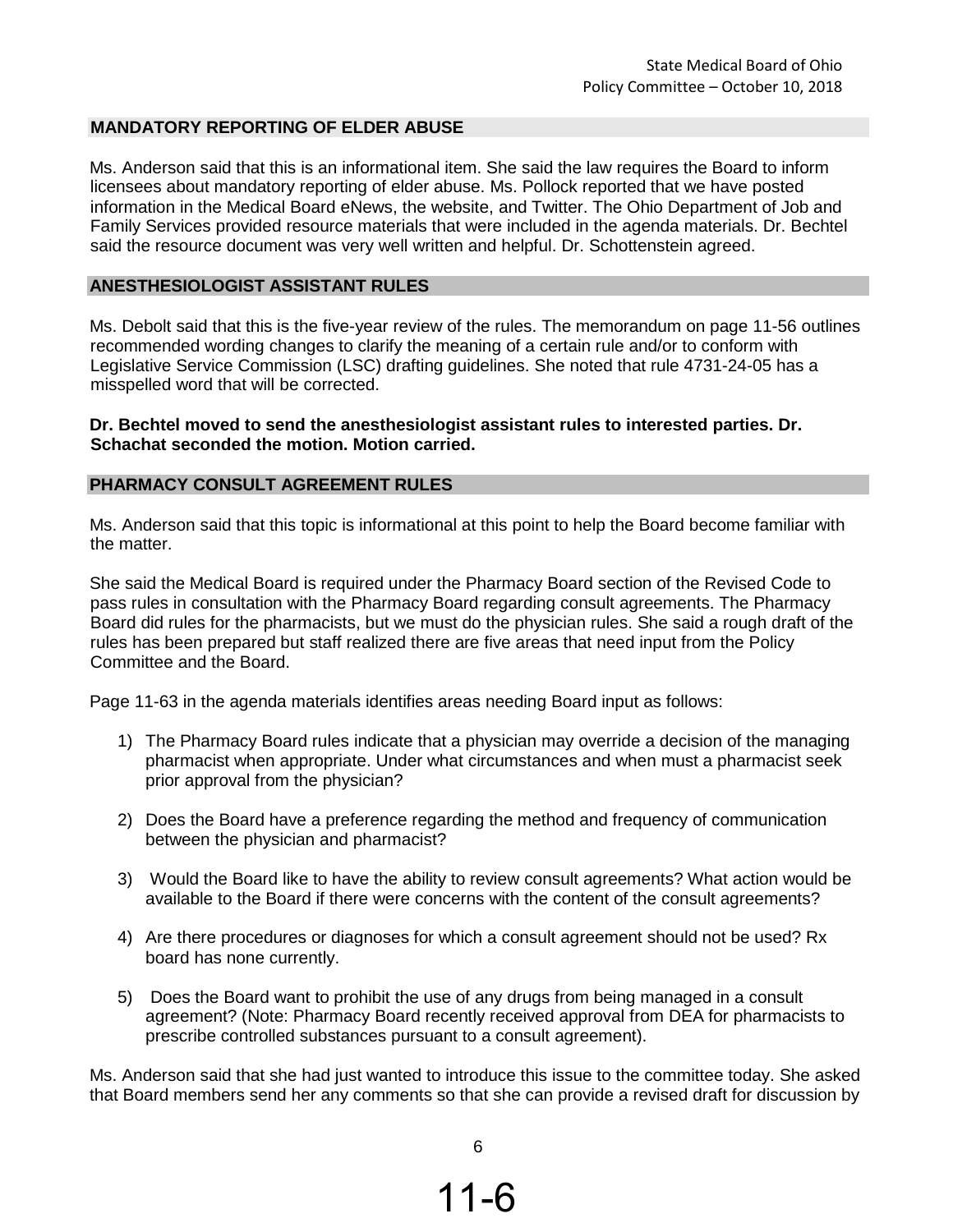the committee in November. She has received some comments from Dr. Schottenstein that she will incorporate in the revision.

Ms. Anderson said that we will be sending it out for initial review and we also need to consult with the Pharmacy Board. We are at the beginning of the process regarding the rules, but your input is needed.

Dr. Schachat commented on the question asking about whether certain drugs should be excluded, He said that could essentially become a formulary. Managing a formulary is very challenging as we found with the PA/Scope of Practice Committee since each drug would need to be reviewed.

Mr. Giacalone commented that reviewing consult agreements would also be challenging as we experienced when reviewing PA supervision agreements.

Dr. Schachat asked Ms. Anderson to send the rules and the five areas for input to the Board.

Dr. Schottenstein said it may be helpful to have an ethics component included in the rules because we don't want to trade these services back and forth between the physician and the pharmacist. He also doesn't want to see visits to a pharmacist substitute for visits to physicians. It is important to address that in the process.

Dr. Johnson asked if this was a done deal by the legislature. Ms. Anderson said it was in law. She pointed out that the Pharmacy Board rules contain a component that the physician can over-ride and we may want to stand on that a bit. We can define the type of communication between the doctor and the pharmacist.

Mr. Giacalone noted that if no physicians wants a consult agreement with a pharmacist it will not happen. It is a delegation issue in a way.

Dr. Johnson asked the purpose of the consult agreements. Mr. LaCross said that the legislature viewed it as an access to care issue.

It was noted that the Pharmacy Board has enacted their rules regarding consult agreements. The Medical Board has to work with the Pharmacy Board on developing the Medical Board rules.

Mr. Groeber encouraged the Board members to review the draft rules and provide comments to Ms. Anderson, so we can have a robust discussion about this at the November meeting.

### **ADJOURN**

**Dr. Schachat moved to adjourn the meeting. Dr. Bechtel seconded the motion. Motion carried.** The meeting adjourned at 9:59 a.m.

jkw

.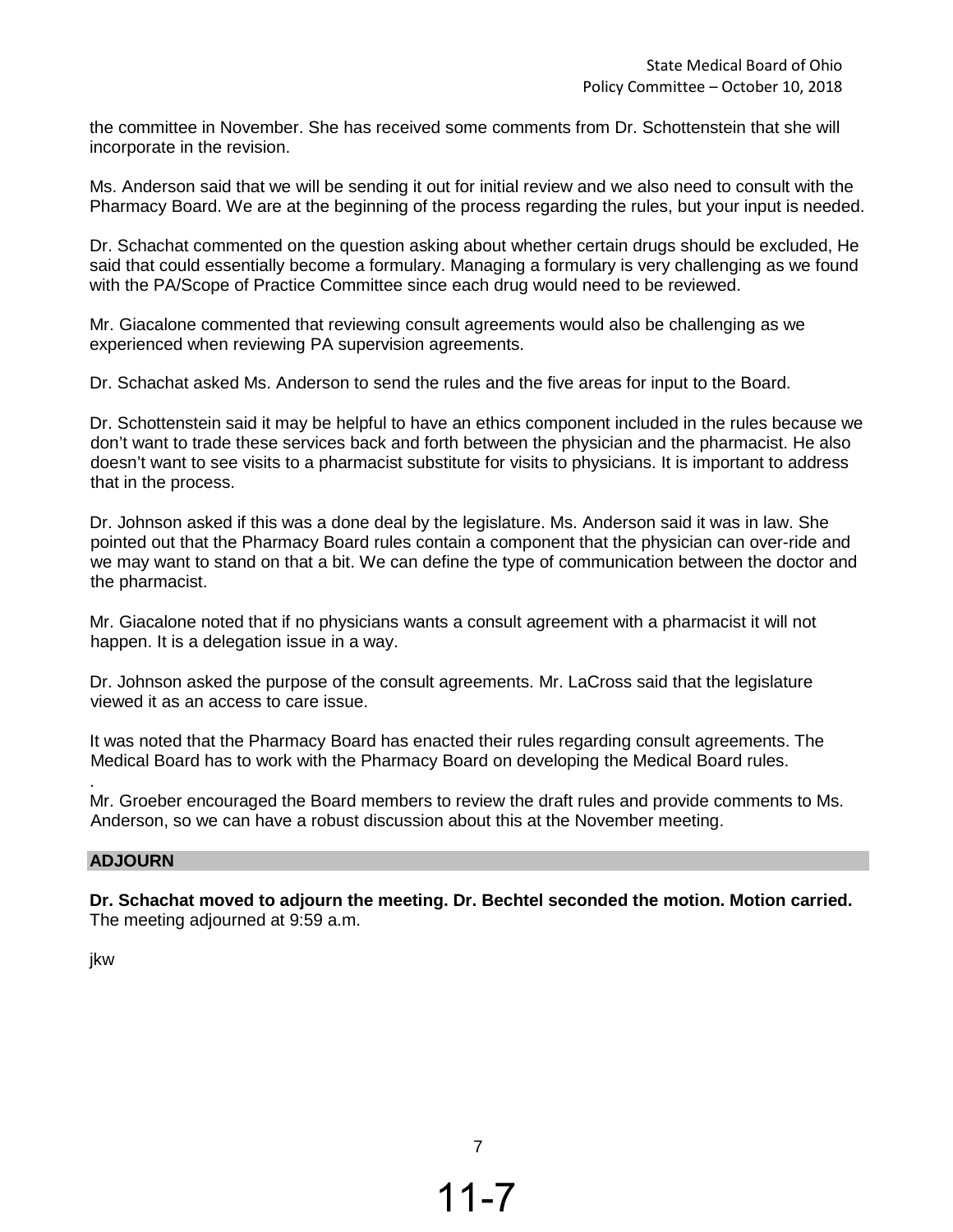### State Medical Board of Ohio

#### **COMPLIANCE COMMITTEE MEETING October 10, 2018 30 E. Broad St., Columbus, OH Administrative Hearing Room**

| <b>Members:</b>                    | Staff:                               |
|------------------------------------|--------------------------------------|
| Michael Schottenstein, M.D., Chair | Alexandra Murray, Managing Attorney  |
| <b>Robert Giacalone</b>            | Annette Jones, Compliance Officer    |
| Amol Soin, M.D.                    | Angela Moore, Compliance Officer     |
| Ronan M. Factora, M.D.             | Benton Taylor, Board Parliamentarian |
|                                    |                                      |
| Other Board member present:        |                                      |
| Kim G. Rothermel, M.D.             |                                      |
|                                    |                                      |

Dr. Schottenstein called the meeting to order at 1:48 p.m.

#### **MINUTES REVIEW**

**Dr. Factora moved to approve the draft minutes from September 12, 2018. Dr. Soin seconded the motion.** The motion carried.

#### **APPROVAL OF REPORTS OF CONFERENCES**

Dr. Schottenstein noted that Freeda Flynn, M.D., was cited by the Board today, though the report of her probationary conference from the month before seemed unremarkable. Mr. Murray stated that the subject of Dr. Flynn's citation did not come up in her office conference.

**Dr. Soin moved to approve the Compliance Staff's Reports of Conferences for September 10 and 11, 2018. Mr. Giacalone seconded the motion.** The motion carried.

#### **INITIAL PROBATIONARY APPEARANCES**

#### **Bryan D. Borland, D.O.**

Dr. Borland is making his initial appearance before the Committee pursuant to the terms of his May 9, 2018 Consent Agreement. Dr. Schottenstein reviewed Dr. Borland's history with the Board.

In response to questions from Dr. Schottenstein, Dr. Borland stated that he is currently employed at a new treatment center for drug and alcohol addiction in Columbus. Dr. Borland stated that he is still unable to practice due to his status with insurance and Drug Enforcement Administration (DEA) licensure, but he is able to perform tasks such as medical education. Dr. Borland hoped to actually practice medicine at the center when he is able. Dr. Borland stated that he completed three years of emergency medicine residency, but he is not board-certified.

Dr. Schottenstein observed that Dr. Borland's drugs of choice are opioids and benzodiazepines, with a past history of marijuana and Adderall use. Dr. Schottenstein also observed that interpersonal relationship struggles have been a trigger for him, and asked how that has been going lately. Dr. Borland stated that he has no such troubles at this time and he is not engaged in any relationships. Dr. Borland also commented that although opioids and benzodiazepines are listed as his drugs of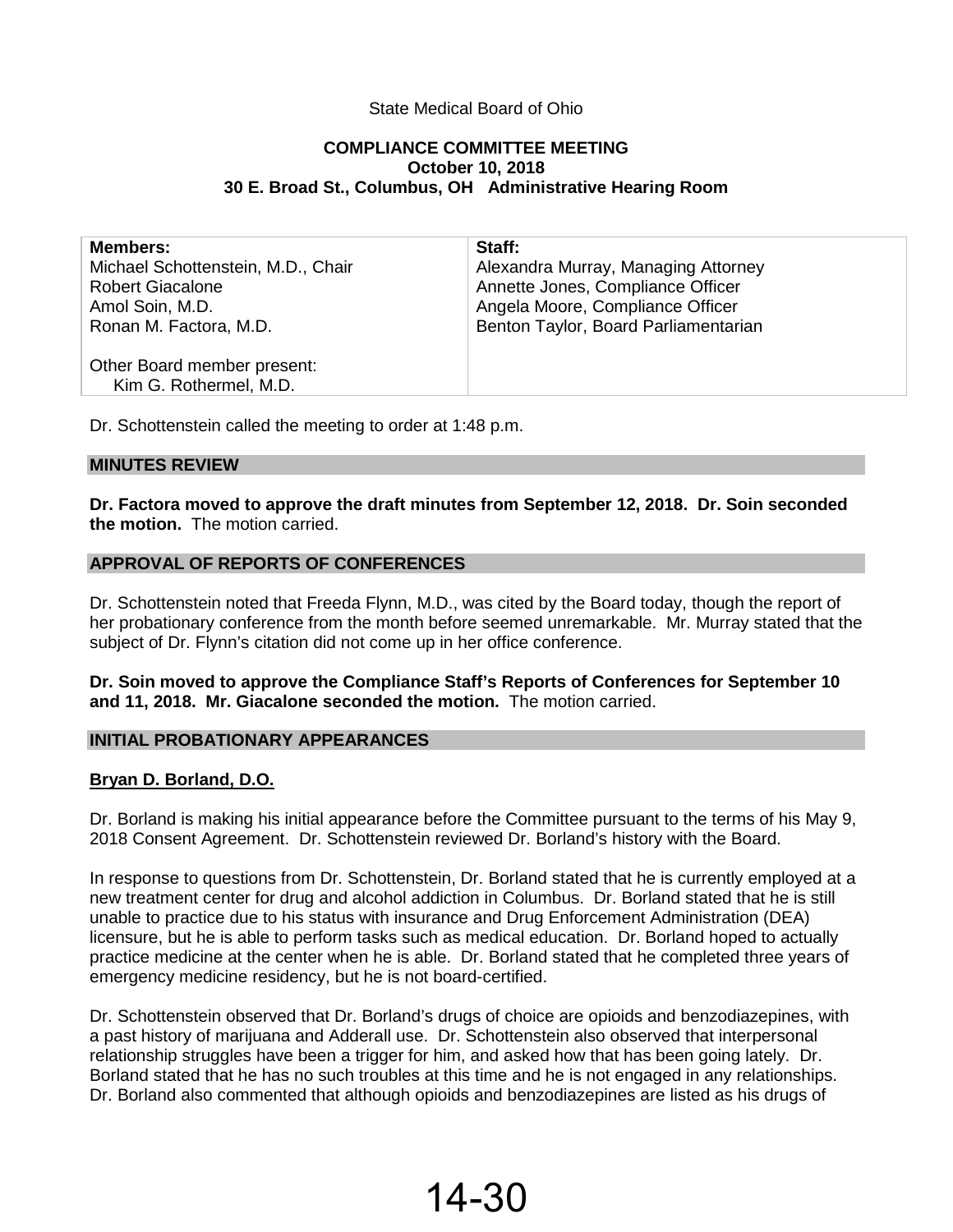choice, he would consider almost any drug a drug of choice for him. Consequently, Dr. Borland stays away from any mood-altering substances.

Dr. Borland stated that he has learned many coping skills over the last four years after attending rehabilitation meetings almost daily and working closely with his sponsor. Dr. Borland opined that he is better at dealing with stress and anxiety than he has ever been. Dr. Schottenstein recalled that criticism had been a potential trigger for Dr. Borland in the past. Dr. Borland agreed, but stated that he has developed the ability to be humble, patient, and grateful that he has a position.

Dr. Schottenstein asked if Dr. Borland is currently seeing a psychiatrist. Dr. Borland answered the he does see a psychiatrist and that is going very well. Dr. Borland stated that when he left treatment, he saw his psychiatrist and was diagnosed with depression. Dr. Borland stated that he has been on the medications Effexor and Wellbutrin for two or three years and he is stable on those medications. Dr. Schottenstein asked if Dr. Borland is still taking Naltrexone. Dr. Borland responded that he is no longer taking Naltrexone and does not feel a need to do so.

Dr. Schottenstein advised Dr. Borland to continue attending to his mental health and keep his stress level low, as those things are potential triggers for him. Dr. Borland agreed. Dr. Schottenstein asked if Dr. Borland is working the 12 steps. Dr. Borland replied that he has completed all 12 steps and he is now working through them again with is sponsor.

Dr. Schottenstein asked if Dr. Borland had any questions for the Committee. Dr. Borland replied that he has no questions.

Dr. Soin asked Dr. Borland to describe what he has gone through from 2014 to the present time. Dr. Borland stated that his drinking significantly increased during his residency. Dr. Borland saw a psychiatrist, who prescribed him Adderall for depression. At the suggestion of his residency director, Dr. Borland had an evaluation for substance use disorder. Dr. Borland was subsequently diagnosed with substance use disorder, but he did not truly believe it. Dr. Borland stated that he essentially faked his way through his first treatment and completed 90 days. However, Dr. Borland relapsed very quickly after leaving treatment. Dr. Borland stated that he was brought to the attention of the Board after a nurse saw him taking Percocet from a patient's home medications that had been brought to the emergency department. After admitting his actions to investigators, Dr. Borland contacted the Ohio Physicians Health Program (OPHP) and entered treatment the next day at Shepherd Hill Hospital.

Dr. Borland continued that at that time, he had lost his medical license, his career, the place where he lived, and any money he may have had. With the help of the counselors at Shepherd Hill, Dr. Borland concluded that he could have success and opportunity or he could have drugs and alcohol, but he could not have both. Dr. Borland stated that his second time through treatment was very different from the first time. Dr. Borland completed three to four months of inpatient treatment, then outpatient treatment, and then continued to attend group meetings voluntarily at the treatment center. Eventually, Dr. Borland was allowed to lecture at the facility. Dr. Borland also continued to be involved the OPHP voluntarily and has shared his story at different medical schools and residency programs.

Dr. Schottenstein noted that during Dr. Borland's first treatment, he was having trouble with Step 1, which is admitting one's powerlessness over alcohol. Dr. Borland agreed.

Mr. Giacalone observed that when Dr. Borland's case first came to the Board, his medical license was non-permanently revoked. Mr. Giacalone wished Dr. Borland the best, but cautioned him that a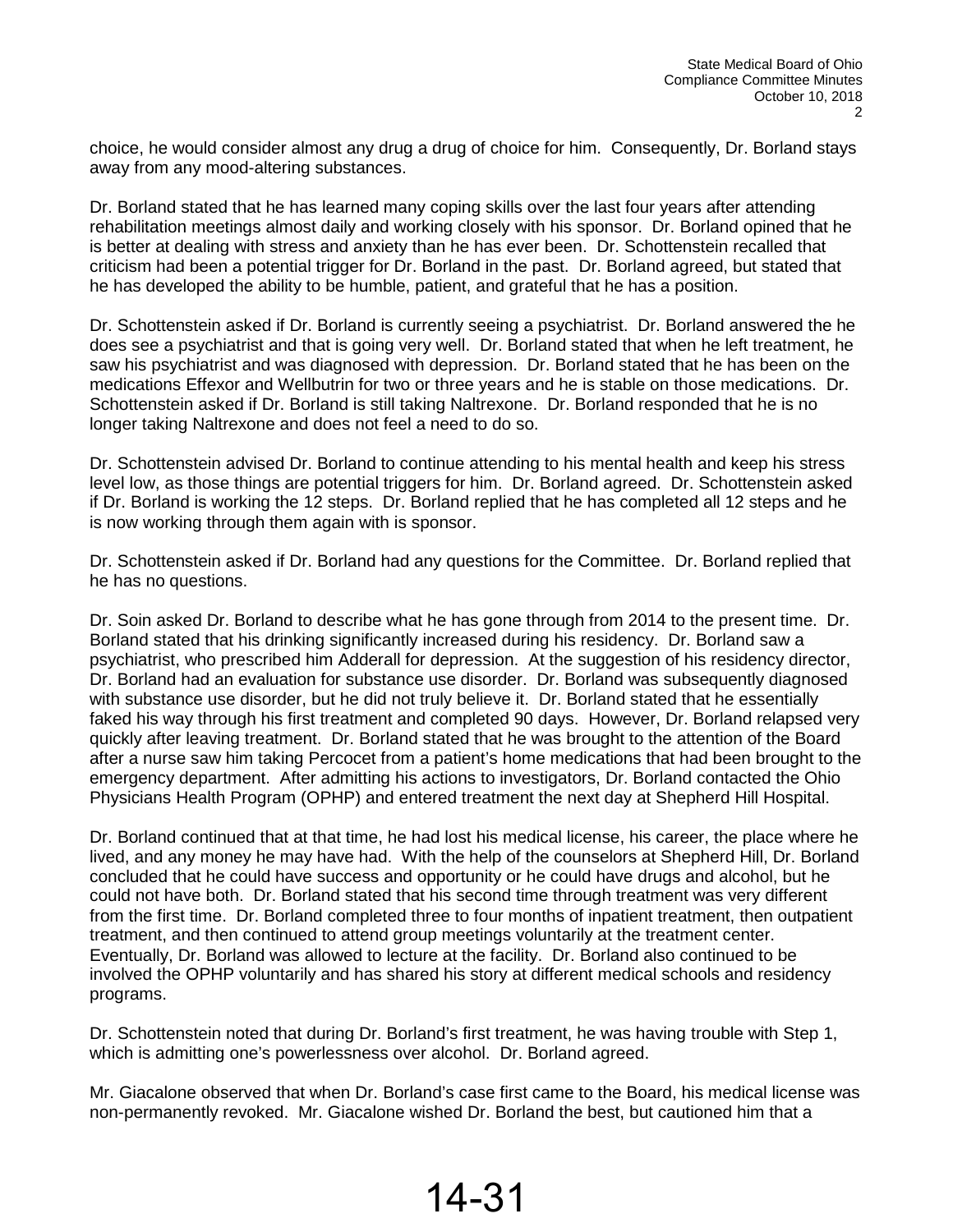second mistake could lead to a permanent revocation. Dr. Borland stated that he realizes that he has no more chances and he appreciated the opportunity to practice medicine.

**Dr. Soin moved to continue Dr. Borland under the terms of his May 9, 2018 Consent Agreement, with future appearances before the Board's Secretary or Designee. Dr. Factora seconded the motion**. The motion carried.

#### **Michael W. Jones, D.O.**

Dr. Jones is making his initial appearance before the Committee pursuant to the terms of the Board's Order of July 11, 2018. Dr. Schottenstein reviewed Dr. Jones' history with the Board.

In response to questions from Dr. Factora, Dr. Jones stated that he is board-certified in obesity medicine, having originally practiced family medicine. For the past year, Dr. Jones has exclusively practiced obesity medicine with a multi-disciplinary group in Lynchburg, Virginia. Dr. Jones noted that under the terms of his Kentucky action, the Kentucky Board of Medical Licensure is supposed to conduct chart reviews of Dr. Jones' opioid prescribing. However, Dr. Jones stated that he no longer prescribes opioids, which has created a problem for the Kentucky Board requirements. Dr. Jones stated that he only prescribes medicines related to bariatric medicine, which include controlled substances Phentermine, Qsymia, and Belviq.

Dr. Factora asked about the status of Dr. Jones' board orders in various states. Dr. Jones commented that he had entered into his Kentucky Agreed Order very begrudgingly and only did so because he could not get his Virginia medical license until he resolved his Kentucky issue. Dr. Jones stated that all of the stipulations of his Kentucky Agreed Order have been fulfill, except for two subsequent chart reviews. Dr. Jones reiterated that these chart reviews have been hindered because he no longer prescribes opioids, but Kentucky is working on resolving that issue. Dr. Jones stated that the Virginia Board of Medicine has restricted him from prescribing to treat chronic pain patients, which he is not doing anyway. Dr. Jones stated that he can petition the Virginia Board to lift the restriction once the Kentucky Agreed Order is completed. Dr. Jones stated that the Virginia restriction does not affect his current practice, but commented that no physician wants a restriction on their license.

Dr. Factora asked what elements of documentation the Kentucky Board was interested in seeing in order to be satisfied the Dr. Jones is meeting their requirements. Dr. Jones replied that the Kentucky Board has never told him what they are looking for. Dr. Factora commented that since Dr. Jones is prescribed some non-opioid controlled substances, perhaps a review of those records could satisfy the Kentucky requirements. Dr. Jones commented that his initial action in Kentucky was based on an allegation that he did not appropriately check the Kentucky All Schedule Prescription Electronic Reporting (KASPER) for a particular patient. However, Dr. Jones stated that he was able to produce a record proving that he had, in fact, checked KASPER. Dr. Jones speculated that there may have been a mix-up because his name, Michael Jones, is very common.

Dr. Factora asked if Dr. Jones has had an opportunity to deal with any pain issues at his bariatric clinic. Dr. Jones replied that he has had patients with pain, but he does not address the pain and he leaves that to the patient's primary care physician or pain management specialist.

Dr. Schottenstein, referring to a comment made earlier by Dr. Jones, asked Dr. Jones to clarify whether he is saying that the Kentucky Board action was based on a case of mistaken identity and that he had been the wrong Michael Jones. Dr. Jones replied that that is just a theory that has not been substantiated. Dr. Jones stated that the patient in question had come to him with no medical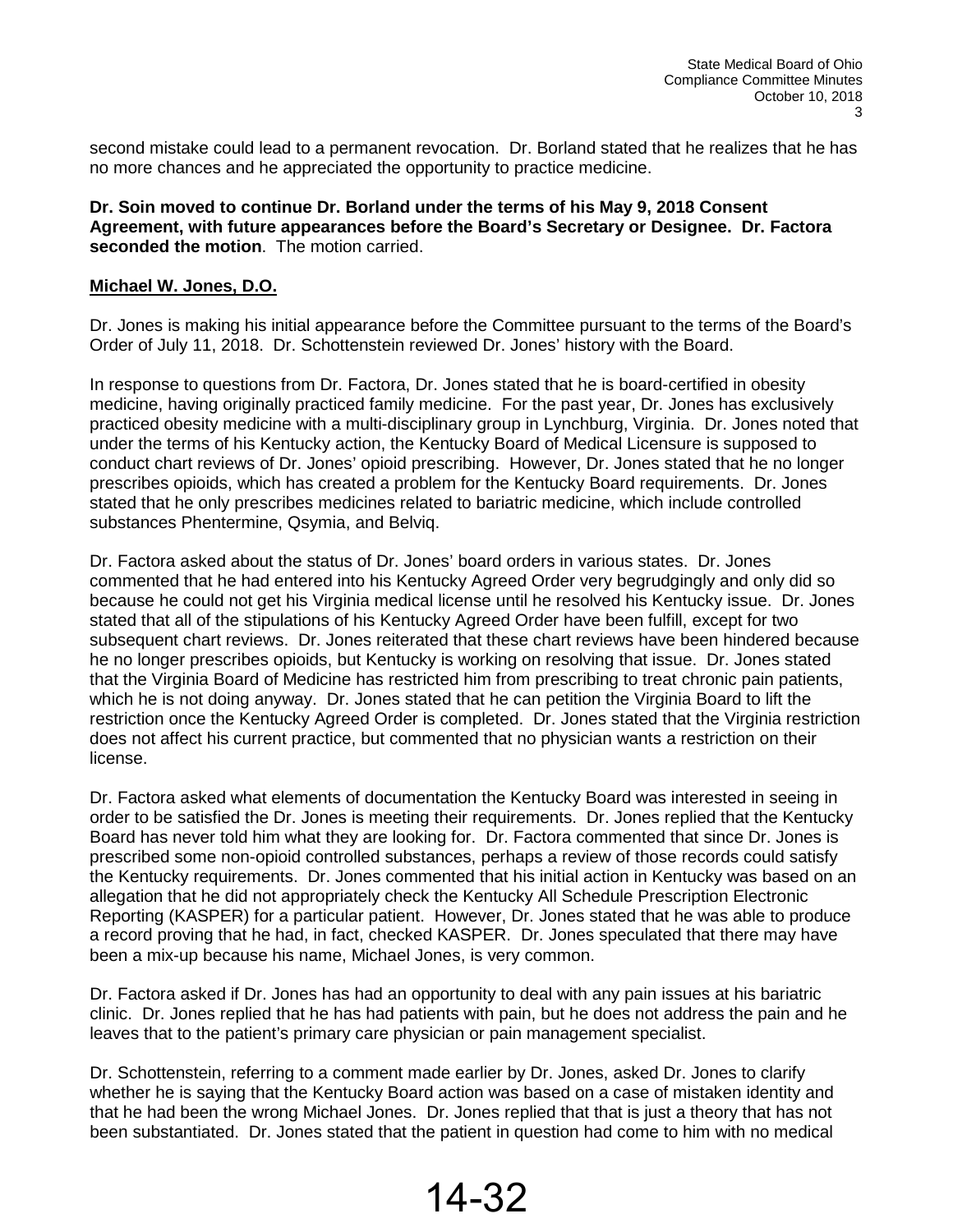records. The patient said she was out of medication right now, so Dr. Jones agreed to prescribe her a two-week supply of pain medication and he instructed her to provide her medical records soon. Dr. Jones stated that he still did not receive her records. Dr. Jones stated that on the patient's second visit, he drug-tested her and agreed to prescribe to her one more time but informed her that he would not prescribe any more without medical records. Dr. Schottenstein asked if Dr. Jones had checked that patient on KASPER. Dr. Jones replied that he checked the patient on KASPER at least twice and was able to prove that to the Kentucky Board investigator. Dr. Jones stated that the investigator's exact words were, "Oh, well, too late, the investigation has already started."

Dr. Schottenstein asked if Dr. Jones practices in Ohio. Dr. Jones replied that he does not practice in Ohio, but he got first medical license in Ohio in 2000 after his internship. Dr. Jones stated that he recently let his Ohio medical license lapse. Dr. Schottenstein commented that Ohio has strict phentermine prescribing rules and he advised Dr. Jones to be familiar with that.

Dr. Schottenstein asked if Dr. Jones had any questions for the Committee. Dr. Jones stated that he had no questions.

Mr. Giacalone noted that the Kentucky Board had reviewed 16 of Dr. Jones' patient charts. Out of the 11 charts that the Kentucky Board's expert was able to form an opinion on, it found that Dr. Jones had failed to conform to acceptable and prevailing medical standards in regard to diagnosis in three charts, and in regard to treatment in two charts, and overall seven charts were borderline. Mr. Giacalone asked, under Dr. Jones' "mistaken identity" theory, if Dr. Jones is saying that those charts were not his. Dr. Jones replied that the charts were his, and he further commented that the standards used by the Kentucky Board were subjective. Dr. Jones stated that there were no specifics about how some of charts were "borderline."

Dr. Jones commented that there was an allegation that he did nothing about an abnormal drug screen for one patient. Dr. Jones explained that for a few months in 2014 he had switched from a urine drug screen to an oral fluids drug screen, but Dr. Jones eventually determined that the oral fluids drugs screen was unreliable and created false positives and he switched back to urine drug screens. Dr. Jones stated that the patient in question had an abnormal result on the oral fluids screen and Dr. Jones did not act on that result because he did not trust the test. Dr. Jones stated that he later did a urine drug screen on that patient and the results were normal.

Mr. Giacalone noted that the patient described by Dr. Jones was identified by the Kentucky Board as one of the borderline cases. Mr. Giacalone asked about the ten other charts identified by the Kentucky Board. Dr. Jones stated that there was no objective evidence of problems in the other charts and that the entire review process was very subjective.

Dr. Schottenstein asked if Dr. Jones had considered taking the matter in Kentucky to a hearing instead of entering into the Agreed Order. Dr. Jones explained that he had requested a hearing and it was scheduled for February 2015. However, it was postponed to April 2015, the postponed against to July 2015, then postponed again to September 2015. Dr. Jones stated that he had closed his Kentucky practice in May 2015 and he needed to have his medical license application in Virginia approved so he could begin practice there, but the Virginia Board could not approve his application while there was an active investigation in Kentucky. Therefore, Dr. Jones begrudgingly signed the Agreed Order to resolve the matter.

Dr. Soin asked what kind of drug screen Dr. Jones had performed for patients before switching to the oral fluids screen. Dr. Jones replied that he used both quick cups and send out. Regarding the patient with no medical records as previously describe by Dr. Jones, Dr. Soin commented that Dr.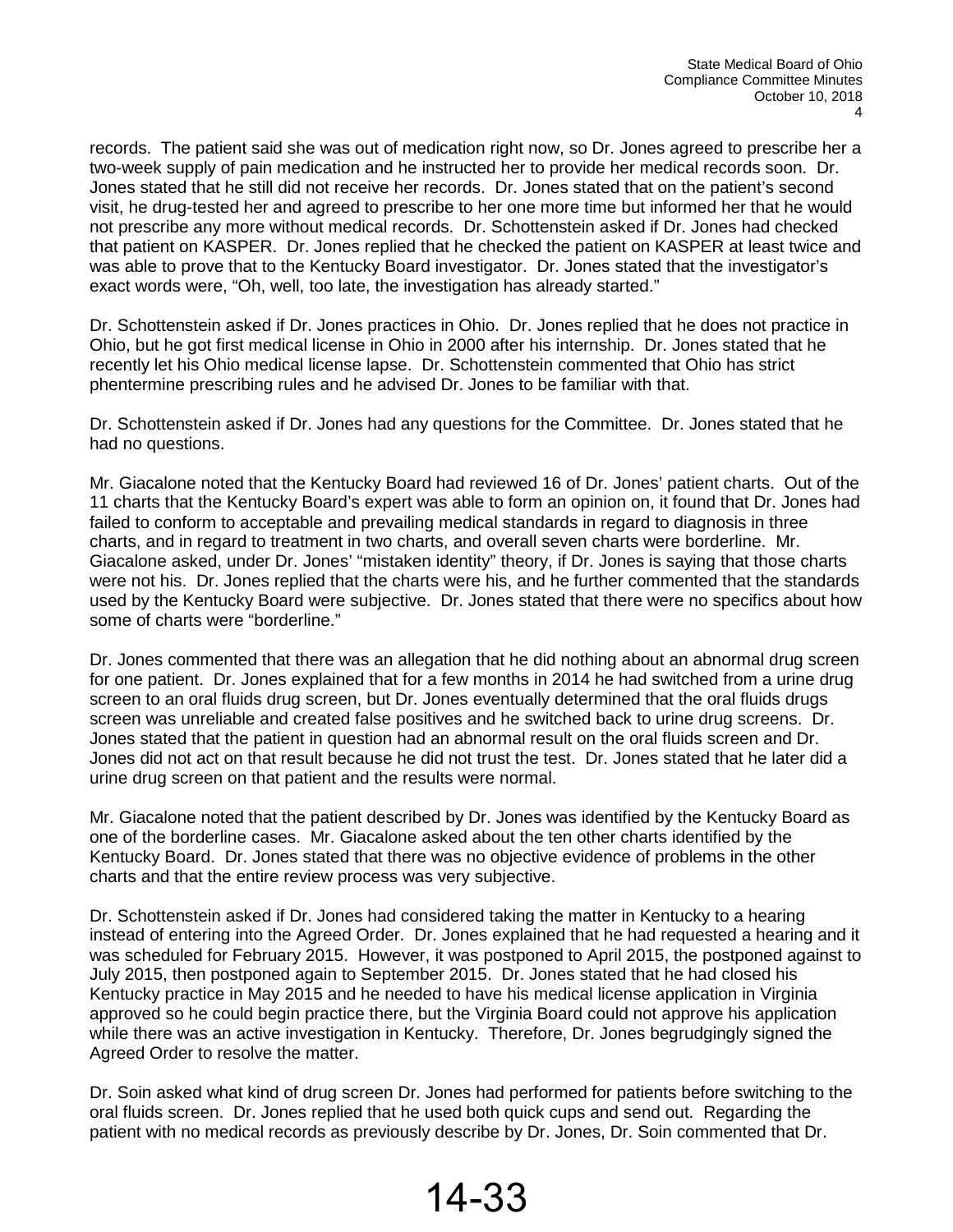Jones has prescribed two-weeks of narcotics without seeing the results of a drug test. Dr. Jones stated that he did drug-test the patient and the quick cup was normal. Dr. Soin asked if the patient tested positive on her second visit. Dr. Jones replied that that test was positive. Dr. Soin stated that that was interesting.

Dr. Soin asked if Dr. Jones believes he belongs on probation. Dr. Jones opined that all of this, starting with the Kentucky Board, should not have happened. Dr. Jones stated that he does not claim to practice perfect medicine, but if the standard is perfection then no physician should be practicing.

Dr. Soin, observing that Dr. Jones has had some issues with treating chronic pain and is now practicing obesity medicine, stated that he is nervous about Dr. Jones. Dr. Soin stated that the same challenges that occur in chronic pain can also occur with some obesity medications. Dr. Soin asked what assurances Dr. Jones can give that he will follow appropriate guidelines with obesity medications going forward. Dr. Jones replied that the scheduled obesity medications are generally scheduled before of the class they are in and not because of the drug itself. Dr. Jones commented that there is no evidence whatsoever that Serotonin, a 5HT2c receptor blocker, has any addictive potential. Dr. Jones added that there is also no evidence that Phentermine is addictive even when it is used longterm, though there has been suspicion of it.

Dr. Soin restated his question, asking how Dr. Jones can assure him that he will be safe with patients in terms of selection of drugs and monitoring. First, Dr. Jones stated that this whole process has significantly opened his eyes to many issues. Dr. Jones opined that his eyes were not completely closed before, but were perhaps not as open as they needed to be. Second, Dr. Jones stated that he does not have an internal propensity to want to put people on the wrong medications at the wrong time for the wrong things. Dr. Jones stated that he wished to do the best for his patients. Dr. Jones stated that he obesity practice is the best medicine he has ever practiced in his life.

Dr. Soin restated his question, asking what assurances Dr. Jones can give and what Dr. Jones is doing to monitor the patients on these drugs. Dr. Jones replied that, even though it is not required, he is checking the prescription database in Virginia for every patient to whom he prescribes a controlled substance. Dr. Soin asked if Dr. Jones thinks that such a check is required in Ohio. Dr. Jones replied that he does not practice in Ohio and he has allowed his Ohio medical license to lapse. Dr. Soin commented that Ohio's obesity guidelines are very good and suggested that Dr. Jones read those guidelines and apply them in his Virginia practice.

Dr. Soin stated that he did not want to ask Dr. Jones any further questions for fear that Dr. Jones could incriminate himself. Dr. Jones stated that he follows the guidelines in Virginia. Dr. Soin commented that he is apprehensive about Dr. Jones and he wants Dr. Jones to be careful.

Mr. Giacalone commented that Dr. Jones' statements about obesity drugs are very similar to comments that had been made in the past about opioids. Specifically, Mr. Giacalone stated that at one time there were "studies" that indicated that opioids were not as addictive as once thought, and now there is an opioid addiction crisis. Mr. Giacalone stated that there is a history of abuse of Phentermine and similar products. Mr. Giacalone advised Dr. Jones to not go down the same path with obesity medications as other physicians did with opioids; otherwise, he could put his license at risk. Dr. Jones commented that he does have an increased respect for the issues that Mr. Giacalone has brought up. Dr. Jones stated that he has about 150 patients and perhaps four or five of them are on Phentermine.

Dr. Schottenstein stated that Dr. Jones will not go wrong if he proceeds with an abundance of caution for himself and his patients.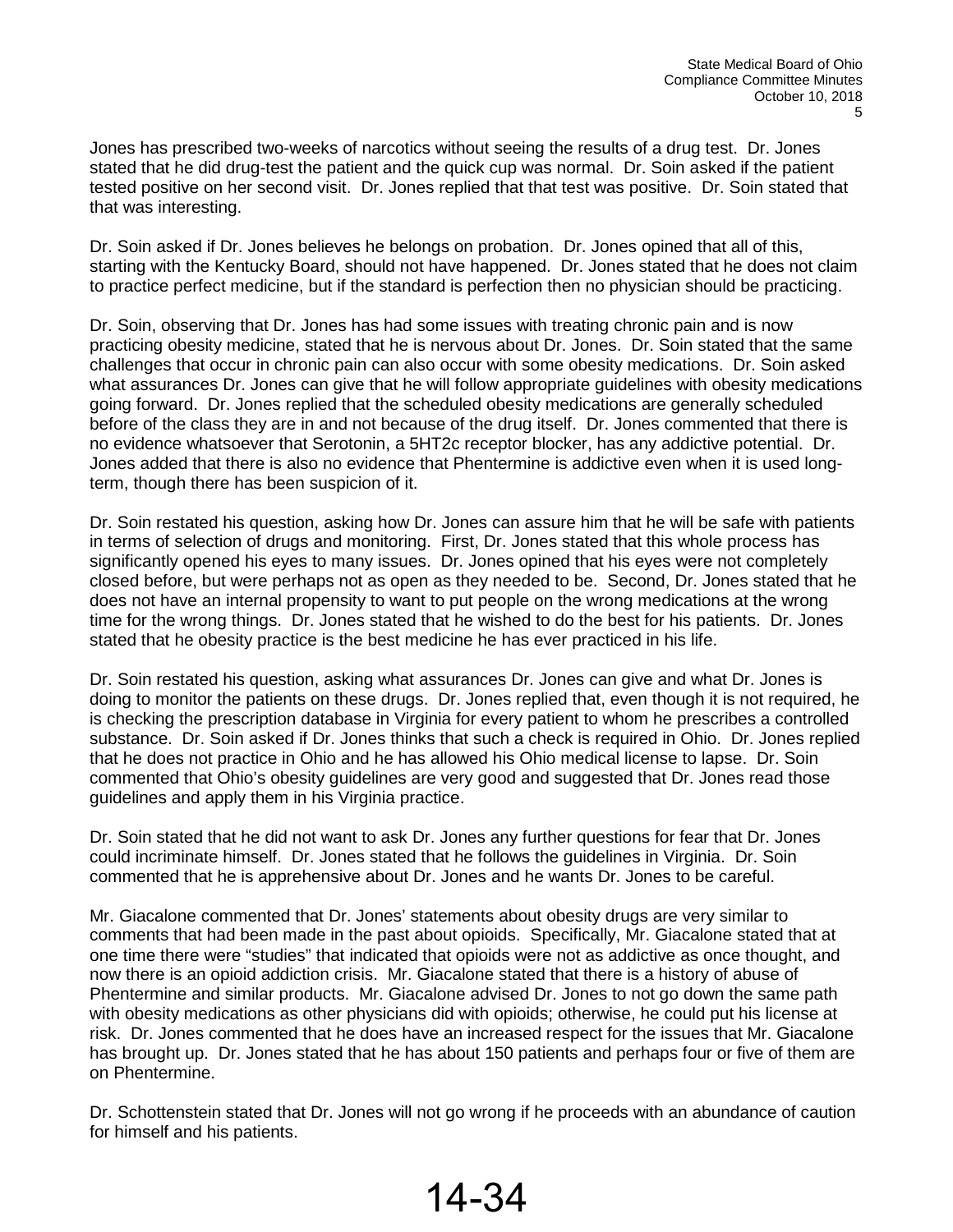**Dr. Soin moved to continue Dr. Jones under the terms of the Board's Order of July 11, 2018, with future appearances before the Board's Secretary or Designee. Dr. Factora seconded the motion**. The motion carried.

# **Julie Anne Krause, M.D.**

Dr. Krause is making her initial appearance before the Committee pursuant to the terms of her July 11, 2018 Consent Agreement. Dr. Schottenstein reviewed Dr. Krause's history with the Board.

Responding to questions from Mr. Giacalone, Dr. Krause stated that her case came about due to extreme personal crisis. Dr. Krause stated that she had married someone who was very abusive and who assaulted her two or three times, and she did not know what to do at that time. Mr. Giacalone stated that he sympathized with Dr. Krause, but he was trying to understand why Dr. Krause accessed the medical records of seven individuals. Dr. Krause replied that she had been trying to get contact information for relatives of her former spouse so she could see how much danger she was in, and also to get help with an intervention. Dr. Krause stated that she did not know that phone numbers were protected health information, but she acknowledged that it was her responsibility to know that. Dr. Krause stated that she entered into the Consent Agreement rather than go through a hearing because it was excruciating for her to talk about it.

Mr. Giacalone asked if Dr. Krause had had an attorney to guide her through the process with the Medical Board. Dr. Krause replied that she did have an attorney.

Dr. Soin asked why Dr. Krause had also looked up the health records of an investigator for an Ohio regulatory agency. Dr. Krause replied that she did not recall looking up that person's health records, and did not recall it when she signed the Consent Agreement. Dr. Krause commented that several of the doctors in her hospital shared a log-in for the electronic records system. Dr. Soin encouraged to Krause to have her own log-in for electronic records. Dr. Schottenstein agreed. Mr. Giacalone noted that the Consent Agreement that Dr. Krause signed specifies that she accessed the investigator's records. Dr. Krause stated that she could not prove that she did not look at those records and the Board had insisted that it be part of the Agreement.

Dr. Soin asked if Dr. Krause has taken the required medical ethics course yet. Dr. Krause replied that she has taken the course and it was very good. Dr. Krause stated that the course was mostly about safeguarding patients' medical information. The course also discussed appropriate boundaries.

Mr. Giacalone asked about Dr. Krause's plans after her license is reinstated. Dr. Krause replied that she will return to her position as a nighttime hospitalist at a physical rehabilitation hospital. Dr. Krause commented that she loves that job. Dr. Krause clarified that the physical rehabilitation hospital is not the same facility where she had inappropriately accessed medical records.

Mr. Giacalone asked if Dr. Krause is educating others on what she has learned. Dr. Krause replied affirmatively. Dr. Krause stated that she is stunned at the many casual ethics breaches she sees, including physicians asking colleagues for a spouses colonoscopy result, physicians discussing patients in an elevator, and being asking to prescribe for a family member of colleague. Dr. Krause stated that it is hard to say "no" to some people. Dr. Soin stated that it is okay to say "no." Dr. Krause agreed.

Dr. Schottenstein asked if Dr. Krause felt safe now, noting that she has gone through some trauma. Dr. Krause replied that she did have physical trauma, but she feels safe and she feels very fortunate.